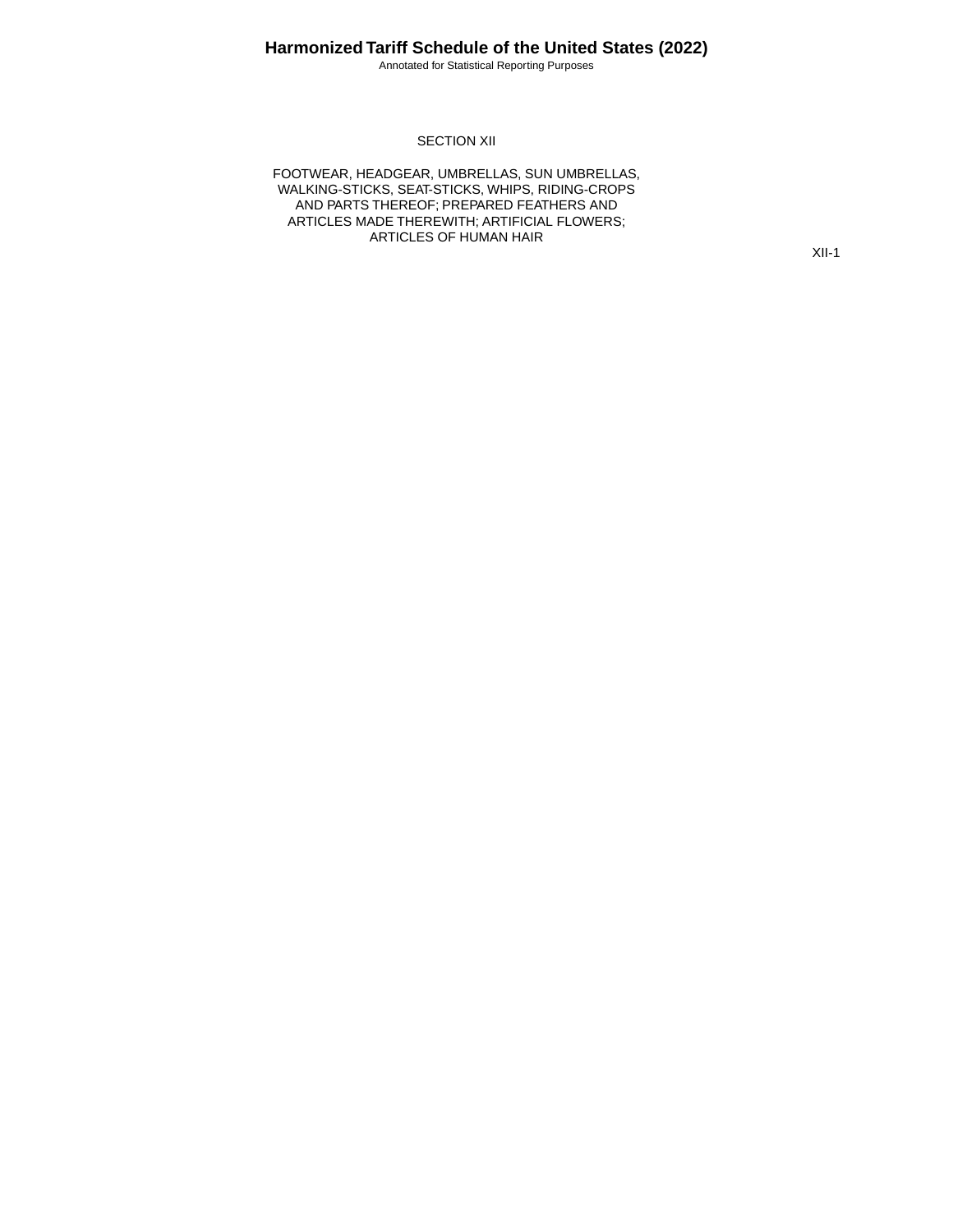Annotated for Statistical Reporting Purposes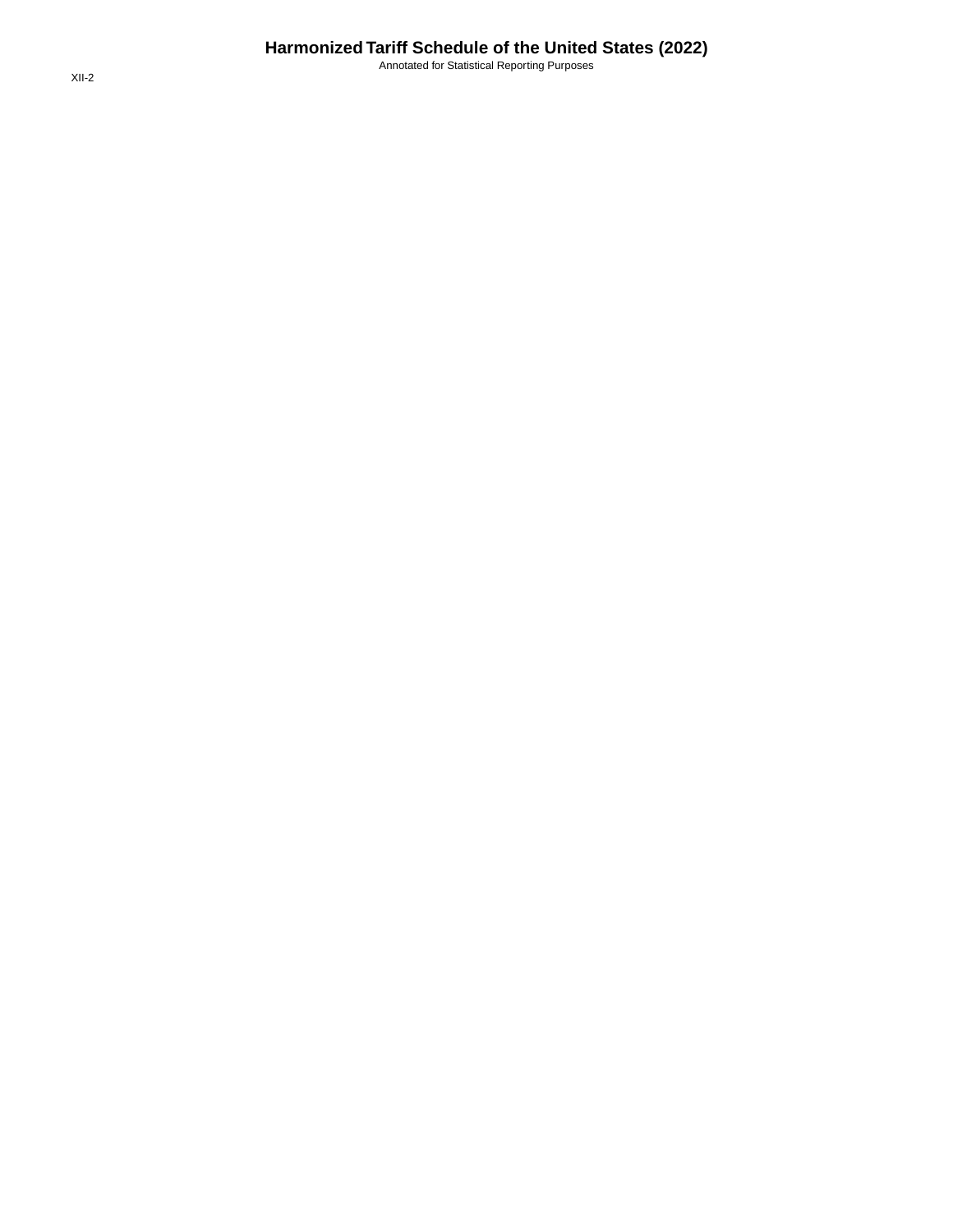Annotated for Statistical Reporting Purposes

#### CHAPTER 64

#### FOOTWEAR, GAITERS AND THE LIKE; PARTS OF SUCH ARTICLES

#### Notes

XII 64-1

- 1. This chapter does not cover:
	- (a) Disposable foot or shoe coverings of flimsy material (for example, paper, sheeting of plastics) without applied soles. These products are classified according to their constituent material;
	- (b) Footwear of textile material, without an outer sole glued, sewn or otherwise affixed or applied to the upper (section XI);
	- (c) Worn footwear of heading 6309;
	- (d) Articles of asbestos (heading 6812);
	- (e) Orthopedic footwear or other orthopedic appliances, or parts thereof (heading 9021) 1/; or
	- (f) Toy footwear or skating boots with ice or roller skates attached; shin-guards or similar protective sportswear (chapter 95).
- 2. For the purposes of heading 6406, the term "parts" does not include pegs, protectors, eyelets, hooks, buckles, ornaments, braid, laces, pompons or other trimmings (which are to be classified in their appropriate headings) or buttons or other goods of heading 9606.
- 3. For the purposes of this chapter:
	- (a) the terms "rubber" and "plastics" include woven fabrics or other textile products with an external layer of rubber or plastics being visible to the naked eye; for the purpose of this provision, no account should be taken of any resulting change of color; and
	- (b) the term "leather" refers to the goods of headings 4107 and 4112 to 4114.
- 4. Subject to note 3 to this chapter:
	- (a) The material of the upper shall be taken to be the constituent material having the greatest external surface area, no account being taken of accessories or reinforcements such as ankle patches, edging, ornamentation, buckles, tabs, eyelet stays or similar attachments;
	- (b) The constituent material of the outer sole shall be taken to be the material having the greatest surface area in contact with the ground, no account being taken of accessories or reinforcements such as spikes, bars, nails, protectors or similar attachments.

#### Subheading Note

- 1. For the purposes of subheadings 6402.12, 6402.19, 6403.12, 6403.19 and 6404.11, the expression "sports footwear" applies only to:
	- (a) Footwear which is designed for a sporting activity and has, or has provision for the attachment of spikes, sprigs, cleats, stops, clips, bars or the like;
	- (b) Skating boots, ski-boots and cross-country ski footwear, snowboard boots, wrestling boots, boxing boots and cycling shoes.

#### Additional U.S. Notes

- 1. For the purposes of this chapter:
	- (a) The term "welt footwear" means footwear constructed with a welt, which extends around the edge of the tread portion of the sole, and in which the welt and shoe upper are sewed to a lip on the surface of the insole, and the outsole of which is sewed or cemented to the welt;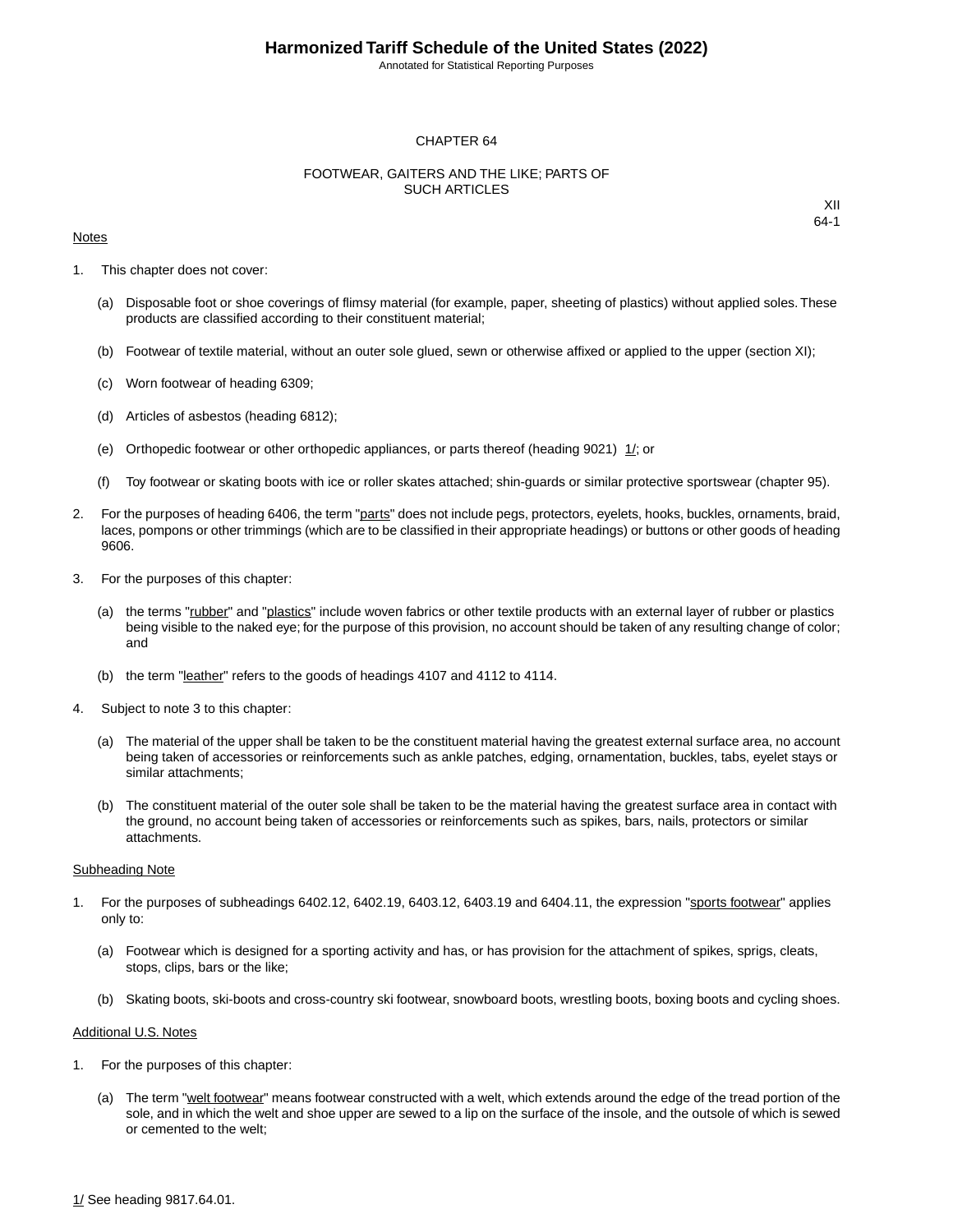Annotated for Statistical Reporting Purposes

Additional U.S. Notes (con.) XII 64-2

- (b) The term "footwear for men, youths and boys" covers footwear of American youths' size 11-1/2 and larger for males, and does not include footwear commonly worn by both sexes.
- 2. For the purposes of this chapter, the term "tennis shoes, basketball shoes, gym shoes, training shoes and the like" covers athletic footwear other than sports footwear (as defined in subheading note 1 above), whether or not principally used for such athletic games or purposes.
- 3. For the purposes of heading 6401 "waterproof footwear" means footwear specified in the heading, designed to protect against penetration by water or other liquids, whether or not such footwear is primarily designed for such purposes.
- 4. Provisions of subheading 6406.10 for "formed uppers" cover uppers, with closed bottoms, which have been shaped by lasting, molding or otherwise but not by simply closing at the bottom.
- 5. For the purposes of determining the constituent material of the outer sole pursuant to note 4(b) of this chapter, no account shall be taken of textile materials which do not possess the characteristics usually required for normal use of an outer sole, including durability and strength.
- 6. For the purposes of subheadings 6402.91.42 and 6402.99.32, the term "protective active footwear" means footwear (other than footwear described in subheading note 1) that is designed for outdoor activities, such as hiking shoes, trekking shoes, running shoes, and trail running shoes, the foregoing valued at over \$24/pair and which provides protection against water that is imparted by the use of a coated or laminated textile fabric.

#### **Statistical Notes**

- 1. For the purposes of this chapter:
	- (a) The expression "work footwear" encompasses, in addition to footwear having a metal toe-cap, specialized footwear for men or for women that:
		- has outer soles of rubber or plastics, and
		- is of a kind designed for use by persons employed in occupations, such as those related to the agricultural, construction, industrial, public safety and transportation sectors, that are not conducive to the use of casual, dress, or similar lightweight footwear, and
		- has special features to protect against hazards in the workplace (e.g., resistance to chemicals, compression, grease, oil, penetration, slippage, or static-buildup).

Work footwear does not cover:

- sports footwear, tennis shoes, basketball shoes, gym shoes, training shoes and the like;
- footwear designed to be worn over other footwear;
- footwear with open toes or open heels; or
- footwear, except footwear of heading 6401, of the slip-on type or other footwear that is held to the foot without the use of laces or a combination of laces and hooks or other fasteners.
- (b) The term "footwear for men" covers footwear of American men's size 6 and larger for males, and does not include footwear commonly worn by both sexes;
- (c) The term "footwear for women" covers footwear of American women's size 4 and larger, whether for females or of types commonly worn by both sexes;
- (d) The term "house slippers" covers:
	- (i) Footwear with outer soles not over 3.5 mm in thickness, consisting of cellular rubber, non-grain leather, or textile material; or
	- (ii) Footwear with outer soles not over 2 mm in thickness consisting of poly(vinyl chloride), whether or not backed; or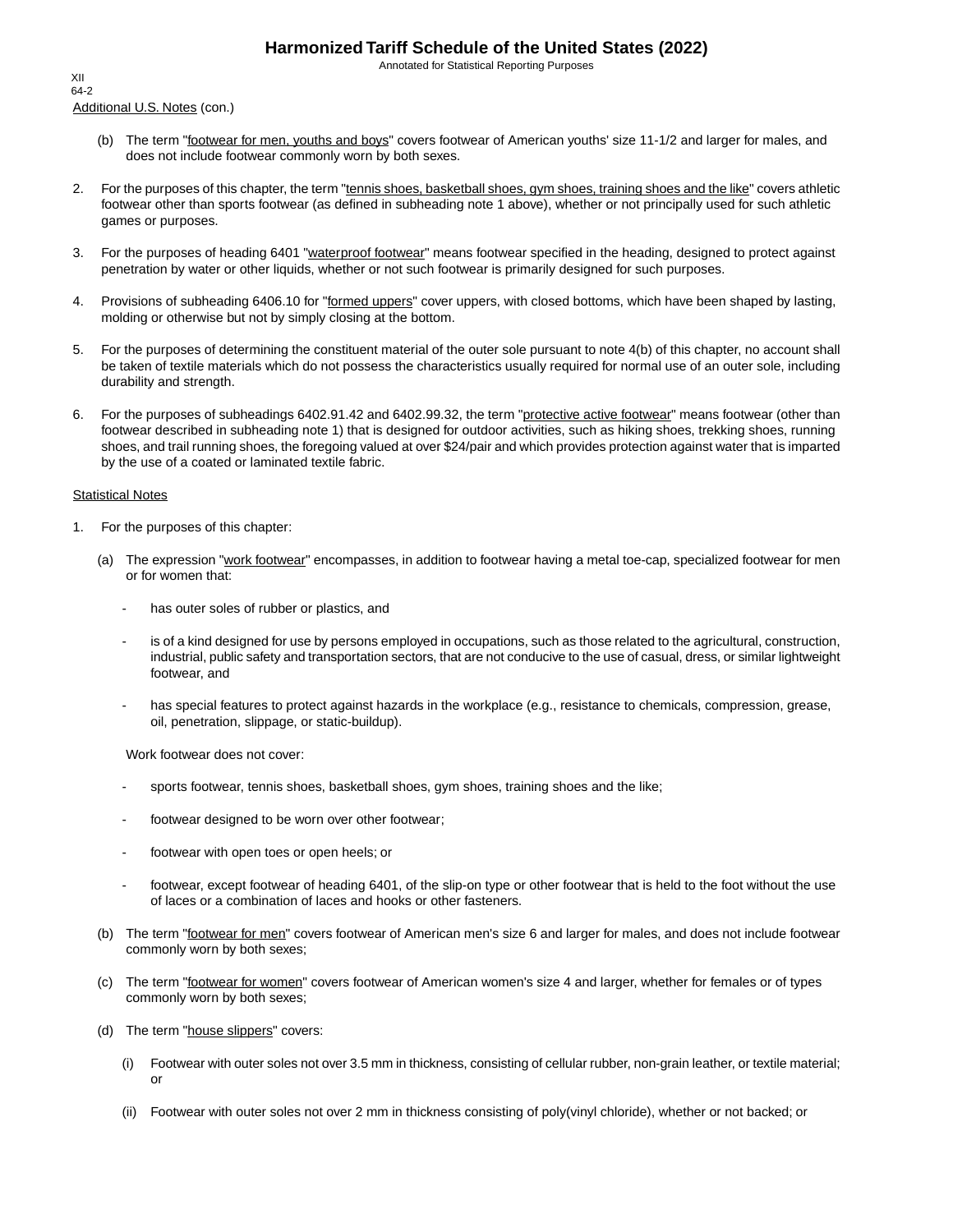Annotated for Statistical Reporting Purposes

#### Additional U.S. Notes (con.)

- (iii) Footwear which when measured at the ball of the foot has sole components (including any inner and mid-soles) with a combined thickness not over 8 mm as measured from the outer surface of the uppermost sole component to the bottom surface of the outer sole and which when measured in the same manner at the area of the heel has a thickness equal to or less than that at the ball of the foot.
- 2. For the purposes of statistical reporting numbers 6402.91.4063, 6402.99.3173, 6405.20.3070, 6405.20.9070 and 6405.90.9030, the term "footwear for infants" cover American infant sizes up to and including size 3.

#### Compiler's Note

The provisions of subchapter II of chapter 99 (Miscellaneous Tariff Bills or MTBs), the provisions of the Generalized System of Preferences (GSP) found in General Note 4 and most product exclusions from the additional tariffs on products of China in subchapter III of chapter 99 expired on December 31, 2020. However, no endnotes or footnotes relating to these provisions have been deleted as of the issue date of this edition.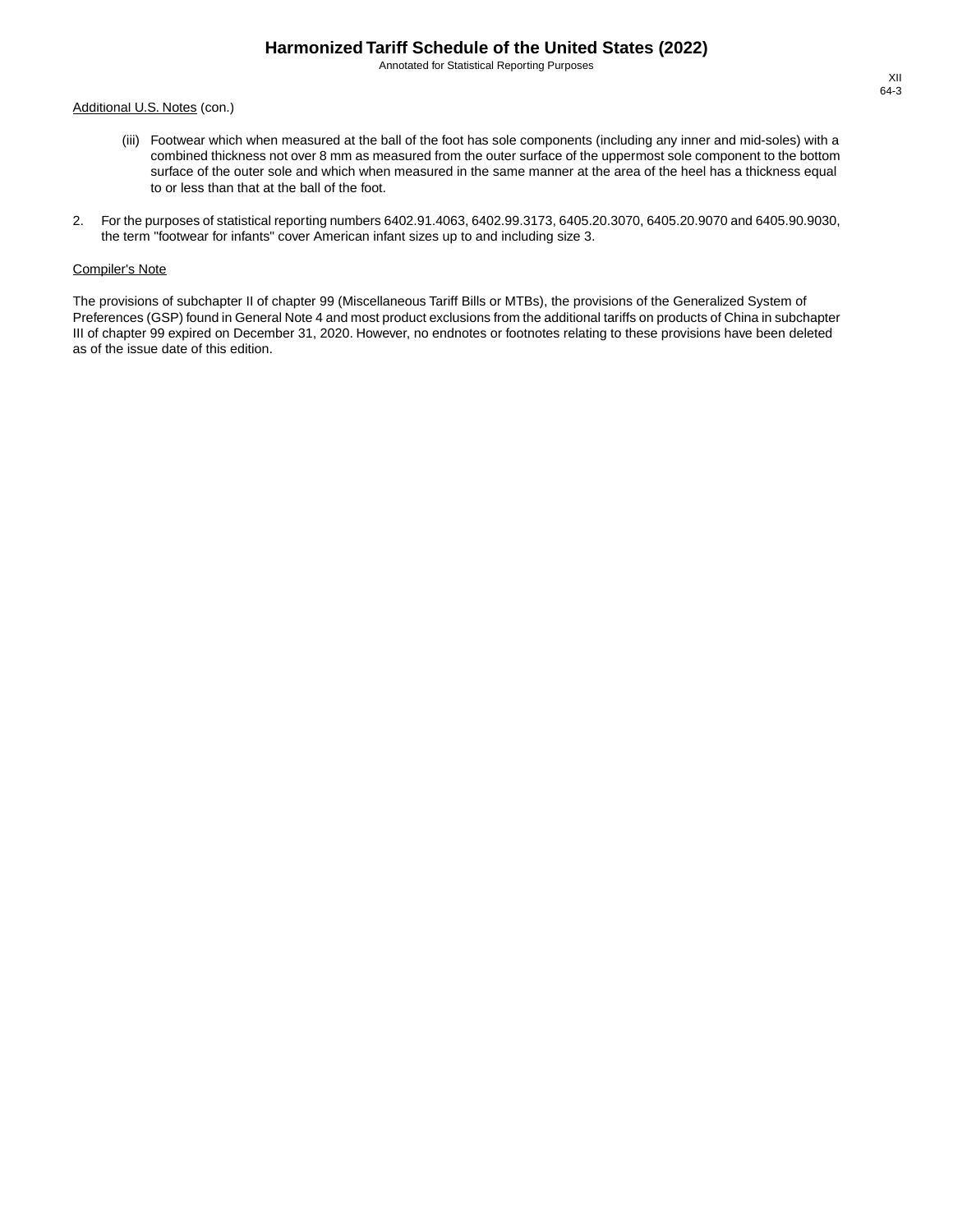Annotated for Statistical Reporting Purposes

| Heading/                 | Stat.       |                                                                                                                                                                                                                                                                                                        | Unit           |         | Rates of Duty                                                                      |                |
|--------------------------|-------------|--------------------------------------------------------------------------------------------------------------------------------------------------------------------------------------------------------------------------------------------------------------------------------------------------------|----------------|---------|------------------------------------------------------------------------------------|----------------|
| Subheading               | Suf-<br>fix | Article Description                                                                                                                                                                                                                                                                                    | of<br>Quantity |         | 1                                                                                  | $\overline{2}$ |
| 6401<br>6401.10.00       | 00          | Waterproof footwear with outer soles and uppers of rubber or<br>plastics, the uppers of which are neither fixed to the sole nor<br>assembled by stitching, riveting, nailing, screwing, plugging<br>or similar processes:<br>Footwear incorporating a protective metal toe-cap   prs   37.5% 1/        |                | General | Special<br>Free (AU, BH, CL,                                                       | 75%            |
|                          |             | Other footwear:                                                                                                                                                                                                                                                                                        |                |         | CO, D, IL, JO, MA,<br>OM, P, PA, PE, R,<br>S, SG<br>9.3% (KR)                      |                |
| 6401.92<br>6401.92.30 00 |             | Covering the ankle but not covering the knee:                                                                                                                                                                                                                                                          |                |         |                                                                                    | 35%            |
| 6401.92.60 00            |             | Other:<br>Having soles and uppers of which over 90<br>percent of the external surface area (including<br>any accessories or reinforcements such as<br>those mentioned in note 4(a) to this chapter)<br>is poly(vinyl chloride), whether or not supported<br>or lined with poly(vinyl chloride) but not |                |         |                                                                                    |                |
|                          |             |                                                                                                                                                                                                                                                                                                        |                |         | Free (AU, BH, CL,<br>CO, D, E, IL, JO,<br>KR, MA, OM, P,<br>PA, PE, R, S, SG)      | 25%            |
| 6401.92.90               |             |                                                                                                                                                                                                                                                                                                        |                |         | Free (AU, BH, CL,<br>CO, D, IL, JO, MA,<br>OM, P, PA, PE, R,<br>S, SG<br>9.3% (KR) | 75%            |
|                          | 30          |                                                                                                                                                                                                                                                                                                        |                |         |                                                                                    |                |
|                          | 60          |                                                                                                                                                                                                                                                                                                        |                |         |                                                                                    |                |
|                          |             |                                                                                                                                                                                                                                                                                                        |                |         |                                                                                    |                |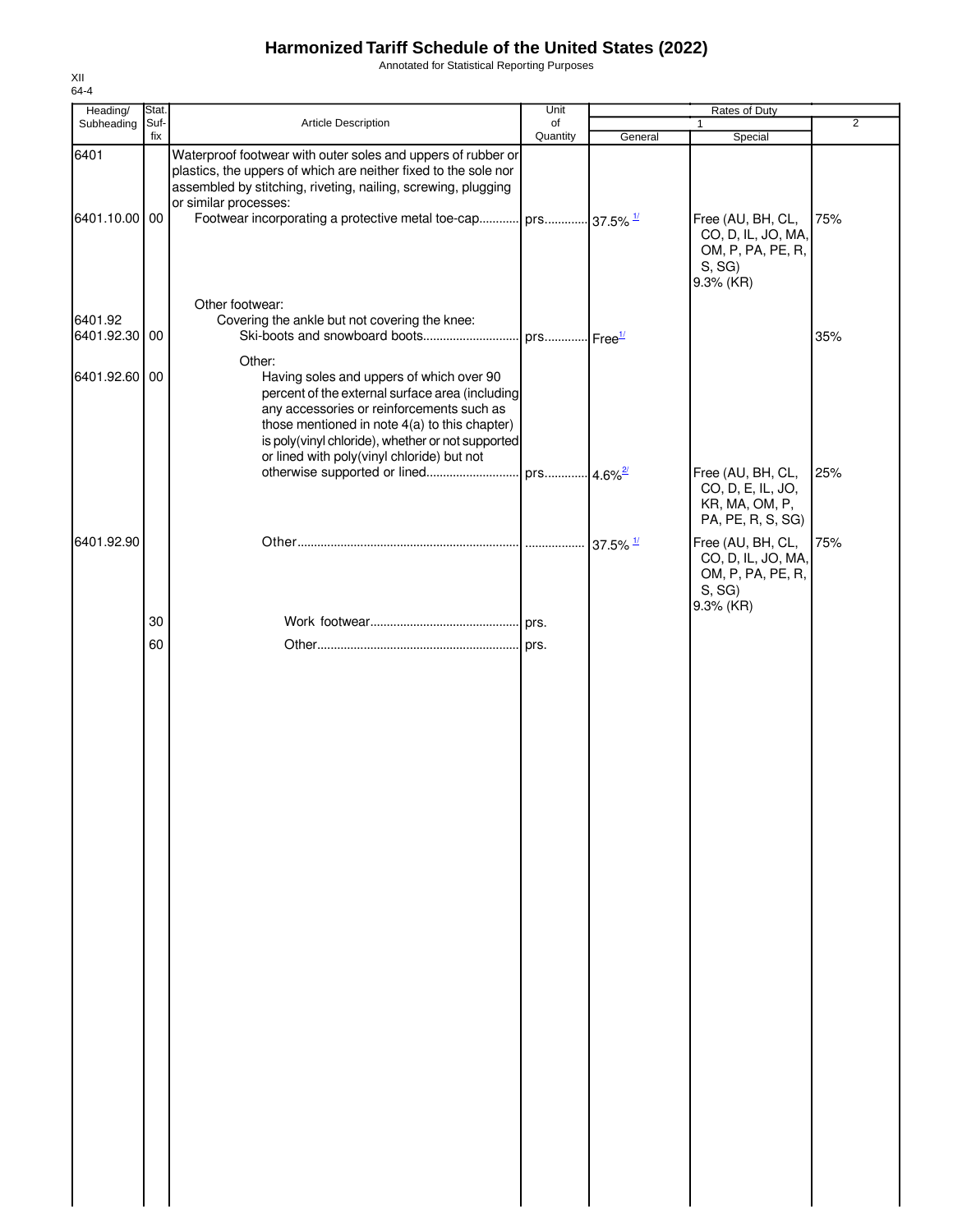Annotated for Statistical Reporting Purposes

| Heading/                 | Stat.       |                                                                                                                                                                                                                                                                                                                 | Unit           |         | Rates of Duty                                                                      |                |
|--------------------------|-------------|-----------------------------------------------------------------------------------------------------------------------------------------------------------------------------------------------------------------------------------------------------------------------------------------------------------------|----------------|---------|------------------------------------------------------------------------------------|----------------|
| Subheading               | Suf-<br>fix | Article Description                                                                                                                                                                                                                                                                                             | of<br>Quantity |         |                                                                                    | $\overline{2}$ |
| 6401 (con.)              |             | Waterproof footwear with outer soles and uppers of rubber or<br>plastics, the uppers of which are neither fixed to the sole nor<br>assembled by stitching, riveting, nailing, screwing, plugging<br>or similar processes: (con.)<br>Other footwear: (con.)                                                      |                | General | Special                                                                            |                |
| 6401.99<br>6401.99.10 00 |             | Other:<br>Other:                                                                                                                                                                                                                                                                                                |                |         | Free (AU, BH, CL,<br>CO, D, IL, JO, MA,<br>OM, P, PA, PE, R,<br>S, SG<br>9.3% (KR) | 75%            |
| 6401.99.30               | 00          | Designed to be worn over, or in lieu of, other<br>footwear as a protection against water, oil,<br>grease or chemicals or cold or inclement<br>weather:<br>Designed for use without closures prs 25% 1/2                                                                                                         |                |         | Free (AU, BH, CL,                                                                  | 50%            |
|                          |             |                                                                                                                                                                                                                                                                                                                 |                |         | CO, D, IL, JO, MA,<br>OM, P, PA, PE, R,<br>S, SG<br>6.2% (KR)                      |                |
| 6401.99.60 00            |             |                                                                                                                                                                                                                                                                                                                 |                |         | Free (AU, BH, CL,<br>CO, D, IL, JO, MA,<br>OM, P, PA, PE, R,<br>S, SG<br>9.3% (KR) | 75%            |
| 6401.99.80 00            |             | Other:<br>Having uppers of which over 90 percent<br>of the external surface area (including any<br>accessories or reinforcements such as<br>those mentioned in note 4(a) to this<br>chapter) is rubber or plastics (except<br>footwear having foxing or a foxing-like<br>band applied or molded at the sole and |                |         |                                                                                    |                |
| 6401.99.90               | 00          |                                                                                                                                                                                                                                                                                                                 |                |         | Free (AU, BH, CL,<br>CO, D, IL, JO, MA,<br>OM, P, PA, PE, R,<br>S, SG<br>9.3% (KR) | 35%<br>66%     |
|                          |             |                                                                                                                                                                                                                                                                                                                 |                |         |                                                                                    |                |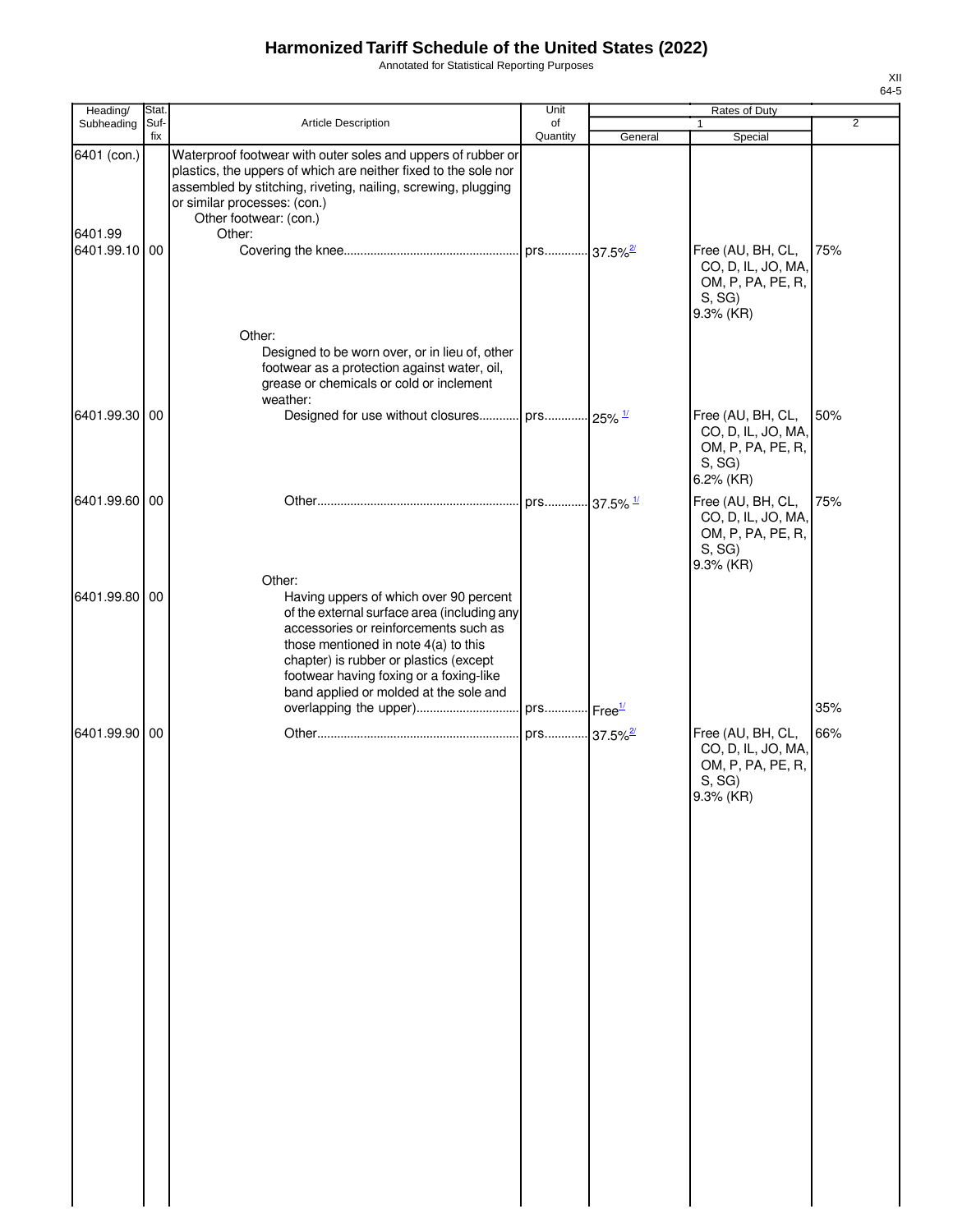Annotated for Statistical Reporting Purposes

| Heading/      | Stat.       |                                                                                                           | Unit                   |                             | Rates of Duty                       |                |
|---------------|-------------|-----------------------------------------------------------------------------------------------------------|------------------------|-----------------------------|-------------------------------------|----------------|
| Subheading    | Suf-<br>fix | <b>Article Description</b>                                                                                | of<br>Quantity         | General                     | 1<br>Special                        | $\overline{2}$ |
| 6402          |             | Other footwear with outer soles and uppers of rubber or                                                   |                        |                             |                                     |                |
|               |             | plastics:                                                                                                 |                        |                             |                                     |                |
|               |             | Sports footwear:                                                                                          |                        |                             |                                     |                |
| 6402.12.00 00 |             | Ski-boots, cross-country ski footwear and snowboard                                                       |                        |                             |                                     |                |
|               |             |                                                                                                           | prs Free <sup>1/</sup> |                             |                                     | 35%            |
| 6402.19       |             | Other:                                                                                                    |                        |                             |                                     |                |
|               |             | Having uppers of which over 90 percent of the                                                             |                        |                             |                                     |                |
|               |             | external surface area (including any accessories<br>or reinforcements such as those mentioned in note     |                        |                             |                                     |                |
|               |             | 4(a) to this chapter) is rubber or plastics (except                                                       |                        |                             |                                     |                |
|               |             | footwear having foxing or a foxing-like band                                                              |                        |                             |                                     |                |
|               |             | applied or molded at the sole and overlapping the                                                         |                        |                             |                                     |                |
|               |             | upper and except footwear designed to be worn                                                             |                        |                             |                                     |                |
|               |             | over, or in lieu of, other footwear as a protection<br>against water, oil, grease or chemicals or cold or |                        |                             |                                     |                |
|               |             | inclement weather):                                                                                       |                        |                             |                                     |                |
| 6402.19.05    |             |                                                                                                           |                        | $6\%$ <sup>2/</sup>         | Free (AU, BH, CL,                   | 35%            |
|               |             |                                                                                                           |                        |                             | CO, D, E, IL, JO,                   |                |
|               |             |                                                                                                           |                        |                             | KR, MA, OM, P,<br>PA, PE, R, S, SG) |                |
|               | 30          |                                                                                                           |                        |                             |                                     |                |
|               | 60          |                                                                                                           |                        |                             |                                     |                |
|               |             |                                                                                                           |                        |                             |                                     |                |
| 6402.19.15    | 90          |                                                                                                           |                        | $5.1\%$ <sup>1/</sup>       | Free (AU, BH, CL,                   | 35%            |
|               |             |                                                                                                           |                        |                             | CO, D, E, IL, JO,                   |                |
|               |             |                                                                                                           |                        |                             | KR, MA, OM, P,                      |                |
|               |             |                                                                                                           |                        |                             | PA, PE, R, S, SG)                   |                |
|               | 20          |                                                                                                           |                        |                             |                                     |                |
|               | 41          |                                                                                                           |                        |                             |                                     |                |
|               | 61          |                                                                                                           |                        |                             |                                     |                |
| 6402.19.30    |             | Other:                                                                                                    |                        | Free <sup>27</sup>          |                                     | 84%            |
|               | 31          |                                                                                                           |                        |                             |                                     |                |
|               | 61          |                                                                                                           |                        |                             |                                     |                |
| 6402.19.50    |             |                                                                                                           |                        |                             | Free (AU, BH, CL,                   | $$1.58/pr. +$  |
|               |             |                                                                                                           |                        |                             | CO, D, E, IL, JO,                   | 66%            |
|               |             |                                                                                                           |                        |                             | KR, MA, OM, P,                      |                |
|               |             |                                                                                                           |                        |                             | PA, PE, R, S, SG)                   |                |
|               | 31          |                                                                                                           | prs.                   |                             |                                     |                |
| 6402.19.70    | 61          |                                                                                                           | prs.                   |                             | Free (AU, BH, CL,                   | $$1.58/pr. +$  |
|               |             |                                                                                                           |                        | 76¢/pr. + 17% <sup>1/</sup> | CO, D, E, IL, JO,                   | 35%            |
|               |             |                                                                                                           |                        |                             | KR, MA, OM, P,                      |                |
|               |             |                                                                                                           |                        |                             | PA, PE, R, S, SG)                   |                |
|               | 31          |                                                                                                           |                        |                             |                                     |                |
|               | 61          |                                                                                                           |                        |                             |                                     |                |
| 6402.19.90    |             |                                                                                                           |                        | $9\%$ <sup>3/</sup>         | Free (AU, BH, CL,                   | 35%            |
|               |             |                                                                                                           |                        |                             | CO, D, E, IL, JO,<br>KR, MA, OM, P, |                |
|               |             |                                                                                                           |                        |                             | PA, PE, R, S, SG)                   |                |
|               | 31          |                                                                                                           | prs.                   |                             |                                     |                |
|               | 61          |                                                                                                           | prs.                   |                             |                                     |                |
| 6402.20.00 00 |             | Footwear with upper straps or thongs assembled to the                                                     |                        |                             |                                     |                |
|               |             |                                                                                                           | prs Free <sup>2/</sup> |                             |                                     | 35%            |
|               |             |                                                                                                           |                        |                             |                                     |                |
|               |             |                                                                                                           |                        |                             |                                     |                |
|               |             |                                                                                                           |                        |                             |                                     |                |
|               |             |                                                                                                           |                        |                             |                                     |                |
|               |             |                                                                                                           |                        |                             |                                     |                |
|               |             |                                                                                                           |                        |                             |                                     |                |
|               |             |                                                                                                           |                        |                             |                                     |                |

XII 64-6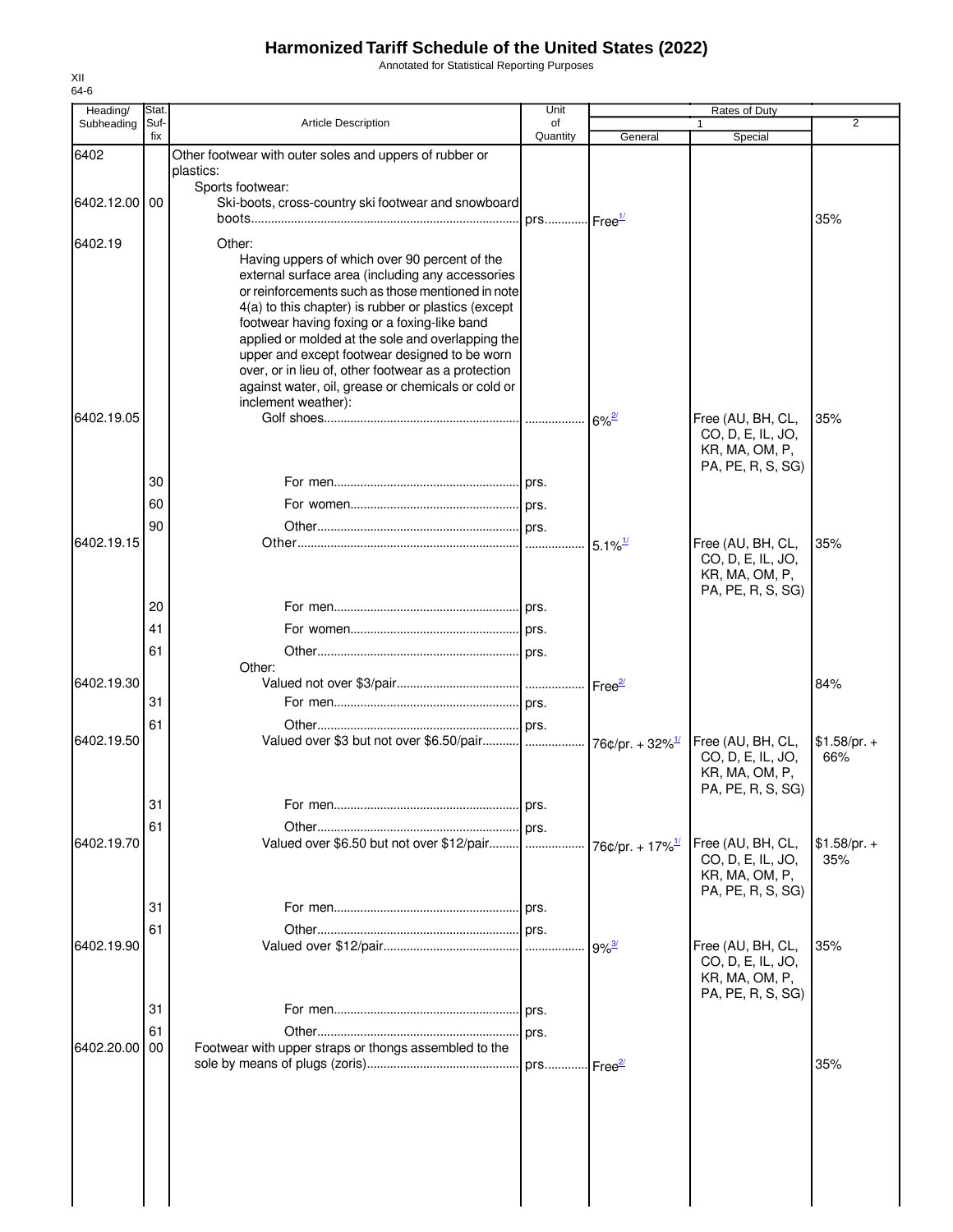Annotated for Statistical Reporting Purposes

| Heading/      | <b>Stat</b> |                                                                                              | Unit     |                                 | Rates of Duty                           |                |
|---------------|-------------|----------------------------------------------------------------------------------------------|----------|---------------------------------|-----------------------------------------|----------------|
| Subheading    | Suf-        | Article Description                                                                          | of       |                                 | 1                                       | $\overline{2}$ |
|               | fix         |                                                                                              | Quantity | General                         | Special                                 |                |
| 6402 (con.)   |             | Other footwear with outer soles and uppers of rubber or<br>plastics: (con.)                  |          |                                 |                                         |                |
|               |             | Other footwear:                                                                              |          |                                 |                                         |                |
| 6402.91       |             | Covering the ankle:                                                                          |          |                                 |                                         |                |
|               |             | Incorporating a protective metal toe-cap:                                                    |          |                                 |                                         |                |
| 6402.91.05    | 00          | Having uppers of which over 90 percent of the                                                |          |                                 |                                         |                |
|               |             | external surface area (including any                                                         |          |                                 |                                         |                |
|               |             | accessories or reinforcements such as those                                                  |          |                                 |                                         |                |
|               |             | mentioned in note 4(a) to this chapter) is                                                   |          |                                 |                                         |                |
|               |             | rubber or plastics (except footwear having<br>foxing or a foxing-like band applied or molded |          |                                 |                                         |                |
|               |             | at the sole and overlapping the upper and                                                    |          |                                 |                                         |                |
|               |             | except footwear designed to be worn over, or                                                 |          |                                 |                                         |                |
|               |             | in lieu of, other footwear as a protection against                                           |          |                                 |                                         |                |
|               |             | water, oil, grease or chemicals or cold or                                                   |          |                                 |                                         |                |
|               |             |                                                                                              |          |                                 | Free (AU, BH, CL,                       | 35%            |
|               |             |                                                                                              |          |                                 | CO, D, E, IL, JO,                       |                |
|               |             |                                                                                              |          |                                 | KR, MA, OM, P,<br>PA, PE, R, S, SG)     |                |
|               |             |                                                                                              |          |                                 |                                         |                |
| 6402.91.10 00 |             | Other:<br>Footwear designed to be worn over, or in                                           |          |                                 |                                         |                |
|               |             | lieu of, other footwear as a protection                                                      |          |                                 |                                         |                |
|               |             | against water, oil, grease or chemicals or                                                   |          |                                 |                                         |                |
|               |             |                                                                                              |          |                                 | Free (AU, BH, CL,                       | 66%            |
|               |             |                                                                                              |          |                                 | CO, D, IL, JO, MA,                      |                |
|               |             |                                                                                              |          |                                 | OM, P, PA, PE, R,                       |                |
|               |             |                                                                                              |          |                                 | S, SG                                   |                |
|               |             |                                                                                              |          |                                 | 9.3% (KR)                               |                |
|               |             | Other:                                                                                       |          |                                 |                                         |                |
| 6402.91.16 00 |             |                                                                                              |          |                                 | Free (AU, BH, CL,<br>CO, D, IL, JO, KR, | 84%            |
|               |             |                                                                                              |          |                                 | MA, OM, P, PA,                          |                |
|               |             |                                                                                              |          |                                 | PE, R, S, SG)                           |                |
| 6402.91.20    | 00          | Valued over \$3 but not over                                                                 |          |                                 |                                         |                |
|               |             |                                                                                              |          |                                 |                                         | $$1.58/pr. +$  |
|               |             |                                                                                              |          |                                 | CO, D, IL, JO, MA,                      | 66%            |
|               |             |                                                                                              |          |                                 | OM, P, PA, PE, R,                       |                |
|               |             |                                                                                              |          |                                 | S, SG                                   |                |
|               |             |                                                                                              |          |                                 | 22.5¢/pr. + 9.3%                        |                |
|               |             |                                                                                              |          |                                 | (KR)                                    |                |
| 6402.91.26 00 |             | Valued over \$6.50 but not over                                                              |          |                                 |                                         |                |
|               |             |                                                                                              |          | prs 90¢/pr. + 20% <sup>1/</sup> | Free (AU, BH, CL,                       | $$1.58/pr. +$  |
|               |             |                                                                                              |          |                                 | CO, D, IL, JO, MA,<br>OM, P, PA, PE, R, | 35%            |
|               |             |                                                                                              |          |                                 | S, SG                                   |                |
|               |             |                                                                                              |          |                                 | $22.5¢/pr. + 5% (KR)$                   |                |
| 6402.91.30 00 |             |                                                                                              |          | . 20% <sup>2/</sup> ا           | Free (AU, BH, CL,                       | 35%            |
|               |             |                                                                                              |          |                                 | CO, D, IL, JO, KR,                      |                |
|               |             |                                                                                              |          |                                 | MA, OM, P, PA,                          |                |
|               |             |                                                                                              |          |                                 | PE, R, S, SG)                           |                |
|               |             |                                                                                              |          |                                 |                                         |                |
|               |             |                                                                                              |          |                                 |                                         |                |
|               |             |                                                                                              |          |                                 |                                         |                |
|               |             |                                                                                              |          |                                 |                                         |                |
|               |             |                                                                                              |          |                                 |                                         |                |
|               |             |                                                                                              |          |                                 |                                         |                |
|               |             |                                                                                              |          |                                 |                                         |                |
|               |             |                                                                                              |          |                                 |                                         |                |
|               |             |                                                                                              |          |                                 |                                         |                |
|               |             |                                                                                              |          |                                 |                                         |                |
|               |             |                                                                                              |          |                                 |                                         |                |
|               |             |                                                                                              |          |                                 |                                         |                |
|               |             |                                                                                              |          |                                 |                                         |                |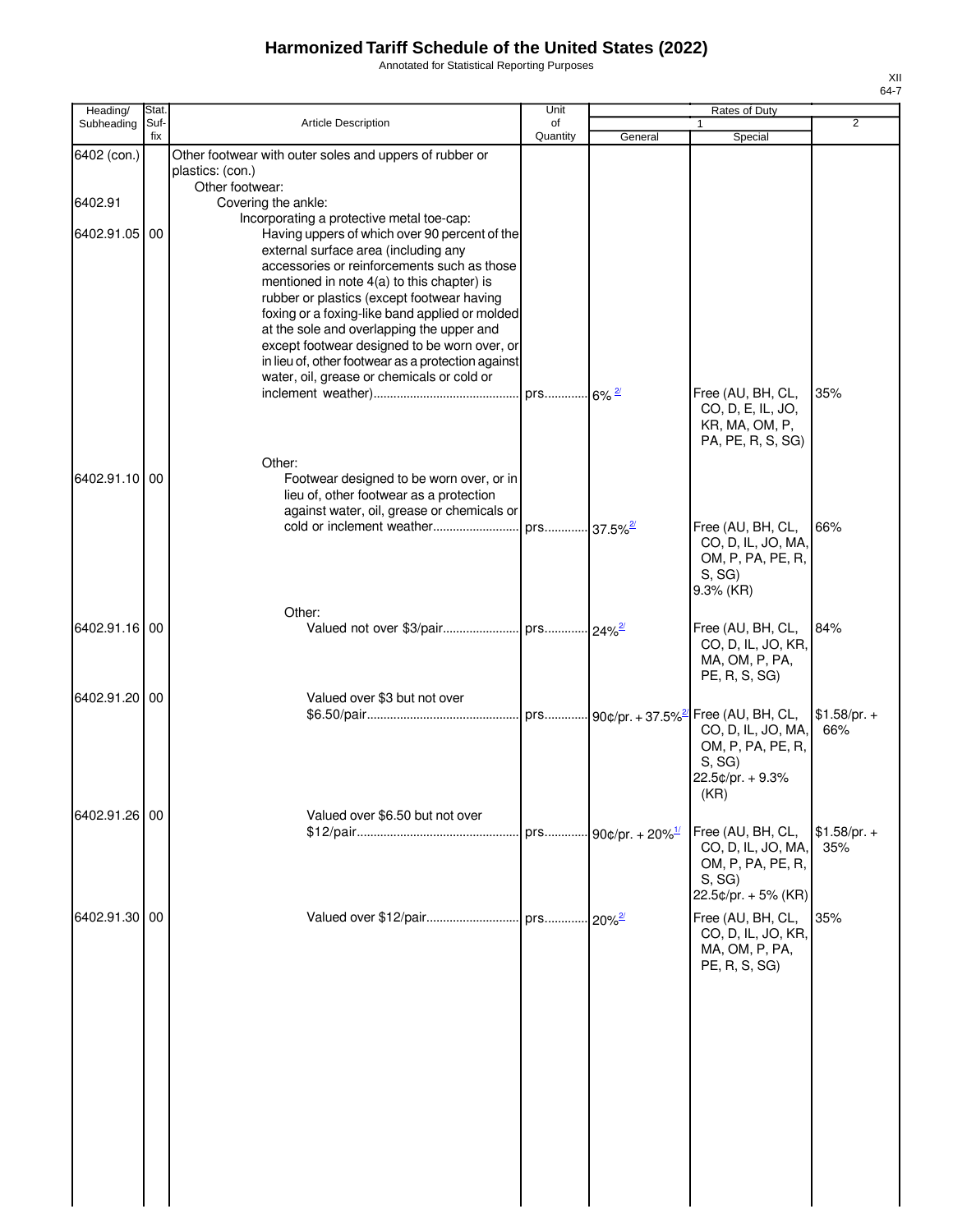Annotated for Statistical Reporting Purposes

| Heading/    | Stat.    |                                                                                                  | Unit     |                      | Rates of Duty                           |                |
|-------------|----------|--------------------------------------------------------------------------------------------------|----------|----------------------|-----------------------------------------|----------------|
| Subheading  | Suf-     | <b>Article Description</b>                                                                       | of       |                      | 1                                       | $\overline{2}$ |
| 6402 (con.) | fix      | Other footwear with outer soles and uppers of rubber or                                          | Quantity | General              | Special                                 |                |
|             |          | plastics: (con.)                                                                                 |          |                      |                                         |                |
| 6402.91     |          | Other footwear: (con.)<br>Covering the ankle: (con.)                                             |          |                      |                                         |                |
| (con.)      |          |                                                                                                  |          |                      |                                         |                |
|             |          | Other:                                                                                           |          |                      |                                         |                |
| 6402.91.40  |          | Having uppers of which over 90 percent of the<br>external surface area (including any            |          |                      |                                         |                |
|             |          | accessories or reinforcements such as those                                                      |          |                      |                                         |                |
|             |          | mentioned in note 4(a) to this chapter) is                                                       |          |                      |                                         |                |
|             |          | rubber or plastics except (1) footwear having<br>a foxing or a foxing-like band applied or       |          |                      |                                         |                |
|             |          | molded at the sole and overlapping the upper                                                     |          |                      |                                         |                |
|             |          | and (2) except footwear (other than footwear                                                     |          |                      |                                         |                |
|             |          | having uppers which from a point 3 cm above<br>the top of the outer sole are entirely of non-    |          |                      |                                         |                |
|             |          | molded construction formed by sewing the                                                         |          |                      |                                         |                |
|             |          | parts together and having exposed on the outer                                                   |          |                      |                                         |                |
|             |          | surface a substantial portion of functional<br>stitching) designed to be worn over, or in lieu   |          |                      |                                         |                |
|             |          | of, other footwear as a protection against                                                       |          |                      |                                         |                |
|             |          | water, oil, grease or chemicals or cold or                                                       |          |                      |                                         |                |
|             |          |                                                                                                  |          | $6\%$ <sup>4/</sup>  | Free (AU, BH, CL,<br>CO, D, E, IL, JO,  | 35%            |
|             |          |                                                                                                  |          |                      | KR, MA, OM, P,                          |                |
|             |          | For men:                                                                                         |          |                      | PA, PE, R, S, SG)                       |                |
|             | 05       |                                                                                                  |          |                      |                                         |                |
|             | 10       |                                                                                                  | prs.     |                      |                                         |                |
|             |          | For women:                                                                                       |          |                      |                                         |                |
|             | 40       |                                                                                                  |          |                      |                                         |                |
|             | 50<br>63 | For infants, as described in statistical note                                                    |          |                      |                                         |                |
|             |          |                                                                                                  | . prs.   |                      |                                         |                |
|             | 67       |                                                                                                  | prs.     |                      |                                         |                |
| 6402.91.42  |          | Protective active footwear (except footwear                                                      |          |                      |                                         |                |
|             |          | with waterproof molded bottoms, including<br>bottoms comprising an outer sole and all or         |          |                      |                                         |                |
|             |          | part of the upper and except footwear with                                                       |          |                      |                                         |                |
|             |          | insulation that provides protection against cold<br>weather) whose height from the bottom of the |          |                      |                                         |                |
|             |          | outer sole to the top of the upper does not                                                      |          |                      |                                         |                |
|             |          |                                                                                                  |          | $20\%$ <sup>5/</sup> | Free (AU, BH, CL,                       | 35%            |
|             |          |                                                                                                  |          |                      | CO, D, IL, JO, MA,<br>OM, P, PA, PE, R, |                |
|             |          |                                                                                                  |          |                      | S, SG                                   |                |
|             | 30       |                                                                                                  |          |                      | 5% (KR)                                 |                |
|             | 60       |                                                                                                  | . ors.   |                      |                                         |                |
|             | 90       |                                                                                                  | .l prs.  |                      |                                         |                |
|             |          |                                                                                                  | prs.     |                      |                                         |                |
|             |          |                                                                                                  |          |                      |                                         |                |
|             |          |                                                                                                  |          |                      |                                         |                |
|             |          |                                                                                                  |          |                      |                                         |                |
|             |          |                                                                                                  |          |                      |                                         |                |
|             |          |                                                                                                  |          |                      |                                         |                |
|             |          |                                                                                                  |          |                      |                                         |                |
|             |          |                                                                                                  |          |                      |                                         |                |
|             |          |                                                                                                  |          |                      |                                         |                |
|             |          |                                                                                                  |          |                      |                                         |                |
|             |          |                                                                                                  |          |                      |                                         |                |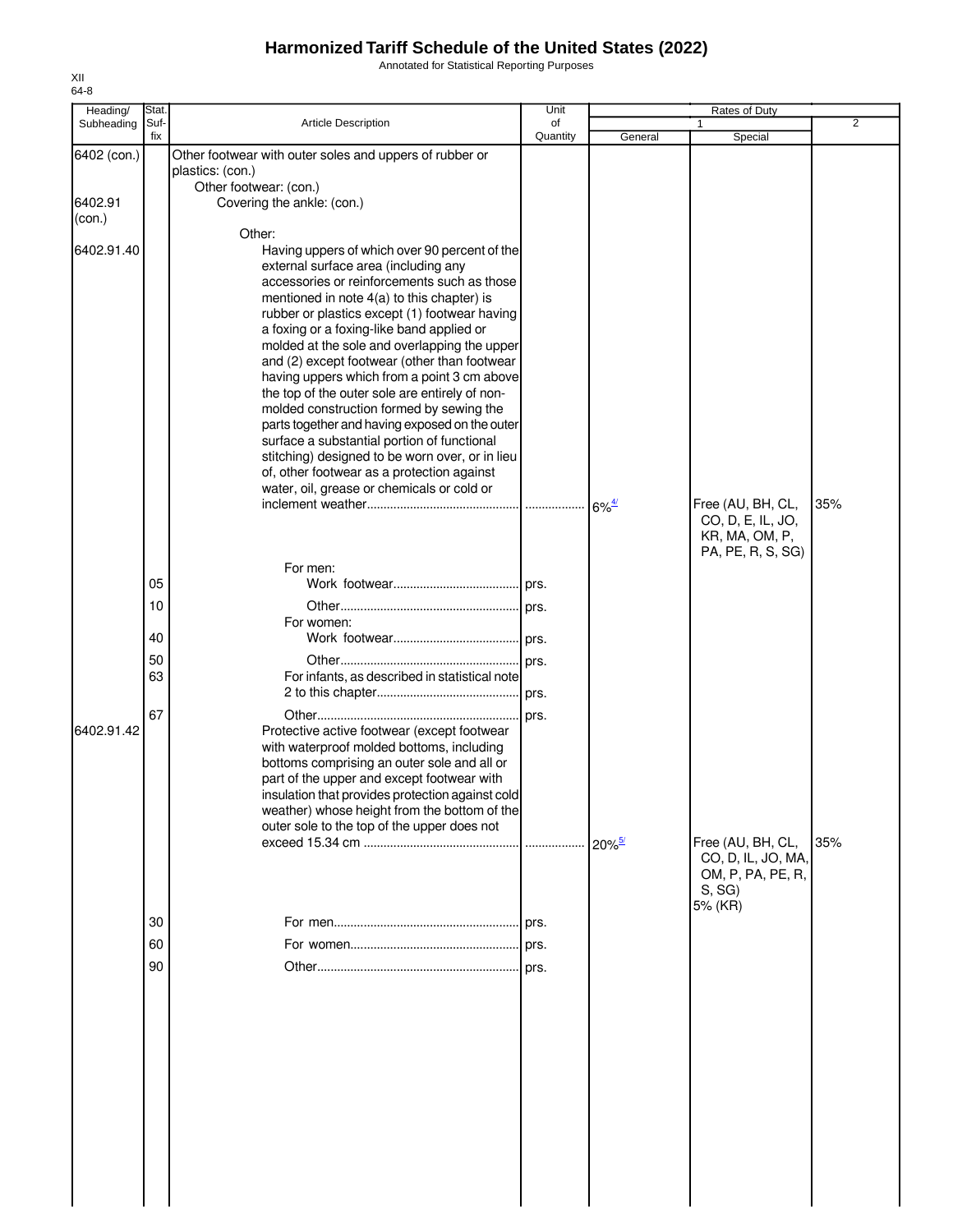Annotated for Statistical Reporting Purposes

| Heading/    | Stat.       |                                                                                     | Unit           |         | Rates of Duty      |                |
|-------------|-------------|-------------------------------------------------------------------------------------|----------------|---------|--------------------|----------------|
| Subheading  | Suf-<br>fix | <b>Article Description</b>                                                          | of<br>Quantity | General | 1<br>Special       | $\overline{2}$ |
| 6402 (con.) |             | Other footwear with outer soles and uppers of rubber or                             |                |         |                    |                |
|             |             | plastics: (con.)                                                                    |                |         |                    |                |
| 6402.91     |             | Other footwear: (con.)                                                              |                |         |                    |                |
| (con.)      |             | Covering the ankle: (con.)                                                          |                |         |                    |                |
|             |             | Other: (con.)                                                                       |                |         |                    |                |
|             |             | Other:                                                                              |                |         |                    |                |
| 6402.91.50  |             | Footwear designed to be worn over, or in<br>lieu of, other footwear as a protection |                |         |                    |                |
|             |             | against water, oil, grease or chemicals or                                          |                |         |                    |                |
|             |             |                                                                                     |                |         | Free (AU, BH, CL,  | 66%            |
|             |             |                                                                                     |                |         | CO, D, IL, JO, MA, |                |
|             |             |                                                                                     |                |         | OM, P, PA, PE, R,  |                |
|             |             |                                                                                     |                |         | S, SG<br>9.3% (KR) |                |
|             |             | For men:                                                                            |                |         |                    |                |
|             | 10          |                                                                                     |                |         |                    |                |
|             | 20          |                                                                                     |                |         |                    |                |
|             |             | For women:                                                                          |                |         |                    |                |
|             | 45          |                                                                                     |                |         |                    |                |
|             | 50          |                                                                                     |                |         |                    |                |
|             | 90          | Other:                                                                              |                |         |                    |                |
| 6402.91.60  |             |                                                                                     |                |         | Free (AU, BH, CL,  | 84%            |
|             |             |                                                                                     |                |         | CO, D, E, IL, JO,  |                |
|             |             |                                                                                     |                |         | KR, MA, OM, P,     |                |
|             | 30          |                                                                                     |                |         | PA, PE, R, S, SG)  |                |
|             | 60          |                                                                                     |                |         |                    |                |
|             |             |                                                                                     |                |         |                    |                |
| 6402.91.70  | 90          | Valued over \$3 but not over                                                        |                |         |                    |                |
|             |             |                                                                                     |                |         |                    | $$1.58/pr. +$  |
|             |             |                                                                                     |                |         | CO, D, E, IL, JO,  | 66%            |
|             |             |                                                                                     |                |         | KR, MA, OM, P,     |                |
|             | 30          |                                                                                     |                |         | PA, PE, R, S, SG)  |                |
|             |             |                                                                                     |                |         |                    |                |
|             | 60          |                                                                                     |                |         |                    |                |
|             | 90          |                                                                                     |                |         |                    |                |
|             |             |                                                                                     |                |         |                    |                |
|             |             |                                                                                     |                |         |                    |                |
|             |             |                                                                                     |                |         |                    |                |
|             |             |                                                                                     |                |         |                    |                |
|             |             |                                                                                     |                |         |                    |                |
|             |             |                                                                                     |                |         |                    |                |
|             |             |                                                                                     |                |         |                    |                |
|             |             |                                                                                     |                |         |                    |                |
|             |             |                                                                                     |                |         |                    |                |
|             |             |                                                                                     |                |         |                    |                |
|             |             |                                                                                     |                |         |                    |                |
|             |             |                                                                                     |                |         |                    |                |
|             |             |                                                                                     |                |         |                    |                |
|             |             |                                                                                     |                |         |                    |                |
|             |             |                                                                                     |                |         |                    |                |
|             |             |                                                                                     |                |         |                    |                |
|             |             |                                                                                     |                |         |                    |                |
|             |             |                                                                                     |                |         |                    |                |
|             |             |                                                                                     |                |         |                    |                |
|             |             |                                                                                     |                |         |                    |                |
|             |             |                                                                                     |                |         |                    |                |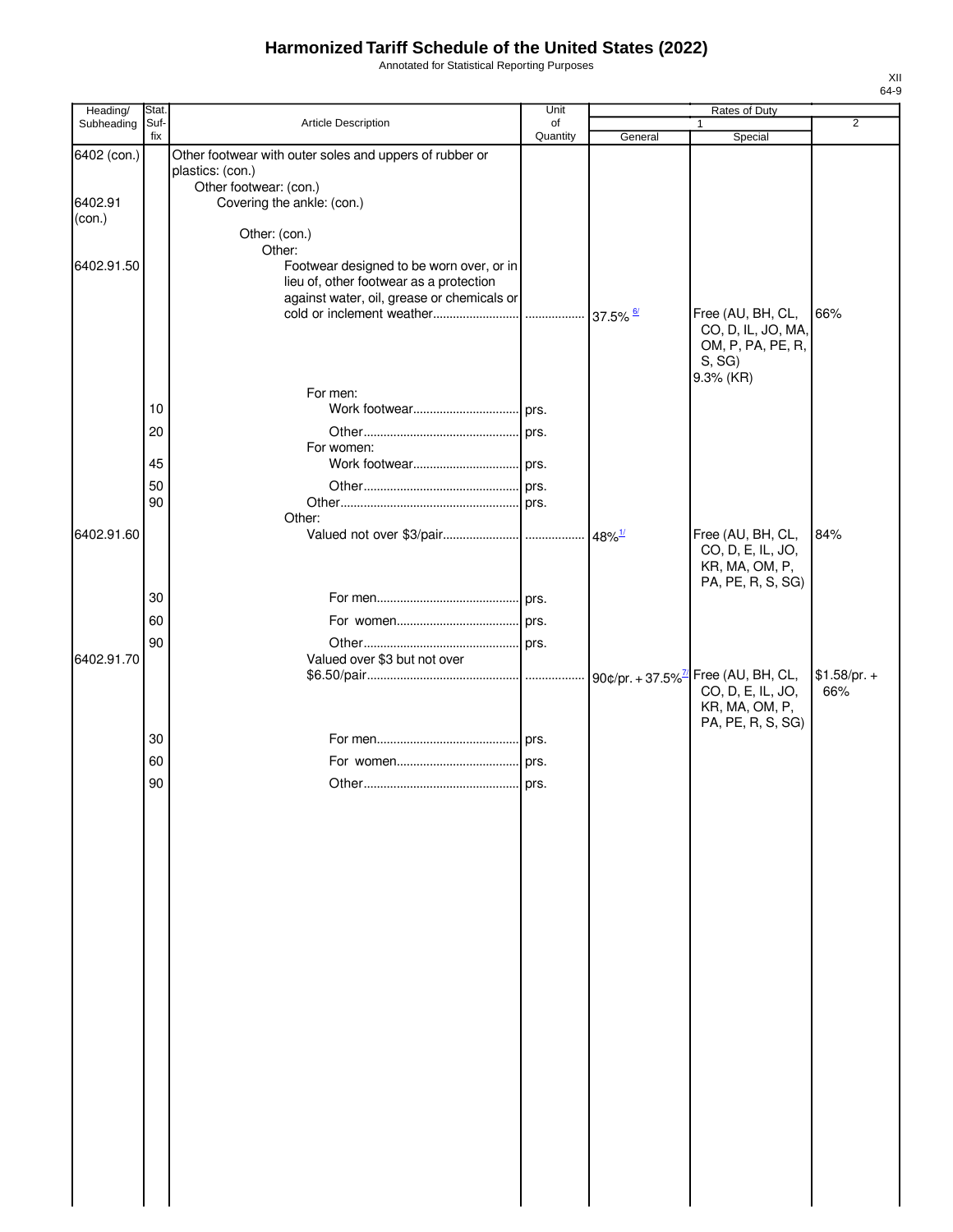Annotated for Statistical Reporting Purposes

| Heading/    | Stat.       |                                                                      | Unit           |         | Rates of Duty              |                |
|-------------|-------------|----------------------------------------------------------------------|----------------|---------|----------------------------|----------------|
| Subheading  | Suf-<br>fix | Article Description                                                  | of<br>Quantity | General | 1<br>Special               | $\overline{2}$ |
| 6402 (con.) |             | Other footwear with outer soles and uppers of rubber or              |                |         |                            |                |
|             |             | plastics: (con.)                                                     |                |         |                            |                |
|             |             | Other footwear: (con.)                                               |                |         |                            |                |
| 6402.91     |             | Covering the ankle: (con.)                                           |                |         |                            |                |
| (con.)      |             |                                                                      |                |         |                            |                |
|             |             | Other: (con.)<br>Other: (con.)                                       |                |         |                            |                |
|             |             | Other: (con.)                                                        |                |         |                            |                |
| 6402.91.80  |             | Valued over \$6.50 but not over                                      |                |         |                            |                |
|             |             |                                                                      |                |         | Free (AU, BH, CL,          | $$1.58/pr. +$  |
|             |             |                                                                      |                |         | CO, D, IL, JO, MA,         | 35%            |
|             |             |                                                                      |                |         | OM, P, PA, PE, R,<br>S, SG |                |
|             |             |                                                                      |                |         | 22.5¢/pr. + 5% (KR)        |                |
|             | 05          | Tennis shoes, basketball shoes,                                      |                |         |                            |                |
|             |             | gym shoes, training shoes and the                                    |                |         |                            |                |
|             |             |                                                                      | prs.           |         |                            |                |
|             |             | Other:                                                               |                |         |                            |                |
|             |             | For men:                                                             |                |         |                            |                |
|             | 10          | Work footwear prs.                                                   |                |         |                            |                |
|             | 21          |                                                                      |                |         |                            |                |
|             |             | For women:                                                           |                |         |                            |                |
|             | 45          | Work footwear prs.                                                   |                |         |                            |                |
|             | 51          |                                                                      |                |         |                            |                |
|             | 91          |                                                                      |                |         |                            |                |
| 6402.91.90  |             |                                                                      |                |         | Free (AU, BH, CL,          | 35%            |
|             |             |                                                                      |                |         | CO, D, IL, JO, MA,         |                |
|             |             |                                                                      |                |         | OM, P, PA, PE, R,          |                |
|             |             |                                                                      |                |         | S, SG                      |                |
|             |             |                                                                      |                |         | 5% (KR)                    |                |
|             | 05          | Tennis shoes, basketball shoes,<br>gym shoes, training shoes and the |                |         |                            |                |
|             |             |                                                                      | prs.           |         |                            |                |
|             |             |                                                                      |                |         |                            |                |
|             |             | Other:<br>For men:                                                   |                |         |                            |                |
|             | 10          | Work footwear prs.                                                   |                |         |                            |                |
|             |             |                                                                      |                |         |                            |                |
|             | 35          | For women:                                                           |                |         |                            |                |
|             | 45          |                                                                      |                |         |                            |                |
|             | 65          |                                                                      | prs.           |         |                            |                |
|             | 95          |                                                                      | prs.           |         |                            |                |
|             |             |                                                                      |                |         |                            |                |
|             |             |                                                                      |                |         |                            |                |
|             |             |                                                                      |                |         |                            |                |
|             |             |                                                                      |                |         |                            |                |
|             |             |                                                                      |                |         |                            |                |
|             |             |                                                                      |                |         |                            |                |
|             |             |                                                                      |                |         |                            |                |
|             |             |                                                                      |                |         |                            |                |
|             |             |                                                                      |                |         |                            |                |
|             |             |                                                                      |                |         |                            |                |
|             |             |                                                                      |                |         |                            |                |
|             |             |                                                                      |                |         |                            |                |
|             |             |                                                                      |                |         |                            |                |
|             |             |                                                                      |                |         |                            |                |
|             |             |                                                                      |                |         |                            |                |
|             |             |                                                                      |                |         |                            |                |
|             |             |                                                                      |                |         |                            |                |
|             |             |                                                                      |                |         |                            |                |
|             |             |                                                                      |                |         |                            |                |
|             |             |                                                                      |                |         |                            |                |
|             |             |                                                                      |                |         |                            |                |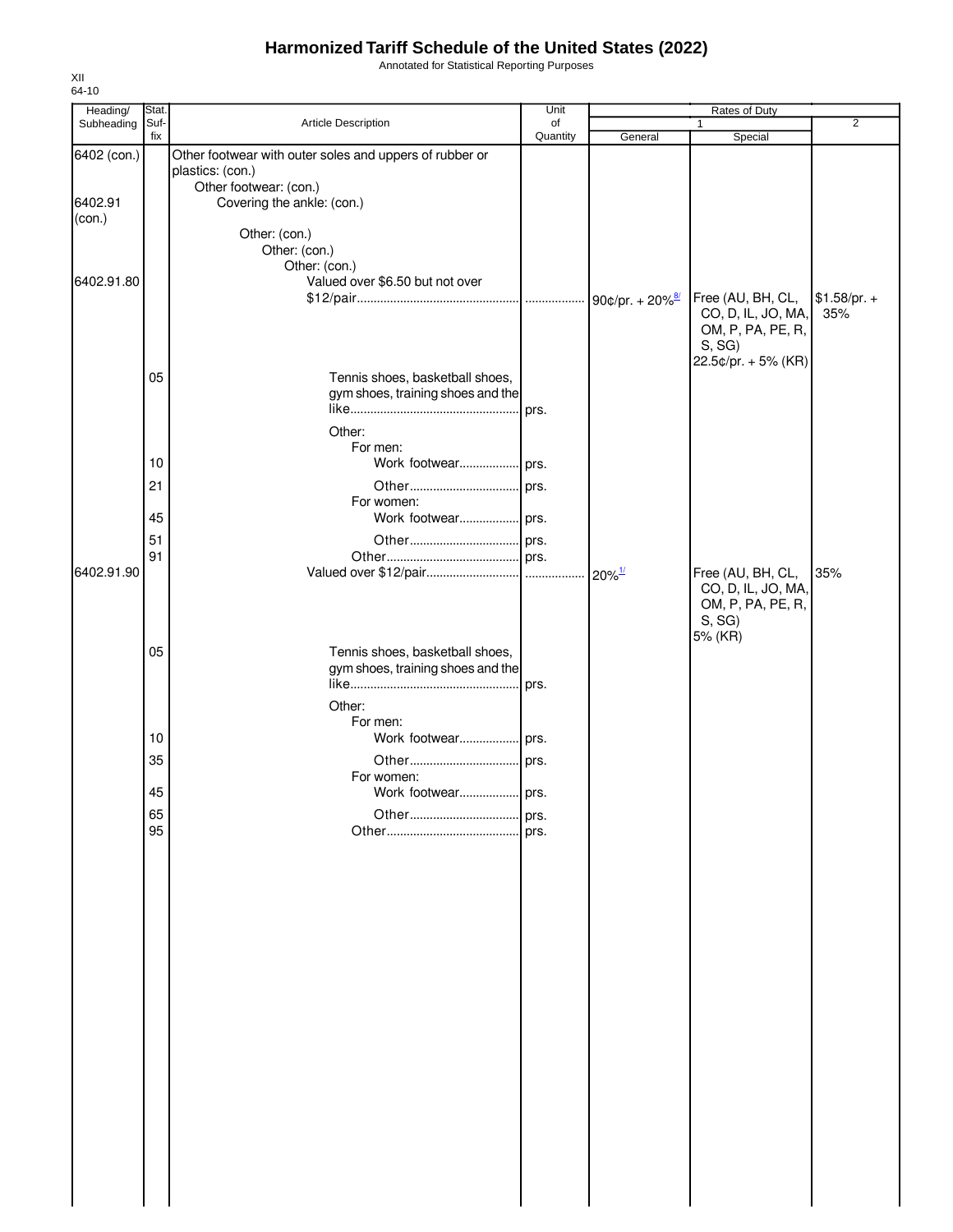Annotated for Statistical Reporting Purposes

| Heading/      | <b>Stat</b> |                                                                                     | Unit     |                                 | Rates of Duty       |                |
|---------------|-------------|-------------------------------------------------------------------------------------|----------|---------------------------------|---------------------|----------------|
| Subheading    | Suf-        | Article Description                                                                 | of       |                                 |                     | $\overline{2}$ |
|               | fix         |                                                                                     | Quantity | General                         | Special             |                |
| 6402 (con.)   |             | Other footwear with outer soles and uppers of rubber or                             |          |                                 |                     |                |
|               |             | plastics: (con.)                                                                    |          |                                 |                     |                |
|               |             | Other footwear: (con.)                                                              |          |                                 |                     |                |
| 6402.99       |             | Other:                                                                              |          |                                 |                     |                |
|               |             | Incorporating a protective metal toe-cap:                                           |          |                                 |                     |                |
| 6402.99.04    | 00          | Having uppers of which over 90 percent of the                                       |          |                                 |                     |                |
|               |             | external surface area (including any<br>accessories or reinforcements such as those |          |                                 |                     |                |
|               |             | mentioned in note 4(a) to this chapter) is                                          |          |                                 |                     |                |
|               |             | rubber or plastics (except footwear having                                          |          |                                 |                     |                |
|               |             | foxing or a foxing-like band applied or molded                                      |          |                                 |                     |                |
|               |             | at the sole and overlapping the upper and                                           |          |                                 |                     |                |
|               |             | except footwear designed to be worn over, or                                        |          |                                 |                     |                |
|               |             | in lieu of, other footwear as a protection against                                  |          |                                 |                     |                |
|               |             | water, oil, grease or chemicals or cold or                                          |          |                                 |                     |                |
|               |             |                                                                                     |          |                                 | Free (AU, BH, CL,   | 35%            |
|               |             |                                                                                     |          |                                 | CO, D, E, IL, JO,   |                |
|               |             |                                                                                     |          |                                 | KR, MA, OM, P,      |                |
|               |             |                                                                                     |          |                                 | PA, PE, R, S, SG)   |                |
|               |             | Other:                                                                              |          |                                 |                     |                |
| 6402.99.08    | 00          | Footwear designed to be worn over, or in                                            |          |                                 |                     |                |
|               |             | lieu of, other footwear as a protection                                             |          |                                 |                     |                |
|               |             | against water, oil, grease or chemicals or                                          |          |                                 |                     |                |
|               |             |                                                                                     |          |                                 | Free (AU, BH, CL,   | 66%            |
|               |             |                                                                                     |          |                                 | CO, D, IL, JO, MA,  |                |
|               |             |                                                                                     |          |                                 | OM, P, PA, PE, R,   |                |
|               |             |                                                                                     |          |                                 | S, SG               |                |
|               |             |                                                                                     |          |                                 | 9.3% (KR)           |                |
|               |             | Other:                                                                              |          |                                 |                     |                |
| 6402.99.12 00 |             |                                                                                     |          |                                 | Free (AU, BH, CL,   | 84%            |
|               |             |                                                                                     |          |                                 | CO, D, IL, JO, KR,  |                |
|               |             |                                                                                     |          |                                 | MA, OM, P, PA,      |                |
|               |             |                                                                                     |          |                                 | PE, R, S, SG)       |                |
| 6402.99.16 00 |             | Valued over \$3 but not over                                                        |          |                                 |                     |                |
|               |             |                                                                                     |          |                                 |                     | $$1.58/pr. +$  |
|               |             |                                                                                     |          |                                 | CO, D, IL, JO, MA,  | 66%            |
|               |             |                                                                                     |          |                                 | OM, P, PA, PE, R,   |                |
|               |             |                                                                                     |          |                                 | S, SG               |                |
|               |             |                                                                                     |          |                                 | 22.5¢/pr. + 9.3%    |                |
|               |             |                                                                                     |          |                                 | (KR)                |                |
| 6402.99.19 00 |             | Valued over \$6.50 but not over                                                     |          |                                 |                     |                |
|               |             |                                                                                     |          | prs 90¢/pr. + 20% <sup>2/</sup> | Free (AU, BH, CL,   | $$1.58/pr. +$  |
|               |             |                                                                                     |          |                                 | CO, D, IL, JO, MA,  | 35%            |
|               |             |                                                                                     |          |                                 | OM, P, PA, PE, R,   |                |
|               |             |                                                                                     |          |                                 | S, SG               |                |
|               |             |                                                                                     |          |                                 | 22.5¢/pr. + 5% (KR) |                |
| 6402.99.21    | 00          |                                                                                     |          |                                 | Free (AU, BH, CL,   | 35%            |
|               |             |                                                                                     |          |                                 | CO, D, IL, JO, KR,  |                |
|               |             |                                                                                     |          |                                 | MA, OM, P, PA,      |                |
|               |             |                                                                                     |          |                                 | PE, R, S, SG)       |                |
|               |             |                                                                                     |          |                                 |                     |                |
|               |             |                                                                                     |          |                                 |                     |                |
|               |             |                                                                                     |          |                                 |                     |                |
|               |             |                                                                                     |          |                                 |                     |                |
|               |             |                                                                                     |          |                                 |                     |                |
|               |             |                                                                                     |          |                                 |                     |                |
|               |             |                                                                                     |          |                                 |                     |                |
|               |             |                                                                                     |          |                                 |                     |                |
|               |             |                                                                                     |          |                                 |                     |                |
|               |             |                                                                                     |          |                                 |                     |                |
|               |             |                                                                                     |          |                                 |                     |                |
|               |             |                                                                                     |          |                                 |                     |                |
|               |             |                                                                                     |          |                                 |                     |                |
|               |             |                                                                                     |          |                                 |                     |                |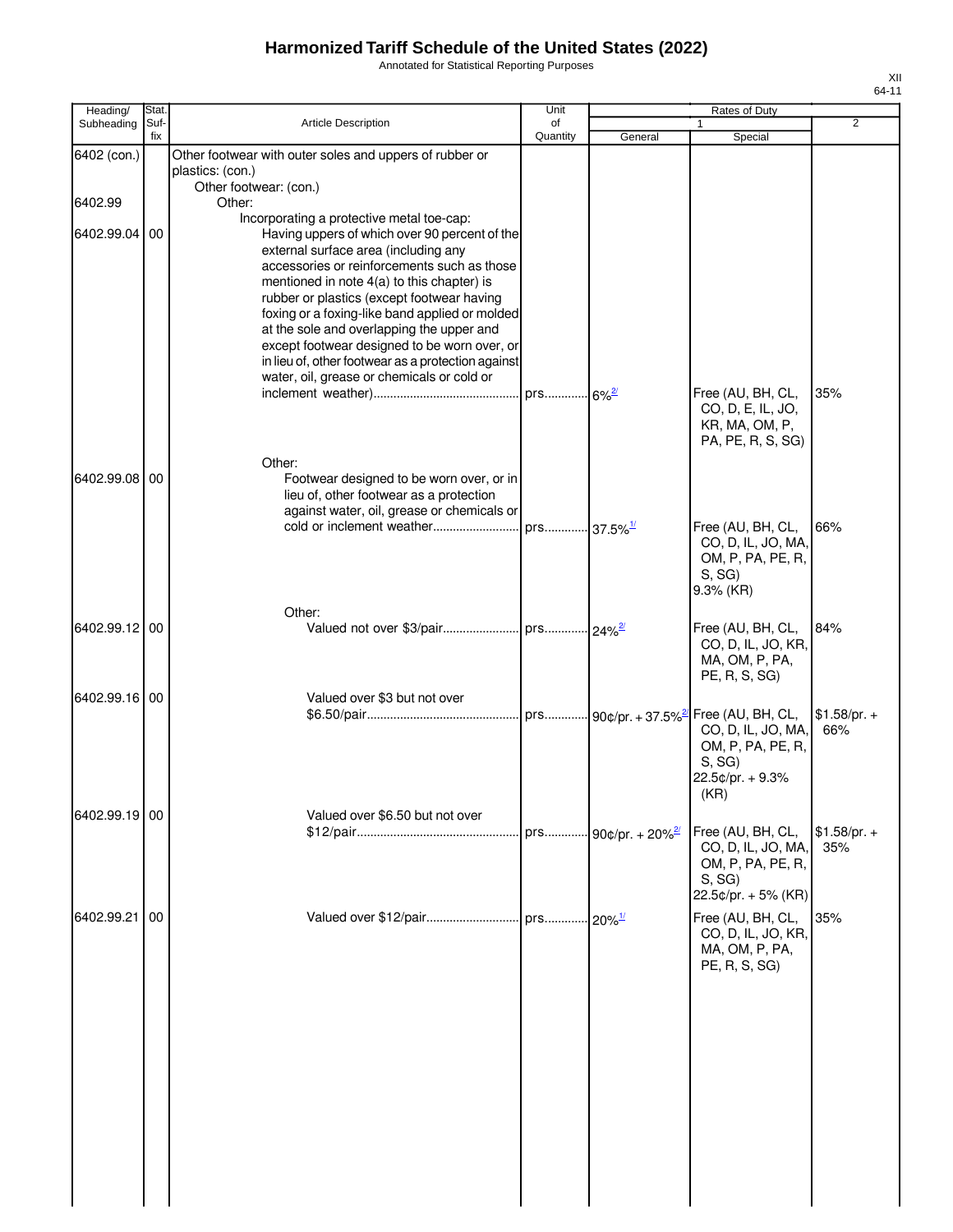Annotated for Statistical Reporting Purposes

| Heading/          | Stat.       |                                                                                                                                                                                                                                                                                                                                                                                                                     | Unit           | Rates of Duty          |                                                                               |                |
|-------------------|-------------|---------------------------------------------------------------------------------------------------------------------------------------------------------------------------------------------------------------------------------------------------------------------------------------------------------------------------------------------------------------------------------------------------------------------|----------------|------------------------|-------------------------------------------------------------------------------|----------------|
| Subheading        | Suf-<br>fix | Article Description                                                                                                                                                                                                                                                                                                                                                                                                 | of<br>Quantity | General                | 1<br>Special                                                                  | $\overline{2}$ |
| 6402 (con.)       |             | Other footwear with outer soles and uppers of rubber or<br>plastics: (con.)<br>Other footwear: (con.)                                                                                                                                                                                                                                                                                                               |                |                        |                                                                               |                |
| 6402.99<br>(con.) |             | Other: (con.)<br>Other:<br>Having uppers of which over 90 percent of the<br>external surface area (including any                                                                                                                                                                                                                                                                                                    |                |                        |                                                                               |                |
| 6402.99.23        |             | accessories or reinforcements such as those<br>mentioned in note 4(a) to this chapter) is<br>rubber or plastics (except footwear having a<br>foxing or a foxing-like band applied or molded<br>at the sole and overlapping the upper and<br>except footwear designed to be worn over, or<br>in lieu of, other footwear as a protection against<br>water, oil, grease or chemicals or cold or<br>inclement weather): |                |                        | Free (AU, BH, CL,                                                             | 33 1/3%        |
|                   |             |                                                                                                                                                                                                                                                                                                                                                                                                                     |                |                        | CO, D, E, IL, JO,<br>KR, MA, OM, P,<br>PA, PE, R, S, SG)                      |                |
|                   | 30          |                                                                                                                                                                                                                                                                                                                                                                                                                     |                |                        |                                                                               |                |
|                   | 60          |                                                                                                                                                                                                                                                                                                                                                                                                                     |                |                        |                                                                               |                |
| 6402.99.25        | 90          |                                                                                                                                                                                                                                                                                                                                                                                                                     |                | $12.5\%$ <sup>1/</sup> | Free (AU, BH, CL,<br>CO, D, E, IL, JO,<br>KR, MA, OM, P,<br>PA, PE, R, S, SG) | 35%            |
|                   | 30          |                                                                                                                                                                                                                                                                                                                                                                                                                     |                |                        |                                                                               |                |
|                   | 60          |                                                                                                                                                                                                                                                                                                                                                                                                                     |                |                        |                                                                               |                |
|                   | 90          |                                                                                                                                                                                                                                                                                                                                                                                                                     |                |                        |                                                                               |                |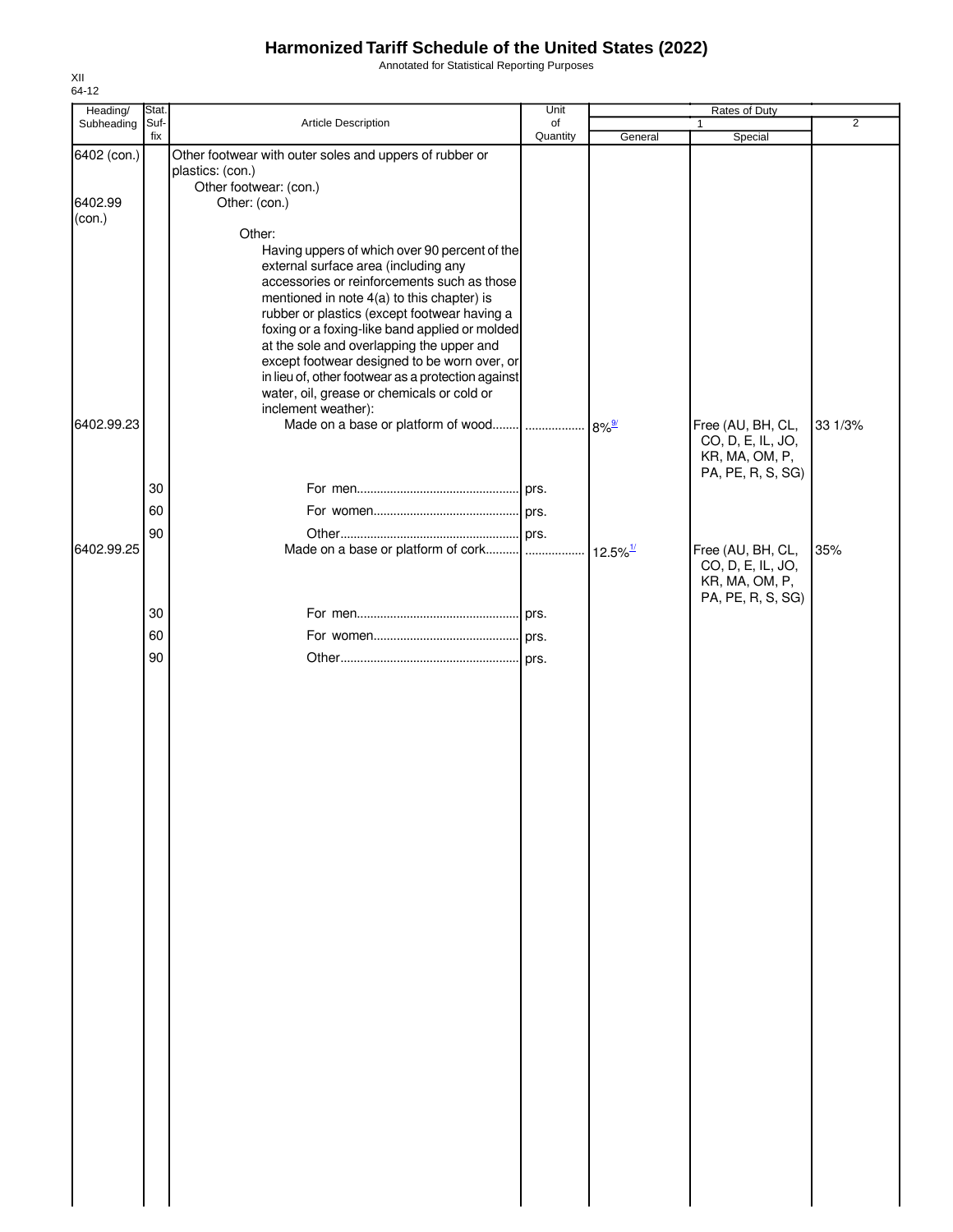Annotated for Statistical Reporting Purposes

| Heading/          | Stat.       |                                                                                                                                                                                                                                                                                                                                                                                                                                                          | Unit           |                      | Rates of Duty                                                                 |                |
|-------------------|-------------|----------------------------------------------------------------------------------------------------------------------------------------------------------------------------------------------------------------------------------------------------------------------------------------------------------------------------------------------------------------------------------------------------------------------------------------------------------|----------------|----------------------|-------------------------------------------------------------------------------|----------------|
| Subheading        | Suf-<br>fix | Article Description                                                                                                                                                                                                                                                                                                                                                                                                                                      | of<br>Quantity | General              | Special                                                                       | $\overline{2}$ |
| 6402 (con.)       |             | Other footwear with outer soles and uppers of rubber or<br>plastics: (con.)                                                                                                                                                                                                                                                                                                                                                                              |                |                      |                                                                               |                |
| 6402.99<br>(con.) |             | Other footwear: (con.)<br>Other: (con.)                                                                                                                                                                                                                                                                                                                                                                                                                  |                |                      |                                                                               |                |
|                   |             | Other: (con.)<br>Having uppers of which over 90 percent of the<br>external surface area (including any<br>accessories or reinforcements such as those<br>mentioned in note 4(a) to this chapter) is<br>rubber or plastics (except footwear having a<br>foxing or a foxing-like band applied or molded<br>at the sole and overlapping the upper and<br>except footwear designed to be worn over, or<br>in lieu of, other footwear as a protection against |                |                      |                                                                               |                |
| 6402.99.27        |             | water, oil, grease or chemicals or cold or<br>inclement weather): (con.)<br>Other:<br>Sandals and similar footwear of                                                                                                                                                                                                                                                                                                                                    |                |                      |                                                                               |                |
|                   |             | plastics, produced in one piece by                                                                                                                                                                                                                                                                                                                                                                                                                       |                | $3\%$ <sup>1/</sup>  | Free (AU, BH, CL,<br>CO, D, E, IL, JO,<br>KR, MA, OM, P,<br>PA, PE, R, S, SG) | 35%            |
|                   | 30<br>60    |                                                                                                                                                                                                                                                                                                                                                                                                                                                          |                |                      |                                                                               |                |
|                   | 90          |                                                                                                                                                                                                                                                                                                                                                                                                                                                          |                |                      |                                                                               |                |
| 6402.99.31        |             |                                                                                                                                                                                                                                                                                                                                                                                                                                                          |                | $6\%$ <sup>10/</sup> | Free (AU, BH, CL,<br>CO, D, E, IL, JO,<br>KR, MA, OM, P,<br>PA, PE, R, S, SG) | 35%            |
|                   | 10          |                                                                                                                                                                                                                                                                                                                                                                                                                                                          |                |                      |                                                                               |                |
|                   | 15          | Tennis shoes, basketball shoes,<br>gym shoes, training shoes and the                                                                                                                                                                                                                                                                                                                                                                                     | prs.           |                      |                                                                               |                |
|                   |             | Other:<br>For men:                                                                                                                                                                                                                                                                                                                                                                                                                                       |                |                      |                                                                               |                |
|                   | 35          |                                                                                                                                                                                                                                                                                                                                                                                                                                                          |                |                      |                                                                               |                |
|                   | 45          |                                                                                                                                                                                                                                                                                                                                                                                                                                                          |                |                      |                                                                               |                |
|                   | 55          | For women:<br>Work footwear prs.                                                                                                                                                                                                                                                                                                                                                                                                                         |                |                      |                                                                               |                |
|                   | 65<br>73    | Other<br>For infants, as described in<br>statistical note 2 to this                                                                                                                                                                                                                                                                                                                                                                                      | prs.           |                      |                                                                               |                |
|                   |             |                                                                                                                                                                                                                                                                                                                                                                                                                                                          |                |                      |                                                                               |                |
|                   | 77          |                                                                                                                                                                                                                                                                                                                                                                                                                                                          |                |                      |                                                                               |                |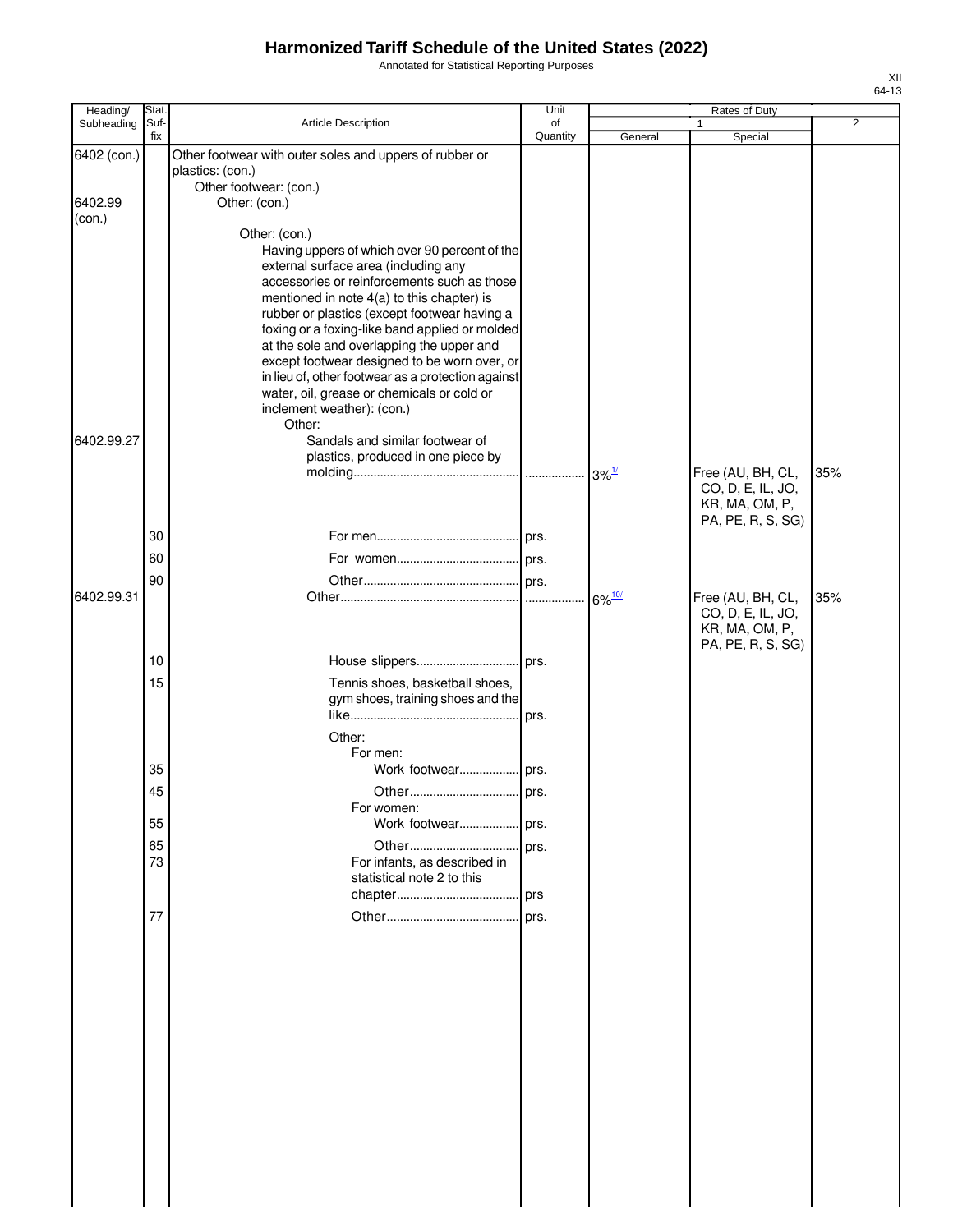Annotated for Statistical Reporting Purposes

| Heading/    | Stat.       |                                                                                     | Unit           | Rates of Duty |                                         |                |  |
|-------------|-------------|-------------------------------------------------------------------------------------|----------------|---------------|-----------------------------------------|----------------|--|
| Subheading  | Suf-<br>fix | Article Description                                                                 | of<br>Quantity | General       | $\mathbf{1}$<br>Special                 | $\overline{2}$ |  |
| 6402 (con.) |             | Other footwear with outer soles and uppers of rubber or                             |                |               |                                         |                |  |
|             |             | plastics: (con.)                                                                    |                |               |                                         |                |  |
| 6402.99     |             | Other footwear: (con.)                                                              |                |               |                                         |                |  |
| (con.)      |             | Other: (con.)                                                                       |                |               |                                         |                |  |
|             |             | Other: (con.)                                                                       |                |               |                                         |                |  |
|             |             | Other:                                                                              |                |               |                                         |                |  |
| 6402.99.32  |             |                                                                                     |                |               | Free (AU, BH, CL,<br>CO, D, IL, JO, MA, | 35%            |  |
|             |             |                                                                                     |                |               | OM, P, PA, PE, R,                       |                |  |
|             |             |                                                                                     |                |               | S, SG                                   |                |  |
|             |             |                                                                                     |                |               | 5% (KR)                                 |                |  |
|             | 30          |                                                                                     |                |               |                                         |                |  |
|             | 60          |                                                                                     |                |               |                                         |                |  |
|             | 90          |                                                                                     |                |               |                                         |                |  |
| 6402.99.33  |             | Footwear designed to be worn over, or in<br>lieu of, other footwear as a protection |                |               |                                         |                |  |
|             |             | against water, oil, grease or chemicals or                                          |                |               |                                         |                |  |
|             |             |                                                                                     |                |               | Free (AU, BH, CL,                       | 66%            |  |
|             |             |                                                                                     |                |               | CO, D, IL, JO, MA,                      |                |  |
|             |             |                                                                                     |                |               | OM, P, PA, PE, R,<br>S, SG              |                |  |
|             |             |                                                                                     |                |               | 9.3% (KR)                               |                |  |
|             |             | For men:                                                                            |                |               |                                         |                |  |
|             | 10          |                                                                                     |                |               |                                         |                |  |
|             | 20          |                                                                                     |                |               |                                         |                |  |
|             | 45          | For women:                                                                          |                |               |                                         |                |  |
|             | 50          |                                                                                     |                |               |                                         |                |  |
|             | 90          |                                                                                     |                |               |                                         |                |  |
|             |             |                                                                                     |                |               |                                         |                |  |
|             |             |                                                                                     |                |               |                                         |                |  |
|             |             |                                                                                     |                |               |                                         |                |  |
|             |             |                                                                                     |                |               |                                         |                |  |
|             |             |                                                                                     |                |               |                                         |                |  |
|             |             |                                                                                     |                |               |                                         |                |  |
|             |             |                                                                                     |                |               |                                         |                |  |
|             |             |                                                                                     |                |               |                                         |                |  |
|             |             |                                                                                     |                |               |                                         |                |  |
|             |             |                                                                                     |                |               |                                         |                |  |
|             |             |                                                                                     |                |               |                                         |                |  |
|             |             |                                                                                     |                |               |                                         |                |  |
|             |             |                                                                                     |                |               |                                         |                |  |
|             |             |                                                                                     |                |               |                                         |                |  |
|             |             |                                                                                     |                |               |                                         |                |  |
|             |             |                                                                                     |                |               |                                         |                |  |
|             |             |                                                                                     |                |               |                                         |                |  |
|             |             |                                                                                     |                |               |                                         |                |  |
|             |             |                                                                                     |                |               |                                         |                |  |
|             |             |                                                                                     |                |               |                                         |                |  |
|             |             |                                                                                     |                |               |                                         |                |  |
|             |             |                                                                                     |                |               |                                         |                |  |
|             |             |                                                                                     |                |               |                                         |                |  |
|             |             |                                                                                     |                |               |                                         |                |  |
|             |             |                                                                                     |                |               |                                         |                |  |
|             |             |                                                                                     |                |               |                                         |                |  |
|             |             |                                                                                     |                |               |                                         |                |  |
|             |             |                                                                                     |                |               |                                         |                |  |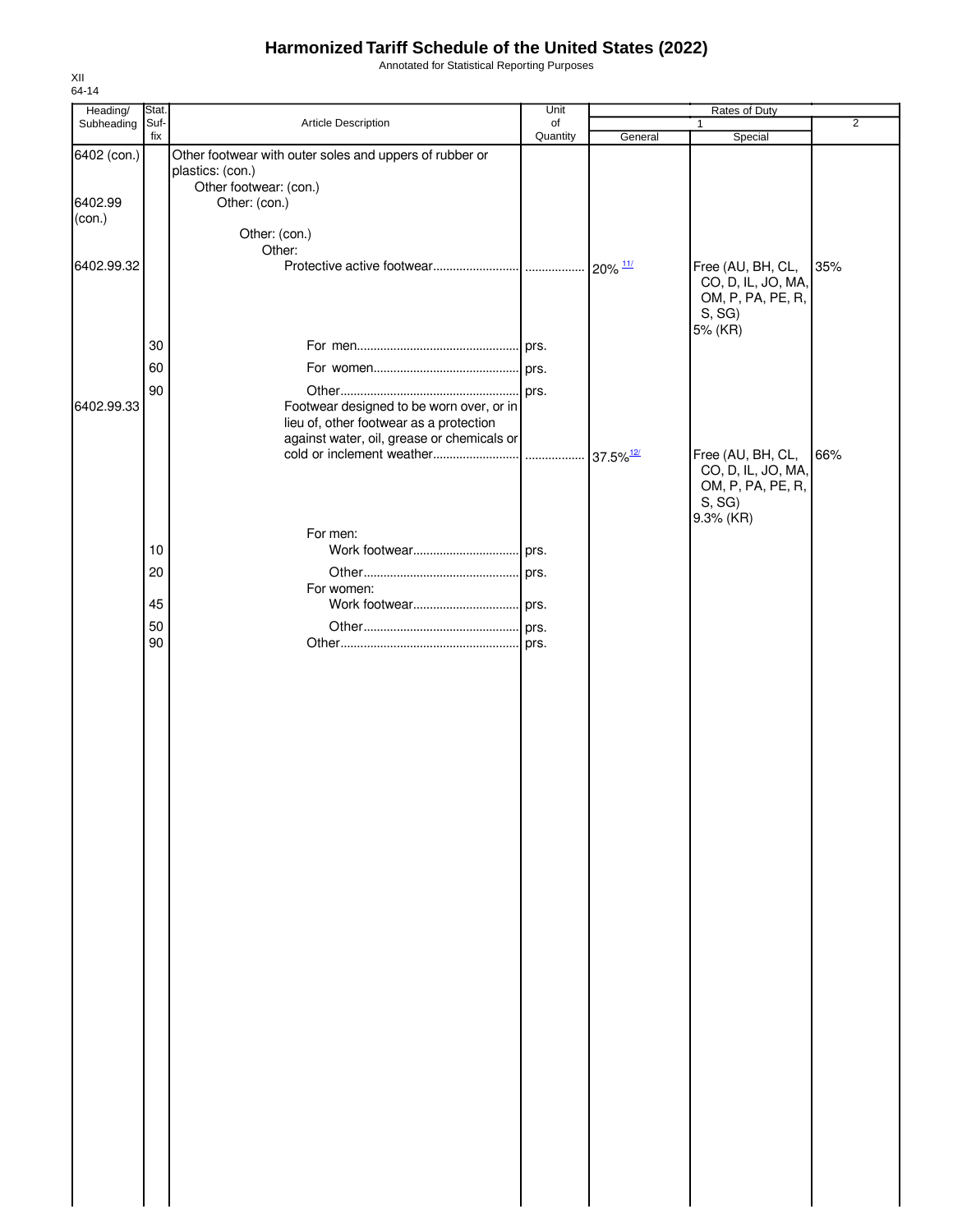Annotated for Statistical Reporting Purposes

| Heading/    | Stat.       |                                                                                   | Unit           |         | Rates of Duty                          |                |
|-------------|-------------|-----------------------------------------------------------------------------------|----------------|---------|----------------------------------------|----------------|
| Subheading  | Suf-<br>fix | Article Description                                                               | of<br>Quantity | General | 1<br>Special                           | $\overline{2}$ |
| 6402 (con.) |             | Other footwear with outer soles and uppers of rubber or                           |                |         |                                        |                |
|             |             | plastics: (con.)                                                                  |                |         |                                        |                |
|             |             | Other footwear: (con.)                                                            |                |         |                                        |                |
| 6402.99     |             | Other: (con.)                                                                     |                |         |                                        |                |
| (con.)      |             |                                                                                   |                |         |                                        |                |
|             |             | Other: (con.)<br>Other: (con.)                                                    |                |         |                                        |                |
|             |             | Footwear with open toes or open heels;                                            |                |         |                                        |                |
|             |             | footwear of the slip-on type, that is held to                                     |                |         |                                        |                |
|             |             | the foot without the use of laces or buckles                                      |                |         |                                        |                |
|             |             | or other fasteners, the foregoing except<br>footwear of subheading 6402.99.33 and |                |         |                                        |                |
|             |             | except footwear having a foxing or a                                              |                |         |                                        |                |
|             |             | foxing-like band wholly or almost wholly of                                       |                |         |                                        |                |
|             |             | rubber or plastics applied or molded at the                                       |                |         |                                        |                |
| 6402.99.41  | 00          | sole and overlapping the upper:                                                   |                |         |                                        |                |
|             |             | Having outer soles with textile<br>materials having the greatest surface          |                |         |                                        |                |
|             |             | area in contact with the ground, but                                              |                |         |                                        |                |
|             |             | not taken into account under the terms                                            |                |         |                                        |                |
|             |             | of additional U.S. note 5 to this                                                 |                |         |                                        |                |
|             |             |                                                                                   |                |         | Free (AU, BH, CL,<br>CO, D, E, IL, JO, | 35%            |
|             |             |                                                                                   |                |         | KR, MA, OM, P,                         |                |
|             |             |                                                                                   |                |         | PA, PE, R, S, SG)                      |                |
| 6402.99.49  |             |                                                                                   |                |         | Free (AU, BH, CL,                      | 66%            |
|             |             |                                                                                   |                |         | CO, D, E, IL, JO,                      |                |
|             |             |                                                                                   |                |         | KR, MA, P, PA, PE,<br>OM, R, S, SG)    |                |
|             | 20          |                                                                                   |                |         |                                        |                |
|             |             | Other:                                                                            |                |         |                                        |                |
|             | 40          |                                                                                   |                |         |                                        |                |
|             | 60          |                                                                                   |                |         |                                        |                |
|             | 80          |                                                                                   |                |         |                                        |                |
|             |             |                                                                                   |                |         |                                        |                |
|             |             |                                                                                   |                |         |                                        |                |
|             |             |                                                                                   |                |         |                                        |                |
|             |             |                                                                                   |                |         |                                        |                |
|             |             |                                                                                   |                |         |                                        |                |
|             |             |                                                                                   |                |         |                                        |                |
|             |             |                                                                                   |                |         |                                        |                |
|             |             |                                                                                   |                |         |                                        |                |
|             |             |                                                                                   |                |         |                                        |                |
|             |             |                                                                                   |                |         |                                        |                |
|             |             |                                                                                   |                |         |                                        |                |
|             |             |                                                                                   |                |         |                                        |                |
|             |             |                                                                                   |                |         |                                        |                |
|             |             |                                                                                   |                |         |                                        |                |
|             |             |                                                                                   |                |         |                                        |                |
|             |             |                                                                                   |                |         |                                        |                |
|             |             |                                                                                   |                |         |                                        |                |
|             |             |                                                                                   |                |         |                                        |                |
|             |             |                                                                                   |                |         |                                        |                |
|             |             |                                                                                   |                |         |                                        |                |
|             |             |                                                                                   |                |         |                                        |                |
|             |             |                                                                                   |                |         |                                        |                |
|             |             |                                                                                   |                |         |                                        |                |
|             |             |                                                                                   |                |         |                                        |                |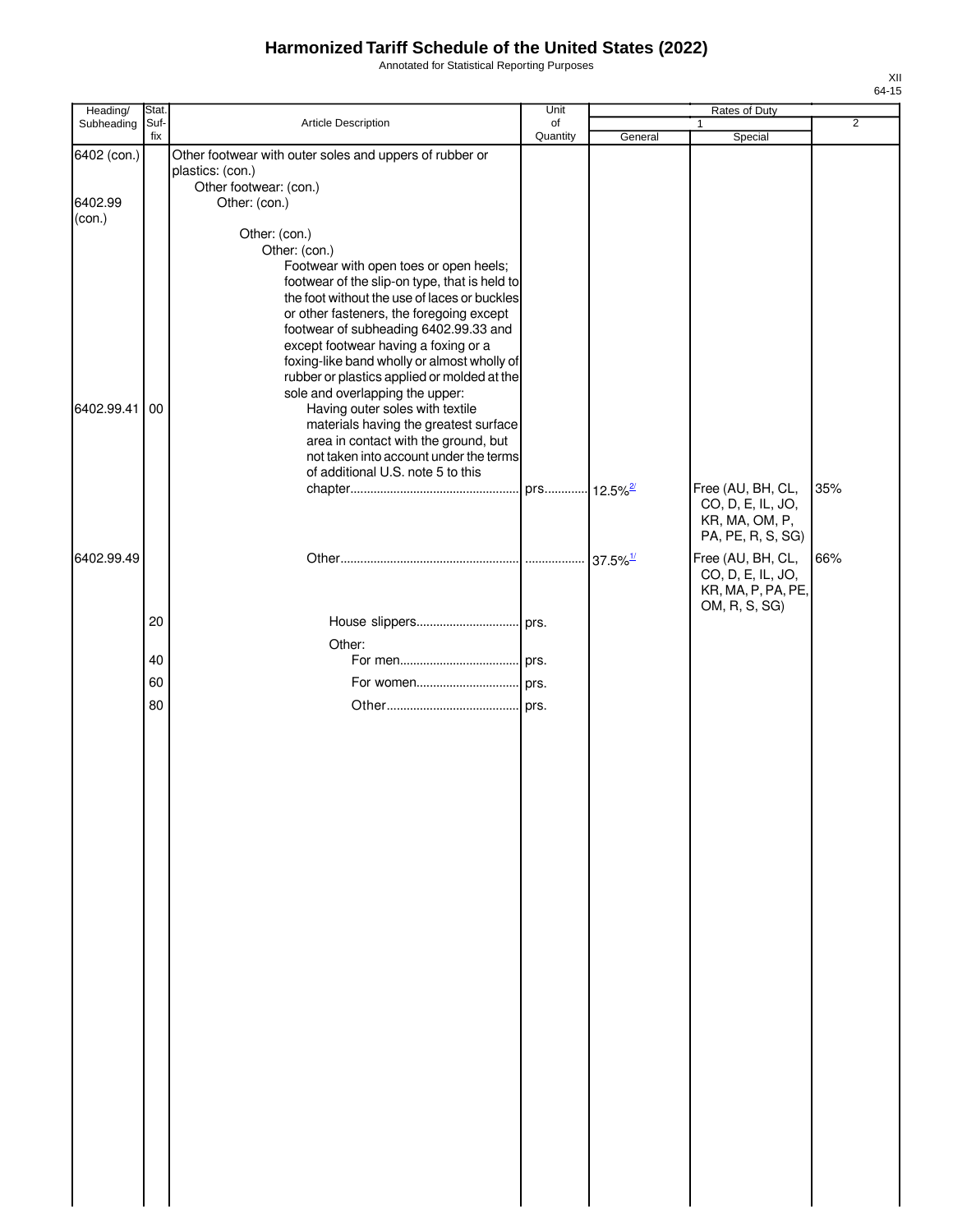Annotated for Statistical Reporting Purposes

| Subheading  | Stat.<br>Suf- | Article Description                                                    | Unit<br>of |         | Rates of Duty                       | $\overline{2}$ |
|-------------|---------------|------------------------------------------------------------------------|------------|---------|-------------------------------------|----------------|
|             | fix           |                                                                        | Quantity   | General | Special                             |                |
| 6402 (con.) |               | Other footwear with outer soles and uppers of rubber or                |            |         |                                     |                |
|             |               | plastics: (con.)                                                       |            |         |                                     |                |
| 6402.99     |               | Other footwear: (con.)<br>Other: (con.)                                |            |         |                                     |                |
| (con.)      |               |                                                                        |            |         |                                     |                |
|             |               | Other: (con.)                                                          |            |         |                                     |                |
|             |               | Other: (con.)                                                          |            |         |                                     |                |
|             |               | Other:                                                                 |            |         |                                     |                |
|             |               | Valued not over \$3/pair:                                              |            |         |                                     |                |
| 6402.99.61  | 00            | Having outer soles with textile<br>materials having the greatest       |            |         |                                     |                |
|             |               | surface area in contact with the                                       |            |         |                                     |                |
|             |               | ground, but not taken into account                                     |            |         |                                     |                |
|             |               | under the terms of additional U.S.                                     |            |         |                                     |                |
|             |               |                                                                        |            |         | Free (AU, BH, CL,                   | 35%            |
|             |               |                                                                        |            |         | CO, D, E, IL, JO,<br>KR, MA, OM, P, |                |
|             |               |                                                                        |            |         | PA, PE, R, S, SG)                   |                |
| 6402.99.69  |               |                                                                        |            |         | Free (AU, BH, CL,                   | 84%            |
|             |               |                                                                        |            |         | CO, D, E, IL, JO,                   |                |
|             |               |                                                                        |            |         | KR, MA, OM, P,                      |                |
|             |               |                                                                        |            |         | PA, PE, R, S, SG)                   |                |
|             | 15            |                                                                        |            |         |                                     |                |
|             |               | Other:                                                                 |            |         |                                     |                |
|             | 30            |                                                                        |            |         |                                     |                |
|             | 60            |                                                                        |            |         |                                     |                |
|             | 90            |                                                                        |            |         |                                     |                |
|             |               | Valued over \$3 but not over \$6.50/pair:                              |            |         |                                     |                |
| 6402.99.71  | 00            | Having outer soles with textile                                        |            |         |                                     |                |
|             |               | materials having the greatest                                          |            |         |                                     |                |
|             |               | surface area in contact with the<br>ground, but not taken into account |            |         |                                     |                |
|             |               | under the terms of additional U.S.                                     |            |         |                                     |                |
|             |               |                                                                        |            |         | Free (AU, BH, CL,                   | 35%            |
|             |               |                                                                        |            |         | CO, D, E, IL, JO,                   |                |
|             |               |                                                                        |            |         | KR, MA, OM, P,                      |                |
|             |               |                                                                        |            |         | PA, PE, R, S, SG)                   |                |
| 6402.99.79  |               |                                                                        |            |         |                                     | $$1.58/pr. +$  |
|             |               |                                                                        |            |         | CO, D, E, IL, JO,<br>KR, MA, OM, P, | 66%            |
|             |               |                                                                        |            |         | PA, PE, R, S, SG)                   |                |
|             | 15            |                                                                        |            |         |                                     |                |
|             |               | Other:                                                                 |            |         |                                     |                |
|             | 30            | For men                                                                | . prs.     |         |                                     |                |
|             | 60            | For women                                                              | prs.       |         |                                     |                |
|             | 90            | Other                                                                  | . prs.     |         |                                     |                |
|             |               |                                                                        |            |         |                                     |                |
|             |               |                                                                        |            |         |                                     |                |
|             |               |                                                                        |            |         |                                     |                |
|             |               |                                                                        |            |         |                                     |                |
|             |               |                                                                        |            |         |                                     |                |
|             |               |                                                                        |            |         |                                     |                |
|             |               |                                                                        |            |         |                                     |                |
|             |               |                                                                        |            |         |                                     |                |
|             |               |                                                                        |            |         |                                     |                |
|             |               |                                                                        |            |         |                                     |                |
|             |               |                                                                        |            |         |                                     |                |
|             |               |                                                                        |            |         |                                     |                |
|             |               |                                                                        |            |         |                                     |                |
|             |               |                                                                        |            |         |                                     |                |
|             |               |                                                                        |            |         |                                     |                |

XII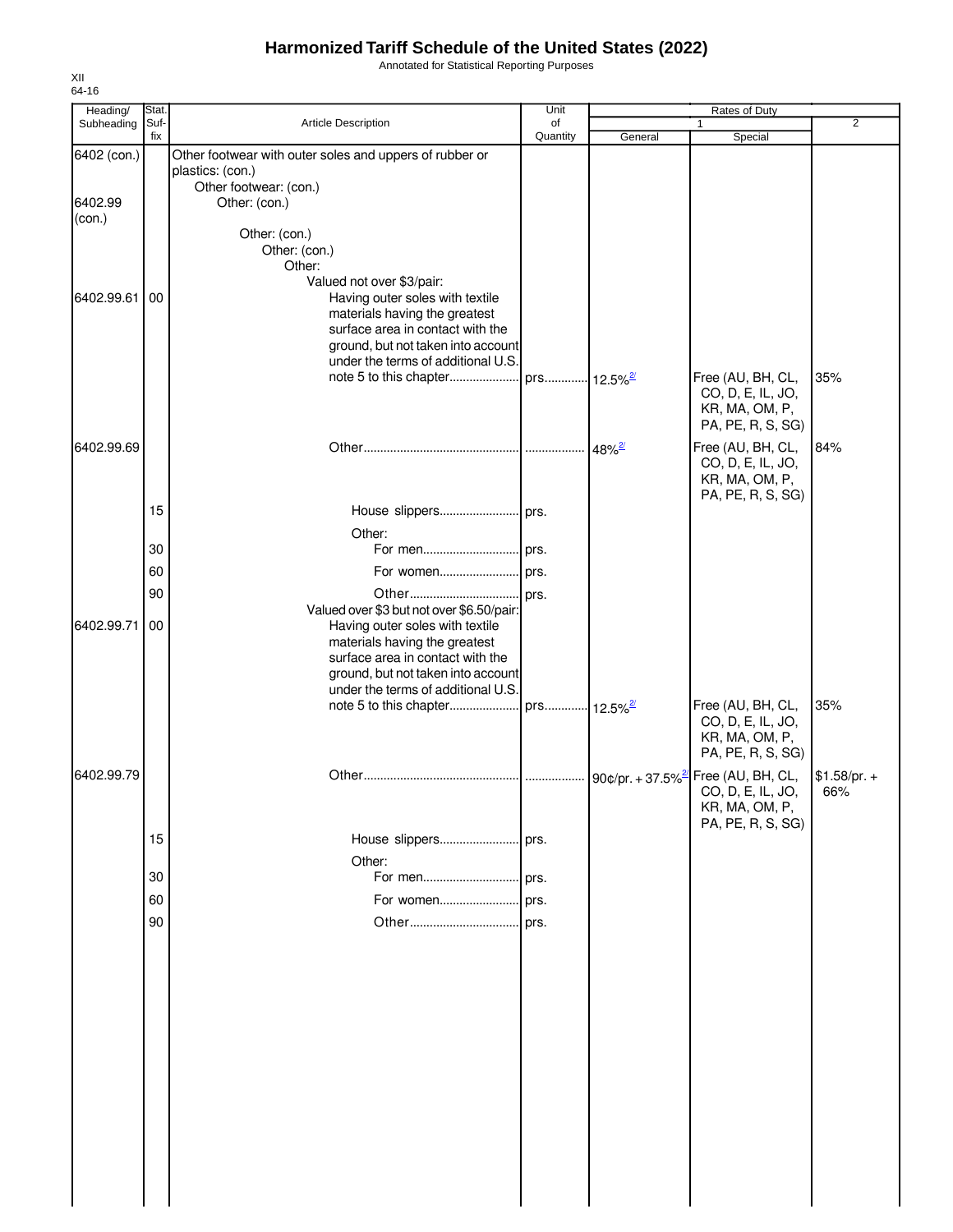Annotated for Statistical Reporting Purposes

| ı |
|---|
|   |

| Heading/    | Stat.       |                                                         | Unit           |                       | Rates of Duty              |                |
|-------------|-------------|---------------------------------------------------------|----------------|-----------------------|----------------------------|----------------|
| Subheading  | Suf-<br>fix | Article Description                                     | of<br>Quantity | General               | 1<br>Special               | $\overline{2}$ |
| 6402 (con.) |             | Other footwear with outer soles and uppers of rubber or |                |                       |                            |                |
|             |             | plastics: (con.)                                        |                |                       |                            |                |
|             |             | Other footwear: (con.)                                  |                |                       |                            |                |
| 6402.99     |             | Other: (con.)                                           |                |                       |                            |                |
| (con.)      |             |                                                         |                |                       |                            |                |
|             |             | Other: (con.)                                           |                |                       |                            |                |
|             |             | Other: (con.)                                           |                |                       |                            |                |
|             |             | Other: (con.)                                           |                |                       |                            |                |
| 6402.99.80  |             | Valued over \$6.50 but not over                         |                |                       |                            |                |
|             |             |                                                         |                |                       | Free (AU, BH, CL,          | $$1.58/pr. +$  |
|             |             |                                                         |                |                       | CO, D, IL, JO, MA,         | 35%            |
|             |             |                                                         |                |                       | OM, P, PA, PE, R,<br>S, SG |                |
|             |             |                                                         |                |                       | 22.5¢/pr. + 5% (KR)        |                |
|             | 05          | Tennis shoes, basketball shoes,                         |                |                       |                            |                |
|             |             | gym shoes, training shoes and the                       |                |                       |                            |                |
|             |             |                                                         |                |                       |                            |                |
|             |             | Other:                                                  |                |                       |                            |                |
|             | 31          |                                                         |                |                       |                            |                |
|             |             |                                                         |                |                       |                            |                |
|             | 61          |                                                         |                |                       |                            |                |
|             | 91          |                                                         |                |                       |                            |                |
| 6402.99.90  |             |                                                         |                | $20\%$ <sup>13/</sup> | Free (AU, BH, CL,          | 35%            |
|             |             |                                                         |                |                       | CO, D, IL, JO, MA,         |                |
|             |             |                                                         |                |                       | OM, P, PA, PE, R,          |                |
|             |             |                                                         |                |                       | S, SG                      |                |
|             | 05          | Tennis shoes, basketball shoes,                         |                |                       | 5% (KR)                    |                |
|             |             | gym shoes, training shoes and the                       |                |                       |                            |                |
|             |             |                                                         | prs.           |                       |                            |                |
|             |             |                                                         |                |                       |                            |                |
|             | 35          | Other:                                                  |                |                       |                            |                |
|             |             |                                                         |                |                       |                            |                |
|             | 65          |                                                         |                |                       |                            |                |
|             | 95          |                                                         |                |                       |                            |                |
|             |             |                                                         |                |                       |                            |                |
|             |             |                                                         |                |                       |                            |                |
|             |             |                                                         |                |                       |                            |                |
|             |             |                                                         |                |                       |                            |                |
|             |             |                                                         |                |                       |                            |                |
|             |             |                                                         |                |                       |                            |                |
|             |             |                                                         |                |                       |                            |                |
|             |             |                                                         |                |                       |                            |                |
|             |             |                                                         |                |                       |                            |                |
|             |             |                                                         |                |                       |                            |                |
|             |             |                                                         |                |                       |                            |                |
|             |             |                                                         |                |                       |                            |                |
|             |             |                                                         |                |                       |                            |                |
|             |             |                                                         |                |                       |                            |                |
|             |             |                                                         |                |                       |                            |                |
|             |             |                                                         |                |                       |                            |                |
|             |             |                                                         |                |                       |                            |                |
|             |             |                                                         |                |                       |                            |                |
|             |             |                                                         |                |                       |                            |                |
|             |             |                                                         |                |                       |                            |                |
|             |             |                                                         |                |                       |                            |                |
|             |             |                                                         |                |                       |                            |                |
|             |             |                                                         |                |                       |                            |                |
|             |             |                                                         |                |                       |                            |                |
|             |             |                                                         |                |                       |                            |                |
|             |             |                                                         |                |                       |                            |                |
|             |             |                                                         |                |                       |                            |                |
|             |             |                                                         |                |                       |                            |                |
|             |             |                                                         |                |                       |                            |                |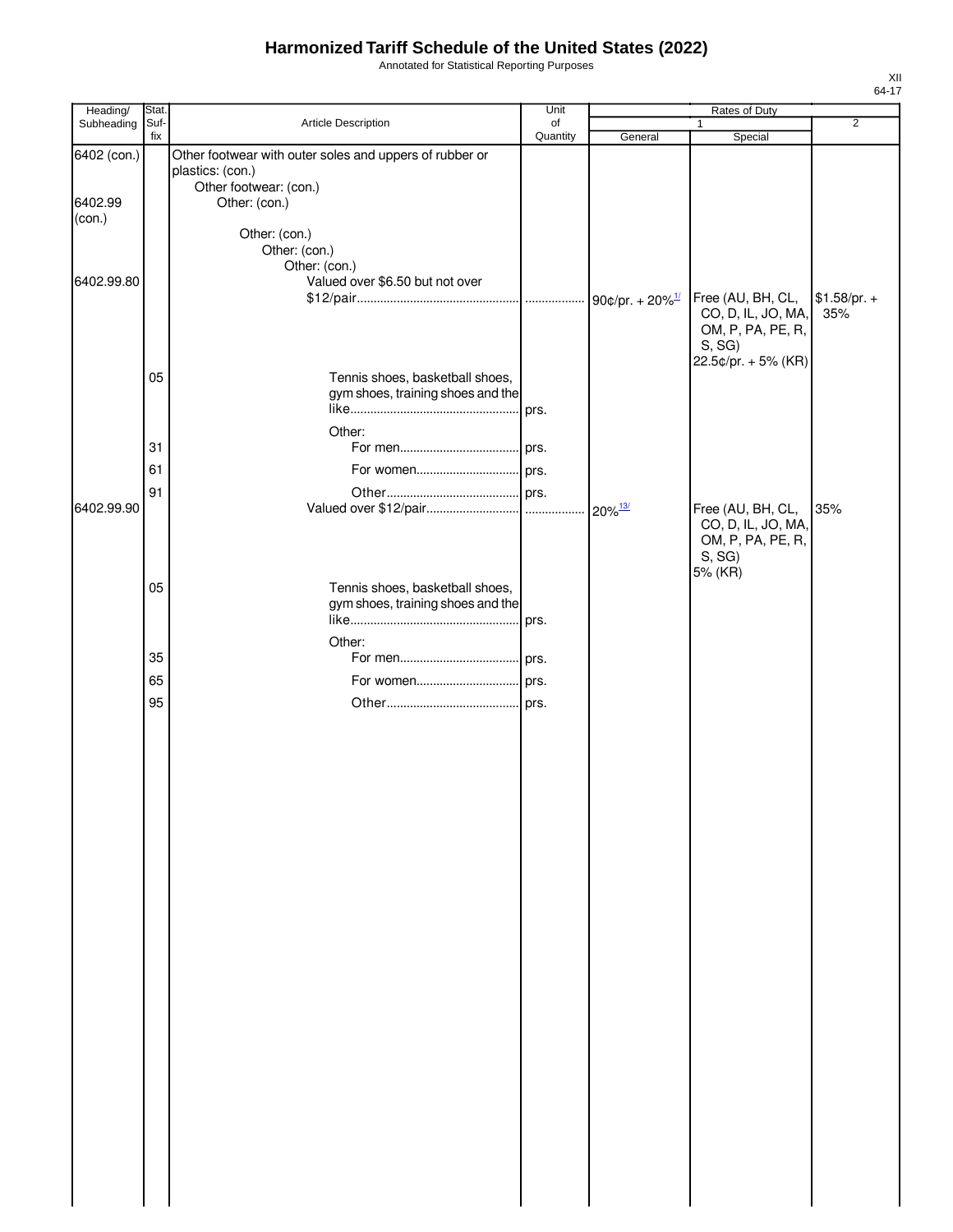Annotated for Statistical Reporting Purposes

| Heading/              | Stat.       |                                                                                                                      | Unit           |                                            | Rates of Duty                                                                 |                |
|-----------------------|-------------|----------------------------------------------------------------------------------------------------------------------|----------------|--------------------------------------------|-------------------------------------------------------------------------------|----------------|
| Subheading            | Suf-<br>fix | Article Description                                                                                                  | of<br>Quantity | General                                    | $\mathbf{1}$<br>Special                                                       | $\overline{2}$ |
| 6403                  |             | Footwear with outer soles of rubber, plastics, leather or<br>composition leather and uppers of leather:              |                |                                            |                                                                               |                |
| 6403.12               |             | Sports footwear:<br>Ski-boots, cross-country ski footwear and snowboard                                              |                |                                            |                                                                               |                |
| 6403.12.30            | 00          | boots:                                                                                                               |                |                                            |                                                                               | 20%            |
| 6403.12.60<br>6403.19 | 00          | Other:<br>For men, youths and boys:                                                                                  |                |                                            |                                                                               | 20%            |
| 6403.19.10 00         |             | Welt footwear:                                                                                                       |                |                                            | Free (AU, BH, CL,<br>CO, D, E, IL, JO,<br>KR, MA, OM, P,<br>PA, PE, R, S, SG) | 20%            |
| 6403.19.20 00         |             |                                                                                                                      |                |                                            |                                                                               | 20%            |
| 6403.19.30            |             | Other:                                                                                                               |                |                                            | Free (AU, BH, CL,<br>CO, D, E, IL, JO,<br>KR, MA, OM, P,<br>PA, PE, R, S, SG) | 20%            |
|                       | 30          |                                                                                                                      |                |                                            |                                                                               |                |
| 6403.19.40            | 90          |                                                                                                                      |                | $4.3\%$ <sup>1/</sup>                      | Free (AU, BH, CL,<br>CO, D, E, IL, JO,<br>KR, MA, OM, P,                      | 20%            |
|                       | 30<br>90    |                                                                                                                      |                |                                            | PA, PE, R, S, SG)                                                             |                |
| 6403.19.50            |             | For other persons:                                                                                                   |                | $10\%$ <sup><math>\frac{1}{2}</math></sup> | Free (AU, BH, CL,<br>CO, D, E, IL, JO,<br>KR, MA, OM, P,                      | 20%            |
|                       | 31          | For women:                                                                                                           |                |                                            | PA, PE, R, S, SG)                                                             |                |
|                       | 61<br>91    |                                                                                                                      |                |                                            |                                                                               |                |
| 6403.19.70            | 31          | For women:<br>With pigskin uppers prs.                                                                               |                |                                            |                                                                               | 20%            |
|                       | 61          |                                                                                                                      |                |                                            |                                                                               |                |
| 6403.20.00            | 91<br>00    | Footwear with outer soles of leather, and uppers which<br>consist of leather straps across the instep and around the |                |                                            |                                                                               |                |
|                       |             |                                                                                                                      |                | Free <sup>15/</sup>                        |                                                                               | 20%            |
|                       |             |                                                                                                                      |                |                                            |                                                                               |                |
|                       |             |                                                                                                                      |                |                                            |                                                                               |                |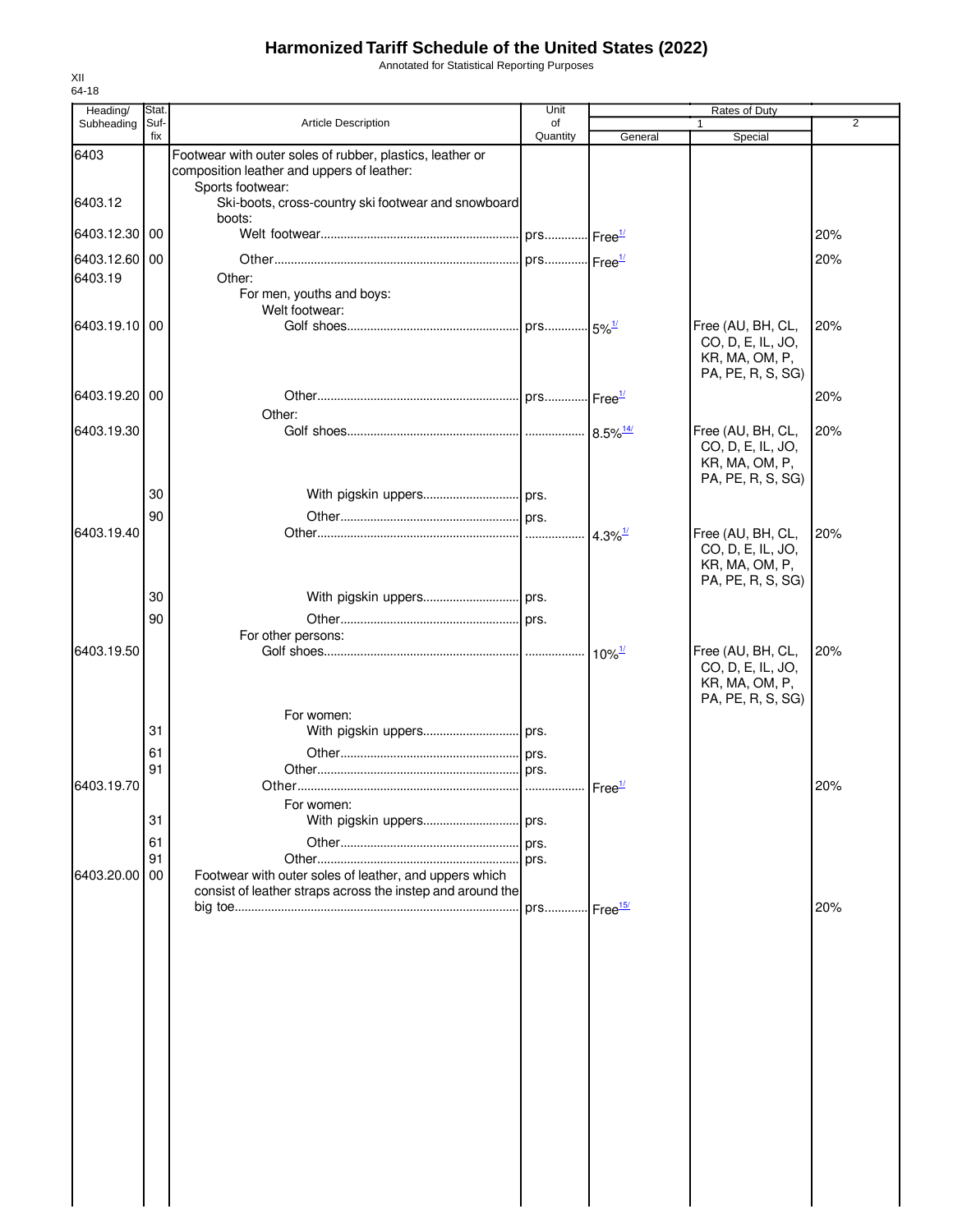Annotated for Statistical Reporting Purposes

| Heading/    | <b>Stat</b> |                                                                                                                | Unit     |                        | Rates of Duty                       |                |
|-------------|-------------|----------------------------------------------------------------------------------------------------------------|----------|------------------------|-------------------------------------|----------------|
| Subheading  | Suf-        | Article Description                                                                                            | of       |                        | 1                                   | $\overline{2}$ |
|             | fix         |                                                                                                                | Quantity | General                | Special                             |                |
| 6403 (con.) |             | Footwear with outer soles of rubber, plastics, leather or<br>composition leather and uppers of leather: (con.) |          |                        |                                     |                |
| 6403.40     |             | Other footwear, incorporating a protective metal toe-cap:                                                      |          |                        |                                     |                |
| 6403.40.30  |             |                                                                                                                | .        | $5\%$ <sup>15/</sup>   | Free (AU, BH, CL,                   | 20%            |
|             |             |                                                                                                                |          |                        | CO, D, E, IL, JO,                   |                |
|             |             |                                                                                                                |          |                        | KR, MA, OM, P,                      |                |
|             |             |                                                                                                                |          |                        | PA, PE, R, S, SG)                   |                |
|             | 30          |                                                                                                                |          |                        |                                     |                |
|             | 90          |                                                                                                                |          |                        |                                     |                |
| 6403.40.60  | 00          |                                                                                                                |          | $8.5\%$ <sup>16/</sup> | Free (AU, BH, CL,                   | 20%            |
|             |             |                                                                                                                |          |                        | CO, D, E, IL, JO,                   |                |
|             |             |                                                                                                                |          |                        | KR, MA, OM, P,                      |                |
|             |             |                                                                                                                |          |                        | PA, PE, R, S, SG)                   |                |
|             |             | Other footwear with outer soles of leather:                                                                    |          |                        |                                     |                |
| 6403.51     |             | Covering the ankle:                                                                                            |          |                        |                                     |                |
| 6403.51.11  | 00          | Footwear made on a base or platform of wood, not<br>having an inner sole or a protective metal                 |          |                        |                                     |                |
|             |             |                                                                                                                |          |                        |                                     | 33 1/3%        |
|             |             |                                                                                                                |          |                        |                                     |                |
|             |             | Other:                                                                                                         |          |                        |                                     |                |
| 6403.51.30  |             |                                                                                                                |          | $5\%$ <sup>15/</sup>   | Free (AU, BH, CL,                   | 20%            |
|             |             |                                                                                                                |          |                        | CO, D, E, IL, JO,                   |                |
|             |             |                                                                                                                |          |                        | KR, MA, OM, P,<br>PA, PE, R, S, SG) |                |
|             |             | For men:                                                                                                       |          |                        |                                     |                |
|             | 15          |                                                                                                                |          |                        |                                     |                |
|             | 30          |                                                                                                                |          |                        |                                     |                |
|             | 60          |                                                                                                                |          |                        |                                     |                |
|             |             |                                                                                                                |          |                        |                                     |                |
|             | 71          |                                                                                                                |          |                        |                                     |                |
| 6403.51.60  |             | Other:                                                                                                         |          | $8.5\%$ <sup>15/</sup> | Free (AU, BH, CL,                   | 20%            |
|             |             |                                                                                                                |          |                        | CO, D, E, IL, JO,                   |                |
|             |             |                                                                                                                |          |                        | KR, MA, OM, P,                      |                |
|             |             |                                                                                                                |          |                        | PA, PE, R, S, SG)                   |                |
|             |             | For men:                                                                                                       |          |                        |                                     |                |
|             | 15          | With pigskin uppers prs.                                                                                       |          |                        |                                     |                |
|             | 30          |                                                                                                                |          |                        |                                     |                |
|             | 60          |                                                                                                                |          |                        |                                     |                |
| 6403.51.90  |             |                                                                                                                |          | $10\%$ <sup>15/</sup>  | Free (AU, BH, CL,                   | 20%            |
|             |             |                                                                                                                |          |                        | CO, D, E, IL, JO,                   |                |
|             |             |                                                                                                                |          |                        | KR, MA, OM, P,                      |                |
|             |             |                                                                                                                |          |                        | PA, PE, R, S, SG)                   |                |
|             |             | For women:                                                                                                     |          |                        |                                     |                |
|             | 15          |                                                                                                                |          |                        |                                     |                |
|             | 30          |                                                                                                                |          |                        |                                     |                |
|             | 41          |                                                                                                                | prs.     |                        |                                     |                |
|             |             |                                                                                                                |          |                        |                                     |                |
|             |             |                                                                                                                |          |                        |                                     |                |
|             |             |                                                                                                                |          |                        |                                     |                |
|             |             |                                                                                                                |          |                        |                                     |                |
|             |             |                                                                                                                |          |                        |                                     |                |
|             |             |                                                                                                                |          |                        |                                     |                |
|             |             |                                                                                                                |          |                        |                                     |                |
|             |             |                                                                                                                |          |                        |                                     |                |
|             |             |                                                                                                                |          |                        |                                     |                |
|             |             |                                                                                                                |          |                        |                                     |                |
|             |             |                                                                                                                |          |                        |                                     |                |
|             |             |                                                                                                                |          |                        |                                     |                |
|             |             |                                                                                                                |          |                        |                                     |                |
|             |             |                                                                                                                |          |                        |                                     |                |
|             |             |                                                                                                                |          |                        |                                     |                |
|             |             |                                                                                                                |          |                        |                                     |                |
|             |             |                                                                                                                |          |                        |                                     |                |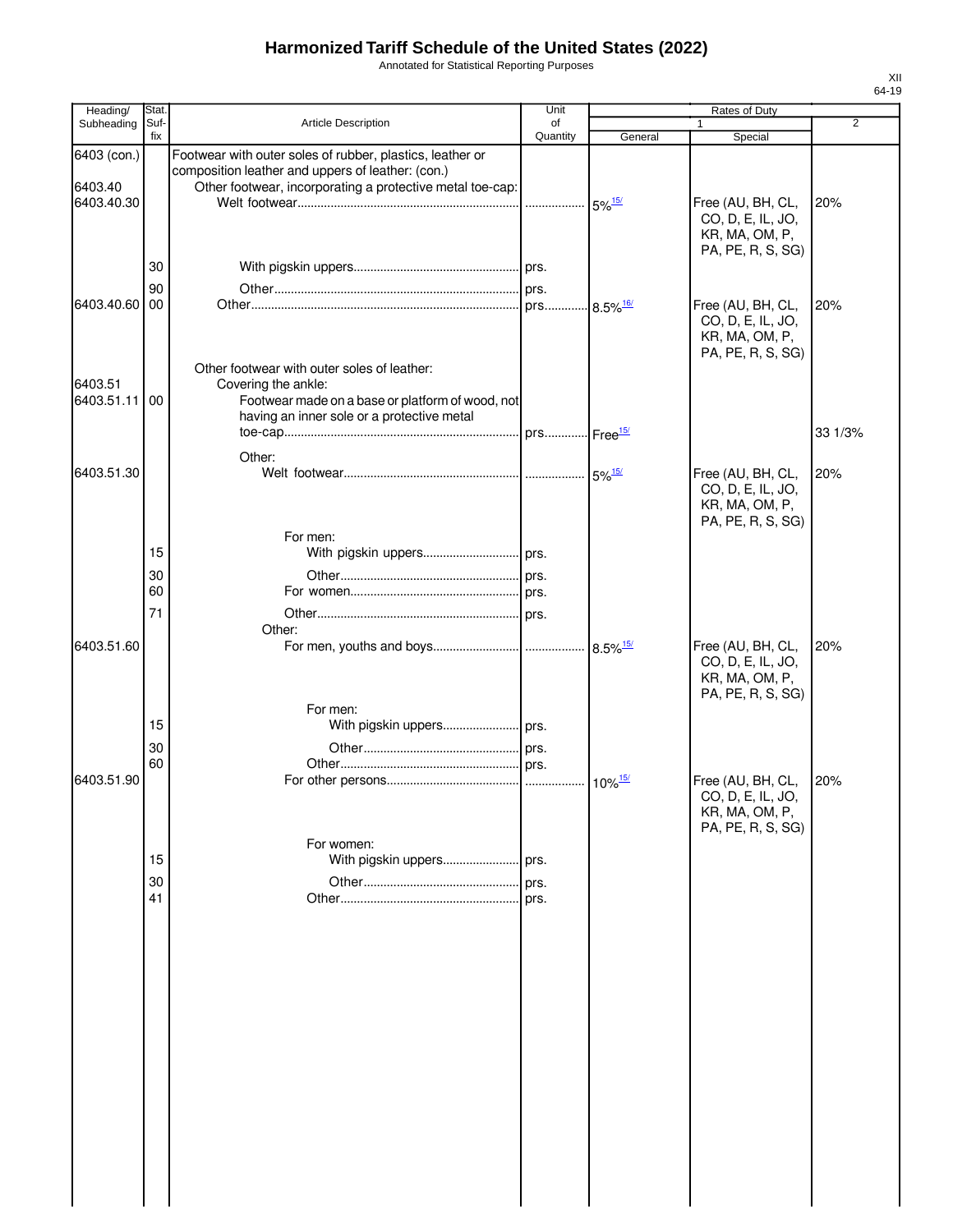Annotated for Statistical Reporting Purposes

| Heading/                                | Stat.       |                                                                                                                                                                                                                                                                                  | Unit           |                      | Rates of Duty                                                                 |         |
|-----------------------------------------|-------------|----------------------------------------------------------------------------------------------------------------------------------------------------------------------------------------------------------------------------------------------------------------------------------|----------------|----------------------|-------------------------------------------------------------------------------|---------|
| Subheading                              | Suf-<br>fix | <b>Article Description</b>                                                                                                                                                                                                                                                       | οf<br>Quantity | General              | 1<br>Special                                                                  | 2       |
| 6403 (con.)<br>6403.59<br>6403.59.10 00 |             | Footwear with outer soles of rubber, plastics, leather or<br>composition leather and uppers of leather: (con.)<br>Other footwear with outer soles of leather: (con.)<br>Other:<br>Footwear made on a base or platform of wood, not<br>having an inner sole or a protective metal |                |                      |                                                                               |         |
|                                         |             |                                                                                                                                                                                                                                                                                  |                |                      |                                                                               | 33 1/3% |
| 6403.59.15                              |             | Other:                                                                                                                                                                                                                                                                           |                |                      | Free (AU, BH, CL,<br>CO, D, IL, JO, KR,<br>MA, OM, P, PA,<br>PE, R, S, SG)    | 10%     |
|                                         | 20          |                                                                                                                                                                                                                                                                                  |                |                      |                                                                               |         |
|                                         | 45          |                                                                                                                                                                                                                                                                                  |                |                      |                                                                               |         |
|                                         | 61          |                                                                                                                                                                                                                                                                                  |                |                      |                                                                               |         |
| 6403.59.30                              |             |                                                                                                                                                                                                                                                                                  |                | $5\%$ <sup>15/</sup> | Free (AU, BH, CL,<br>CO, D, E, IL, JO,<br>KR, MA, OM, P,<br>PA, PE, R, S, SG) | 20%     |
|                                         | 20          | For men:                                                                                                                                                                                                                                                                         |                |                      |                                                                               |         |
|                                         | 40          |                                                                                                                                                                                                                                                                                  |                |                      |                                                                               |         |
|                                         | 60          |                                                                                                                                                                                                                                                                                  |                |                      |                                                                               |         |
|                                         | 81          |                                                                                                                                                                                                                                                                                  |                |                      |                                                                               |         |
|                                         |             | Other:                                                                                                                                                                                                                                                                           |                |                      |                                                                               |         |
| 6403.59.60                              |             |                                                                                                                                                                                                                                                                                  |                |                      | Free (AU, BH, CL,<br>CO, D, IL, JO, KR,<br>MA, OM, P, PA,<br>PE, R, S, SG)    | 20%     |
|                                         | 40          | For men:                                                                                                                                                                                                                                                                         |                |                      |                                                                               |         |
|                                         | 60          |                                                                                                                                                                                                                                                                                  |                |                      |                                                                               |         |
|                                         | 80          |                                                                                                                                                                                                                                                                                  |                |                      |                                                                               |         |
| 6403.59.90                              |             |                                                                                                                                                                                                                                                                                  |                |                      | Free (AU, BH, CL,<br>CO, D, E, IL, JO,<br>KR, MA, OM, P,<br>PA, PE, R, S, SG) | 20%     |
|                                         |             | For women:                                                                                                                                                                                                                                                                       |                |                      |                                                                               |         |
|                                         | 30          | With pigskin uppers                                                                                                                                                                                                                                                              | . prs.         |                      |                                                                               |         |
|                                         | 45<br>61    |                                                                                                                                                                                                                                                                                  | prs.           |                      |                                                                               |         |
|                                         |             |                                                                                                                                                                                                                                                                                  |                |                      |                                                                               |         |
|                                         |             |                                                                                                                                                                                                                                                                                  |                |                      |                                                                               |         |
|                                         |             |                                                                                                                                                                                                                                                                                  |                |                      |                                                                               |         |
|                                         |             |                                                                                                                                                                                                                                                                                  |                |                      |                                                                               |         |
|                                         |             |                                                                                                                                                                                                                                                                                  |                |                      |                                                                               |         |
|                                         |             |                                                                                                                                                                                                                                                                                  |                |                      |                                                                               |         |
|                                         |             |                                                                                                                                                                                                                                                                                  |                |                      |                                                                               |         |
|                                         |             |                                                                                                                                                                                                                                                                                  |                |                      |                                                                               |         |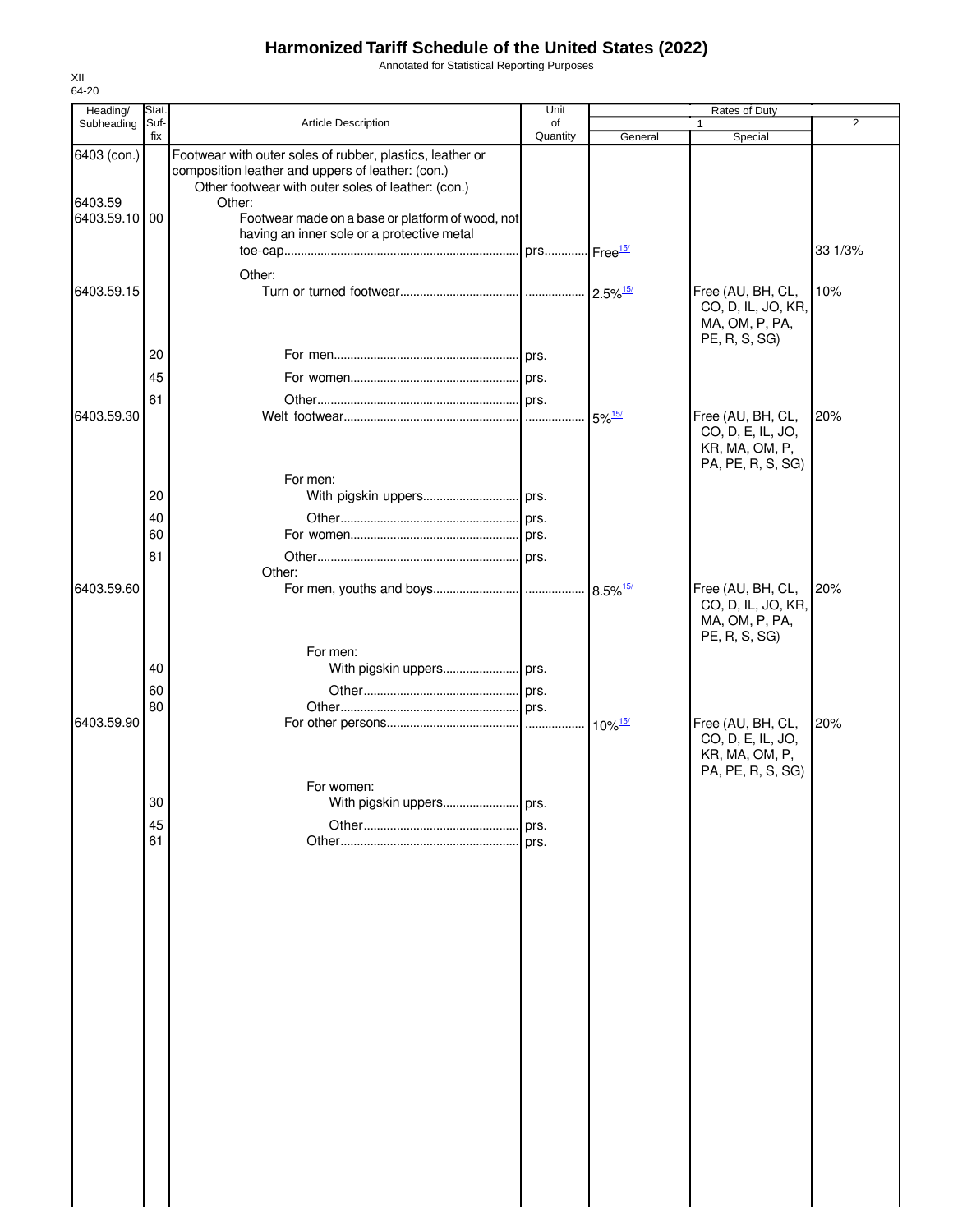Annotated for Statistical Reporting Purposes

| Heading/              | Stat. |                                                                                                                                   | Unit     |                       | Rates of Duty                                                                 |         |
|-----------------------|-------|-----------------------------------------------------------------------------------------------------------------------------------|----------|-----------------------|-------------------------------------------------------------------------------|---------|
| Subheading            | Suf-  | Article Description                                                                                                               | of       |                       | $\mathbf{1}$                                                                  | 2       |
|                       | fix   |                                                                                                                                   | Quantity | General               | Special                                                                       |         |
| 6403 (con.)           |       | Footwear with outer soles of rubber, plastics, leather or<br>composition leather and uppers of leather: (con.)<br>Other footwear: |          |                       |                                                                               |         |
| 6403.91<br>6403.91.11 | 00    | Covering the ankle:<br>Footwear made on a base or platform of wood, not<br>having an inner sole or a protective metal             |          |                       |                                                                               |         |
|                       |       | Other:                                                                                                                            |          |                       |                                                                               | 33 1/3% |
| 6403.91.30            |       |                                                                                                                                   |          |                       | Free (AU, BH, CL,<br>CO, D, IL, JO, KR,<br>MA, OM, P, PA,<br>PE, R, S, SG)    | 20%     |
|                       |       | Work footwear:                                                                                                                    |          |                       |                                                                               |         |
|                       | 10    |                                                                                                                                   |          |                       |                                                                               |         |
|                       | 25    | Other:                                                                                                                            |          |                       |                                                                               |         |
|                       | 35    | For men:                                                                                                                          |          |                       |                                                                               |         |
|                       | 40    |                                                                                                                                   |          |                       |                                                                               |         |
|                       | 80    |                                                                                                                                   |          |                       |                                                                               |         |
|                       | 91    |                                                                                                                                   |          |                       |                                                                               |         |
| 6403.91.60            |       | Other:                                                                                                                            |          |                       | Free (AU, BH, CL,<br>CO, D, E, IL, JO,<br>KR, MA, OM, P,<br>PA, PE, R, S, SG) | 20%     |
|                       | 10    |                                                                                                                                   |          |                       |                                                                               |         |
|                       |       | Other:                                                                                                                            |          |                       |                                                                               |         |
|                       |       | Tennis shoes, basketball shoes,<br>gym shoes, training shoes and the<br>like, for men:                                            |          |                       |                                                                               |         |
|                       | 30    | With pigskin uppers prs.                                                                                                          |          |                       |                                                                               |         |
|                       | 40    | Other tennis shoes, basketball<br>shoes, gym shoes, training shoes<br>and the like:                                               |          |                       |                                                                               |         |
|                       | 50    | With pigskin uppers prs.                                                                                                          |          |                       |                                                                               |         |
|                       | 60    |                                                                                                                                   |          |                       |                                                                               |         |
|                       |       | Other:<br>For men:                                                                                                                |          |                       |                                                                               |         |
|                       | 65    | With pigskin uppers prs.                                                                                                          |          |                       |                                                                               |         |
|                       | 75    |                                                                                                                                   |          |                       |                                                                               |         |
|                       | 90    |                                                                                                                                   | prs.     |                       |                                                                               |         |
| 6403.91.90            |       |                                                                                                                                   |          | $10\%$ <sup>15/</sup> | Free (AU, BH, CL,<br>CO, D, E, IL, JO,<br>KR, MA, OM, P,<br>PA, PE, R, S, SG) | 20%     |
|                       | 15    | Other:                                                                                                                            | prs.     |                       |                                                                               |         |
|                       |       | For women:                                                                                                                        |          |                       |                                                                               |         |
|                       | 25    | With pigskin uppers prs.                                                                                                          |          |                       |                                                                               |         |
|                       | 45    |                                                                                                                                   |          |                       |                                                                               |         |
|                       | 51    |                                                                                                                                   |          |                       |                                                                               |         |
|                       |       |                                                                                                                                   |          |                       |                                                                               |         |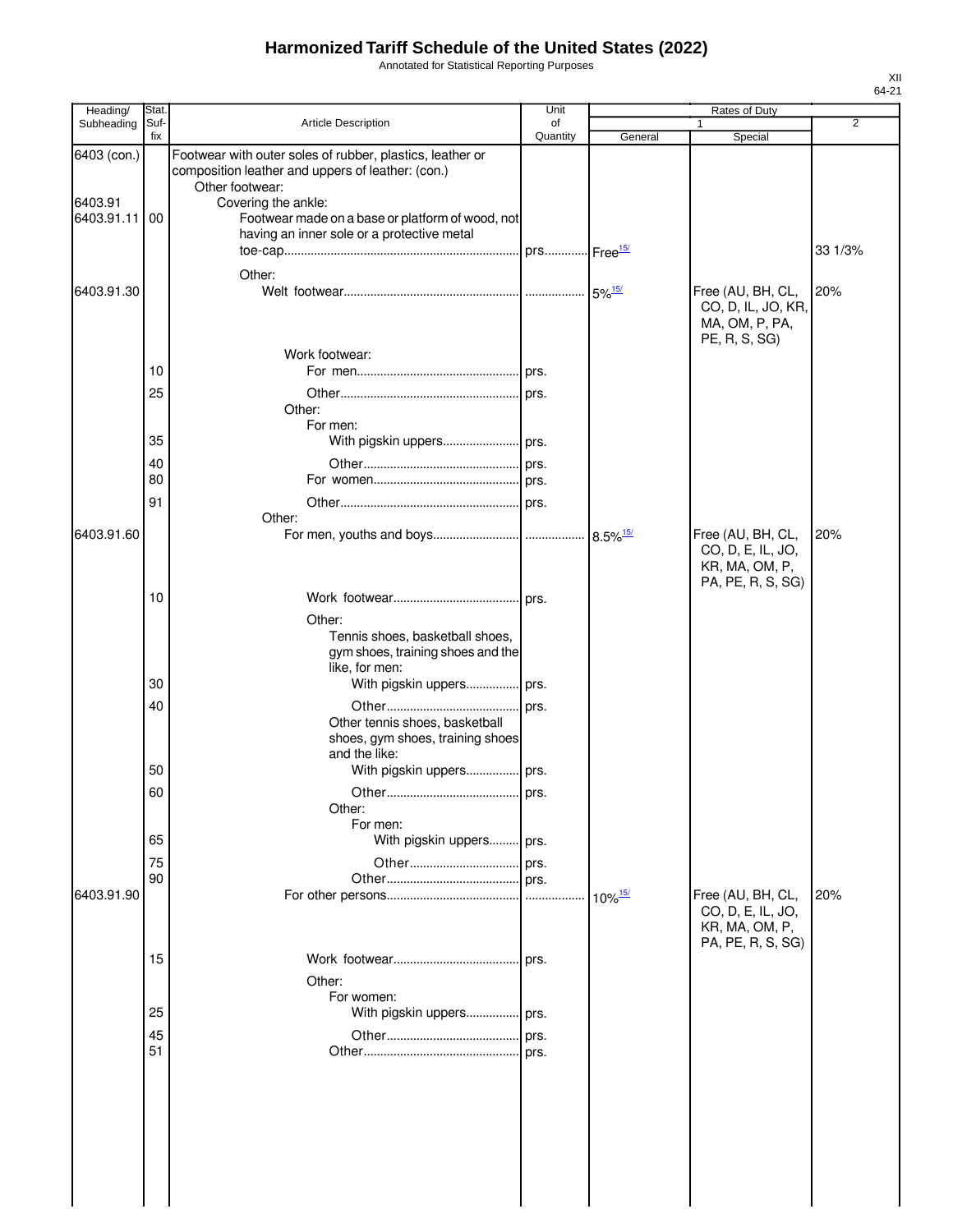Annotated for Statistical Reporting Purposes

| Heading/                                | Stat.       |                                                                                                                                                                                                                                                      | Unit           |                      | Rates of Duty                                                                 |                |
|-----------------------------------------|-------------|------------------------------------------------------------------------------------------------------------------------------------------------------------------------------------------------------------------------------------------------------|----------------|----------------------|-------------------------------------------------------------------------------|----------------|
| Subheading                              | Suf-<br>fix | Article Description                                                                                                                                                                                                                                  | of<br>Quantity | General              | $\mathbf{1}$<br>Special                                                       | $\overline{2}$ |
| 6403 (con.)<br>6403.99<br>6403.99.10 00 |             | Footwear with outer soles of rubber, plastics, leather or<br>composition leather and uppers of leather: (con.)<br>Other footwear: (con.)<br>Other:<br>Footwear made on a base or platform of wood, not<br>having an inner sole or a protective metal |                |                      |                                                                               |                |
|                                         |             |                                                                                                                                                                                                                                                      |                |                      |                                                                               | 33 1/3%        |
| 6403.99.20                              |             | Other:<br>Footwear made on a base or platform of                                                                                                                                                                                                     |                | $8\%$ <sup>17/</sup> | Free (AU, BH, CL,<br>CO, D, E, IL, JO,                                        | 33 1/3%        |
|                                         |             |                                                                                                                                                                                                                                                      |                |                      | KR, MA, OM, P,<br>PA, PE, R, S, SG)                                           |                |
|                                         | 30          |                                                                                                                                                                                                                                                      |                |                      |                                                                               |                |
|                                         | 60          |                                                                                                                                                                                                                                                      |                |                      |                                                                               |                |
|                                         | 90          |                                                                                                                                                                                                                                                      |                |                      |                                                                               |                |
| 6403.99.40                              |             | Other:                                                                                                                                                                                                                                               |                | $5\%$ <sup>15/</sup> | Free (AU, BH, CL,<br>CO, D, E, IL, JO,<br>KR, MA, OM, P,<br>PA, PE, R, S, SG) | 20%            |
|                                         |             | Work footwear:                                                                                                                                                                                                                                       |                |                      |                                                                               |                |
|                                         | 10          |                                                                                                                                                                                                                                                      |                |                      |                                                                               |                |
|                                         | 20          | Other:                                                                                                                                                                                                                                               |                |                      |                                                                               |                |
|                                         |             | For men:                                                                                                                                                                                                                                             |                |                      |                                                                               |                |
|                                         | 35          | With pigskin uppers prs.                                                                                                                                                                                                                             |                |                      |                                                                               |                |
|                                         | 55<br>80    |                                                                                                                                                                                                                                                      |                |                      |                                                                               |                |
|                                         | 91          |                                                                                                                                                                                                                                                      |                |                      |                                                                               |                |
|                                         |             |                                                                                                                                                                                                                                                      |                |                      |                                                                               |                |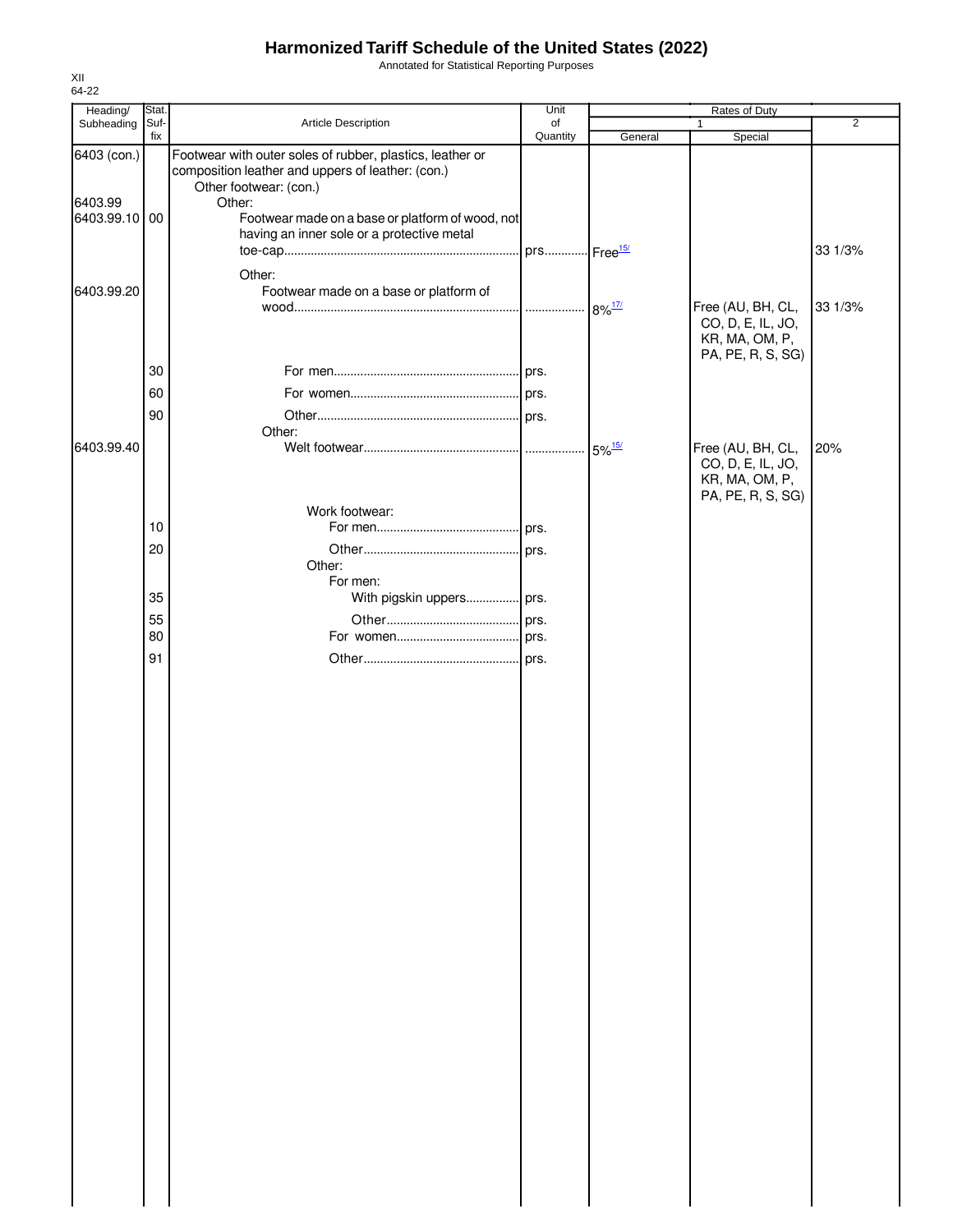Annotated for Statistical Reporting Purposes

| ۰, |  |
|----|--|

| Heading/               | Stat.       |                                                                                                                                                           | Unit           |         | Rates of Duty                                                              |                |
|------------------------|-------------|-----------------------------------------------------------------------------------------------------------------------------------------------------------|----------------|---------|----------------------------------------------------------------------------|----------------|
| Subheading             | Suf-<br>fix | Article Description                                                                                                                                       | of<br>Quantity | General | 1<br>Special                                                               | $\overline{2}$ |
| 6403 (con.)<br>6403.99 |             | Footwear with outer soles of rubber, plastics, leather or<br>composition leather and uppers of leather: (con.)<br>Other footwear: (con.)<br>Other: (con.) |                |         |                                                                            |                |
| (con.)                 |             | Other: (con.)<br>Other: (con.)                                                                                                                            |                |         |                                                                            |                |
| 6403.99.60             |             | Other:                                                                                                                                                    |                |         | Free (AU, BH, CL,<br>CO, D, IL, JO, KR,<br>MA, OM, P, PA,<br>PE, R, S, SG) | 20%            |
|                        | 15          |                                                                                                                                                           |                |         |                                                                            |                |
|                        | 25          | Work footwear                                                                                                                                             | prs.           |         |                                                                            |                |
|                        |             | Other:<br>Tennis shoes, basketball<br>shoes, gym shoes, training<br>shoes and the like, for men:                                                          |                |         |                                                                            |                |
|                        | 30          | With pigskin uppers prs.                                                                                                                                  |                |         |                                                                            |                |
|                        | 40          |                                                                                                                                                           |                |         |                                                                            |                |
|                        |             | Other tennis shoes, basketball<br>shoes, gym shoes, training<br>shoes and the like:                                                                       |                |         |                                                                            |                |
|                        | 50          | With pigskin uppers prs.                                                                                                                                  |                |         |                                                                            |                |
|                        | 60          | Other:<br>For men:                                                                                                                                        |                |         |                                                                            |                |
|                        | 65          | With pigskin                                                                                                                                              |                |         |                                                                            |                |
|                        |             |                                                                                                                                                           |                |         |                                                                            |                |
|                        | 75<br>90    |                                                                                                                                                           |                |         |                                                                            |                |
|                        |             |                                                                                                                                                           |                |         |                                                                            |                |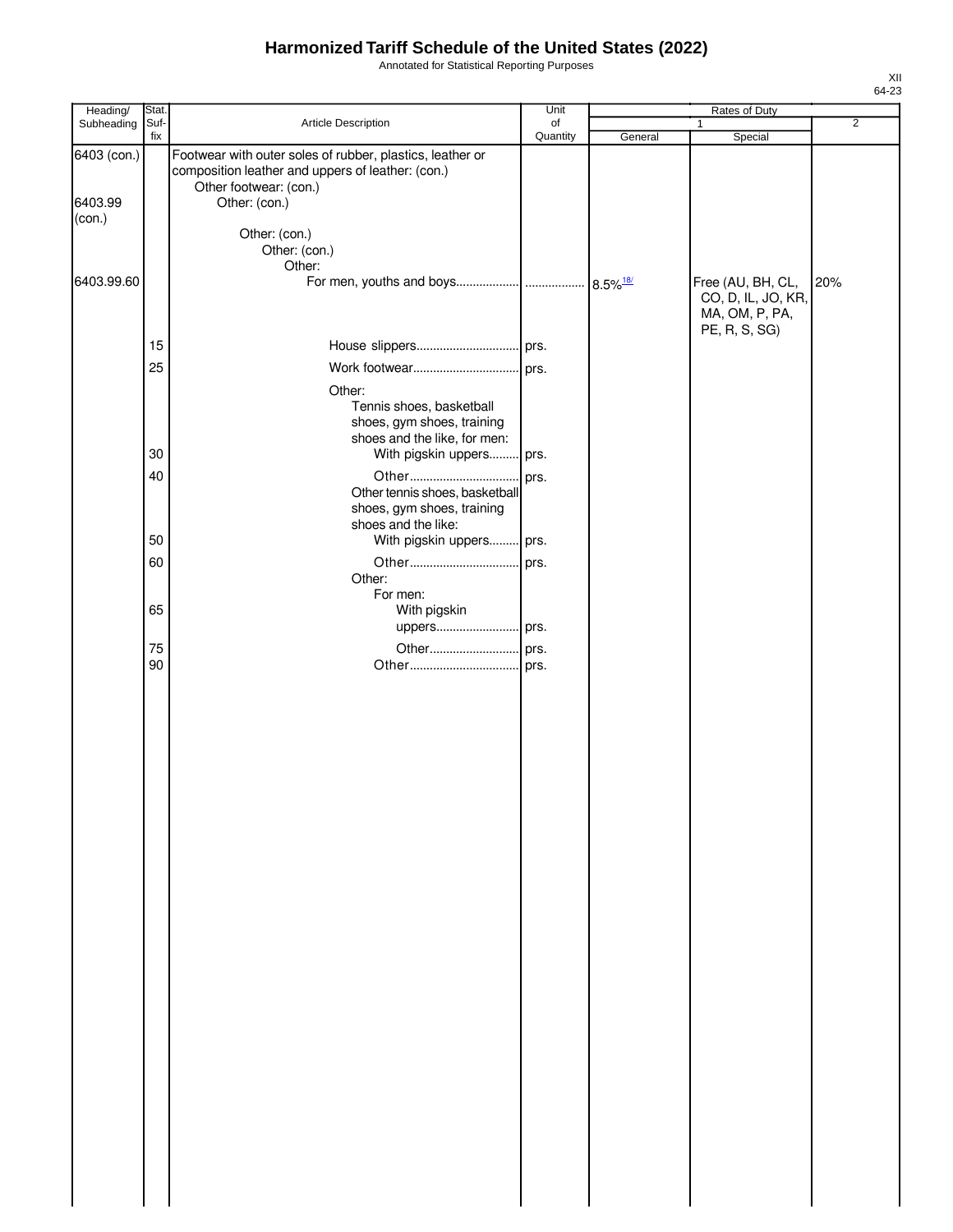Annotated for Statistical Reporting Purposes

| Heading/          | Stat.       |                                                                                                                                          | Unit           |                       | Rates of Duty                                                              |                |
|-------------------|-------------|------------------------------------------------------------------------------------------------------------------------------------------|----------------|-----------------------|----------------------------------------------------------------------------|----------------|
| Subheading        | Suf-<br>fix | Article Description                                                                                                                      | of<br>Quantity | General               | 1<br>Special                                                               | $\overline{2}$ |
| 6403 (con.)       |             | Footwear with outer soles of rubber, plastics, leather or<br>composition leather and uppers of leather: (con.)<br>Other footwear: (con.) |                |                       |                                                                            |                |
| 6403.99<br>(con.) |             | Other: (con.)<br>Other: (con.)                                                                                                           |                |                       |                                                                            |                |
|                   |             | Other: (con.)<br>Other: (con.)<br>For other persons:                                                                                     |                |                       |                                                                            |                |
| 6403.99.75        |             |                                                                                                                                          |                |                       | Free (AU, BH, CL,<br>CO, D, E, IL, JO,<br>KR, MA, OM, P,                   | 20%            |
|                   | 15          | Other:                                                                                                                                   |                |                       | PA, PE, R, S, SG)                                                          |                |
|                   | 30          | For women:<br>With pigskin                                                                                                               |                |                       |                                                                            |                |
|                   | 60<br>90    |                                                                                                                                          |                |                       |                                                                            |                |
| 6403.99.90        |             |                                                                                                                                          |                | $10\%$ <sup>19/</sup> | Free (AU, BH, CL,<br>CO, D, IL, JO, KR,<br>MA, OM, P, PA,<br>PE, R, S, SG) | 20%            |
|                   | 05          |                                                                                                                                          |                |                       |                                                                            |                |
|                   | 15          | Work footwear prs.                                                                                                                       |                |                       |                                                                            |                |
|                   | 21          | Other:<br>Tennis shoes, basketball<br>shoes, and the like, for<br>women:<br>With pigskin                                                 |                |                       |                                                                            |                |
|                   |             |                                                                                                                                          |                |                       |                                                                            |                |
|                   | 31<br>41    | Other<br>Other tennis shoes,<br>basketball shoes, and the<br>like                                                                        | . prs.<br>prs. |                       |                                                                            |                |
|                   | 55          | Other:<br>For women:<br>With pigskin                                                                                                     |                |                       |                                                                            |                |
|                   |             | uppers                                                                                                                                   | prs.           |                       |                                                                            |                |
|                   | 65<br>71    | Other<br>Other                                                                                                                           | prs.<br>prs.   |                       |                                                                            |                |
|                   |             |                                                                                                                                          |                |                       |                                                                            |                |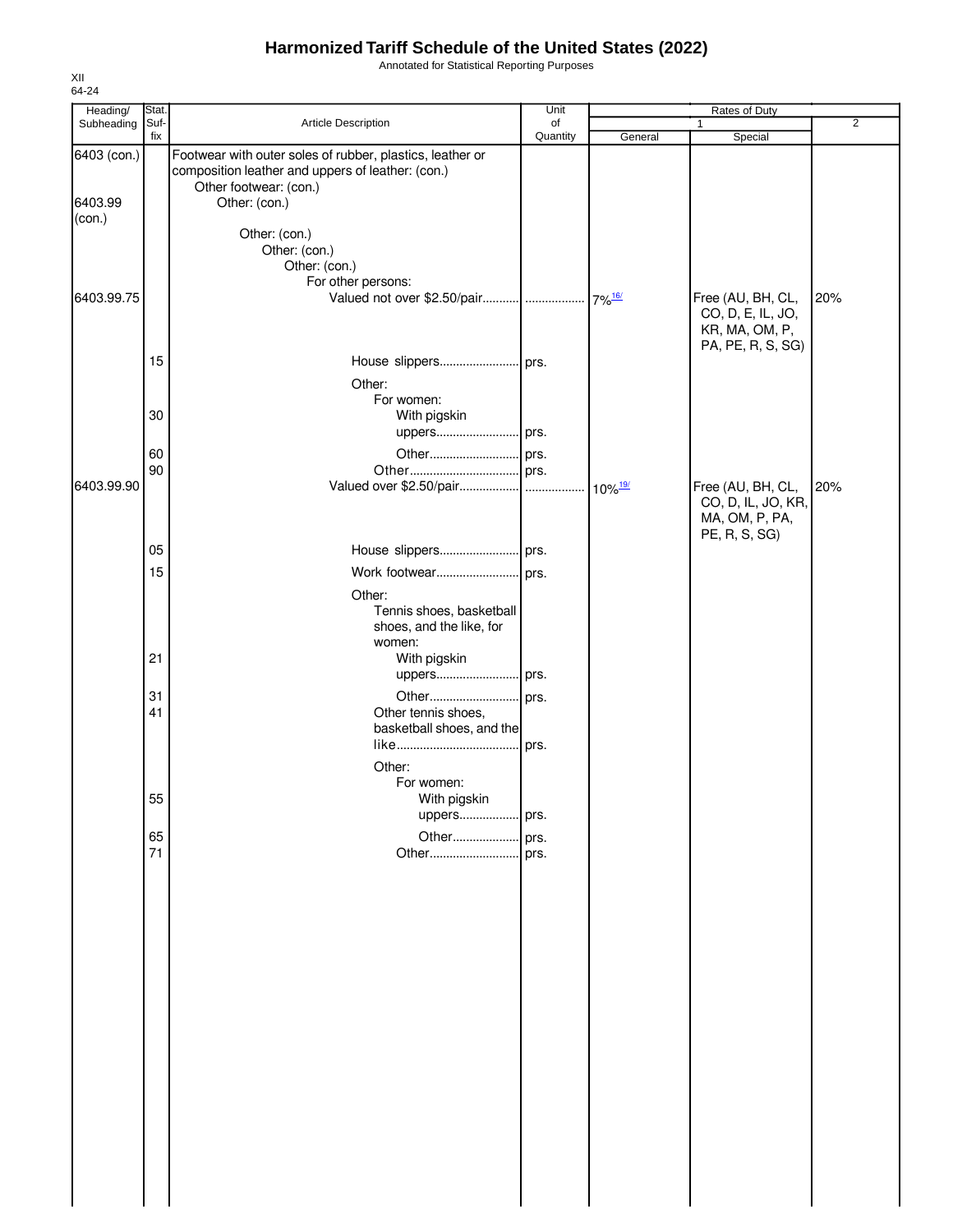Annotated for Statistical Reporting Purposes

| Suf-                                                                                                                                                                                                                                                                                                         | Unit<br>of                                                                                                                       |                                                                                                                                                                                                                                                                                                                                                                                                                       | Rates of Duty                                                                 | $\overline{2}$                         |
|--------------------------------------------------------------------------------------------------------------------------------------------------------------------------------------------------------------------------------------------------------------------------------------------------------------|----------------------------------------------------------------------------------------------------------------------------------|-----------------------------------------------------------------------------------------------------------------------------------------------------------------------------------------------------------------------------------------------------------------------------------------------------------------------------------------------------------------------------------------------------------------------|-------------------------------------------------------------------------------|----------------------------------------|
| <b>Article Description</b><br>fix                                                                                                                                                                                                                                                                            | Quantity                                                                                                                         | General                                                                                                                                                                                                                                                                                                                                                                                                               | 1<br>Special                                                                  |                                        |
| Footwear with outer soles of rubber, plastics, leather or<br>composition leather and uppers of textile materials:<br>Footwear with outer soles of rubber or plastics:                                                                                                                                        |                                                                                                                                  |                                                                                                                                                                                                                                                                                                                                                                                                                       |                                                                               |                                        |
| shoes, training shoes and the like:<br>Having uppers of which over 50 percent of the<br>external surface area (including any leather                                                                                                                                                                         |                                                                                                                                  |                                                                                                                                                                                                                                                                                                                                                                                                                       |                                                                               |                                        |
|                                                                                                                                                                                                                                                                                                              |                                                                                                                                  |                                                                                                                                                                                                                                                                                                                                                                                                                       | Free (AU, BH, CL,<br>CO, D, E, IL, JO,<br>KR, MA, OM, P,                      | 35%                                    |
| 30                                                                                                                                                                                                                                                                                                           |                                                                                                                                  |                                                                                                                                                                                                                                                                                                                                                                                                                       |                                                                               |                                        |
| 60                                                                                                                                                                                                                                                                                                           |                                                                                                                                  |                                                                                                                                                                                                                                                                                                                                                                                                                       |                                                                               |                                        |
| 71<br>Other:<br>Valued not over \$3/pair:<br>Having soles (or mid-soles, if any) of<br>one another and to the sole with an<br>having a foxing or a foxing-like band<br>applied or molded at the sole and<br>than at the toe or heel:<br>having outer soles with textile<br>of additional U.S. note 5 to this |                                                                                                                                  |                                                                                                                                                                                                                                                                                                                                                                                                                       | Free (AU, BH, CL,                                                             | 35%                                    |
| 30<br>60                                                                                                                                                                                                                                                                                                     |                                                                                                                                  |                                                                                                                                                                                                                                                                                                                                                                                                                       | KR, MA, OM, P,<br>PA, PE, R, S, SG)                                           |                                        |
| 00                                                                                                                                                                                                                                                                                                           | prs                                                                                                                              |                                                                                                                                                                                                                                                                                                                                                                                                                       | Free (AU, BH, CL,<br>CO, D, E, IL, JO,<br>KR, MA, OM, P,<br>PA, PE, R, S, SG) | 66%                                    |
|                                                                                                                                                                                                                                                                                                              | accessories or reinforcements such as those<br>With uppers of vegetable fibers and<br>area in contact with the ground, but<br>90 | Sports footwear; tennis shoes, basketball shoes, gym<br>rubber or plastics which are affixed to the<br>upper exclusively with an adhesive (any<br>mid-soles also being affixed exclusively to<br>adhesive); the foregoing except footwear<br>overlapping the upper and except footwear<br>with soles which overlap the upper other<br>materials having the greatest surface<br>not taken into account under the terms | $7.5\%$ <sup>21/</sup><br>$\cdot$ 37.5% $\frac{2}{3}$                         | PA, PE, R, S, SG)<br>CO, D, E, IL, JO, |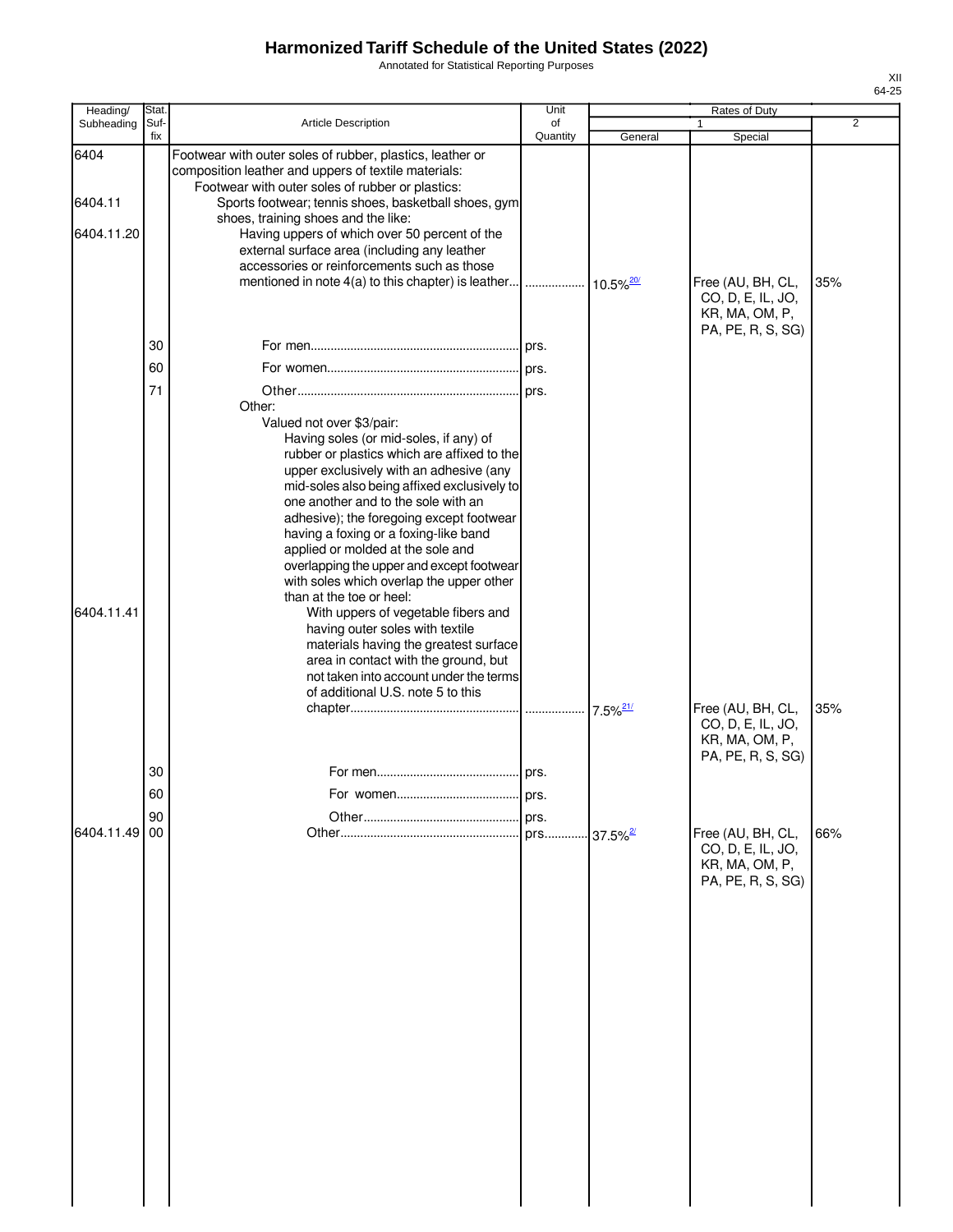Annotated for Statistical Reporting Purposes

| Heading/                         | Stat.       |                                                                                                                                                                                                                                                                                                                                                                                                                                                                                                                                                                                                                                                                                                                                                              | Unit           |                        | Rates of Duty                                                                 |                |
|----------------------------------|-------------|--------------------------------------------------------------------------------------------------------------------------------------------------------------------------------------------------------------------------------------------------------------------------------------------------------------------------------------------------------------------------------------------------------------------------------------------------------------------------------------------------------------------------------------------------------------------------------------------------------------------------------------------------------------------------------------------------------------------------------------------------------------|----------------|------------------------|-------------------------------------------------------------------------------|----------------|
| Subheading                       | Suf-<br>fix | <b>Article Description</b>                                                                                                                                                                                                                                                                                                                                                                                                                                                                                                                                                                                                                                                                                                                                   | of<br>Quantity | General                | Special                                                                       | $\overline{2}$ |
| 6404 (con.)<br>6404.11<br>(con.) |             | Footwear with outer soles of rubber, plastics, leather or<br>composition leather and uppers of textile materials: (con.)<br>Footwear with outer soles of rubber or plastics: (con.)<br>Sports footwear; tennis shoes, basketball shoes, gym<br>shoes, training shoes and the like: (con.)<br>Other: (con.)<br>Valued not over \$3/pair: (con.)<br>Other:                                                                                                                                                                                                                                                                                                                                                                                                     |                |                        |                                                                               |                |
| 6404.11.51                       |             | With uppers of vegetable fibers and<br>having outer soles with textile<br>materials having the greatest surface<br>area in contact with the ground, but<br>not taken into account under the terms<br>of additional U.S. note 5 to this                                                                                                                                                                                                                                                                                                                                                                                                                                                                                                                       |                | $7.5\%$ <sup>21/</sup> | Free (AU, BH, CL,<br>CO, D, E, IL, JO,<br>KR, MA, OM, P,                      | 35%            |
|                                  | 30          |                                                                                                                                                                                                                                                                                                                                                                                                                                                                                                                                                                                                                                                                                                                                                              |                |                        | PA, PE, R, S, SG)                                                             |                |
|                                  | 60          |                                                                                                                                                                                                                                                                                                                                                                                                                                                                                                                                                                                                                                                                                                                                                              |                |                        |                                                                               |                |
|                                  | 90          |                                                                                                                                                                                                                                                                                                                                                                                                                                                                                                                                                                                                                                                                                                                                                              |                |                        |                                                                               |                |
| 6404.11.59                       | 00          |                                                                                                                                                                                                                                                                                                                                                                                                                                                                                                                                                                                                                                                                                                                                                              |                |                        | Free (AU, BH, CL,<br>CO, D, E, IL, JO,<br>KR, MA, OM, P,<br>PA, PE, R, S, SG) | 84%            |
| 6404.11.61                       |             | Valued over \$3 but not over \$6.50/pair:<br>Having soles (or mid-soles, if any) of<br>rubber or plastics which are affixed to the<br>upper exclusively with an adhesive (any<br>mid-soles also being affixed exclusively to<br>one another and to the sole with an<br>adhesive); the foregoing except footwear<br>having a foxing or a foxing-like band<br>applied or molded at the sole and<br>overlapping the upper and except footwear<br>with soles which overlap the upper other<br>than at the toe or heel:<br>With uppers of vegetable fibers and<br>having outer soles with textile<br>materials having the greatest surface<br>area in contact with the ground, but<br>not taken into account under the terms<br>of additional U.S. note 5 to this |                | $7.5\%$ <sup>21/</sup> | Free (AU, BH, CL,                                                             | 35%            |
|                                  | 30          |                                                                                                                                                                                                                                                                                                                                                                                                                                                                                                                                                                                                                                                                                                                                                              |                |                        | CO, D, E, IL, JO,<br>KR, MA, OM, P,<br>PA, PE, R, S, SG)                      |                |
|                                  | 60          |                                                                                                                                                                                                                                                                                                                                                                                                                                                                                                                                                                                                                                                                                                                                                              |                |                        |                                                                               |                |
|                                  | 90          |                                                                                                                                                                                                                                                                                                                                                                                                                                                                                                                                                                                                                                                                                                                                                              |                |                        |                                                                               |                |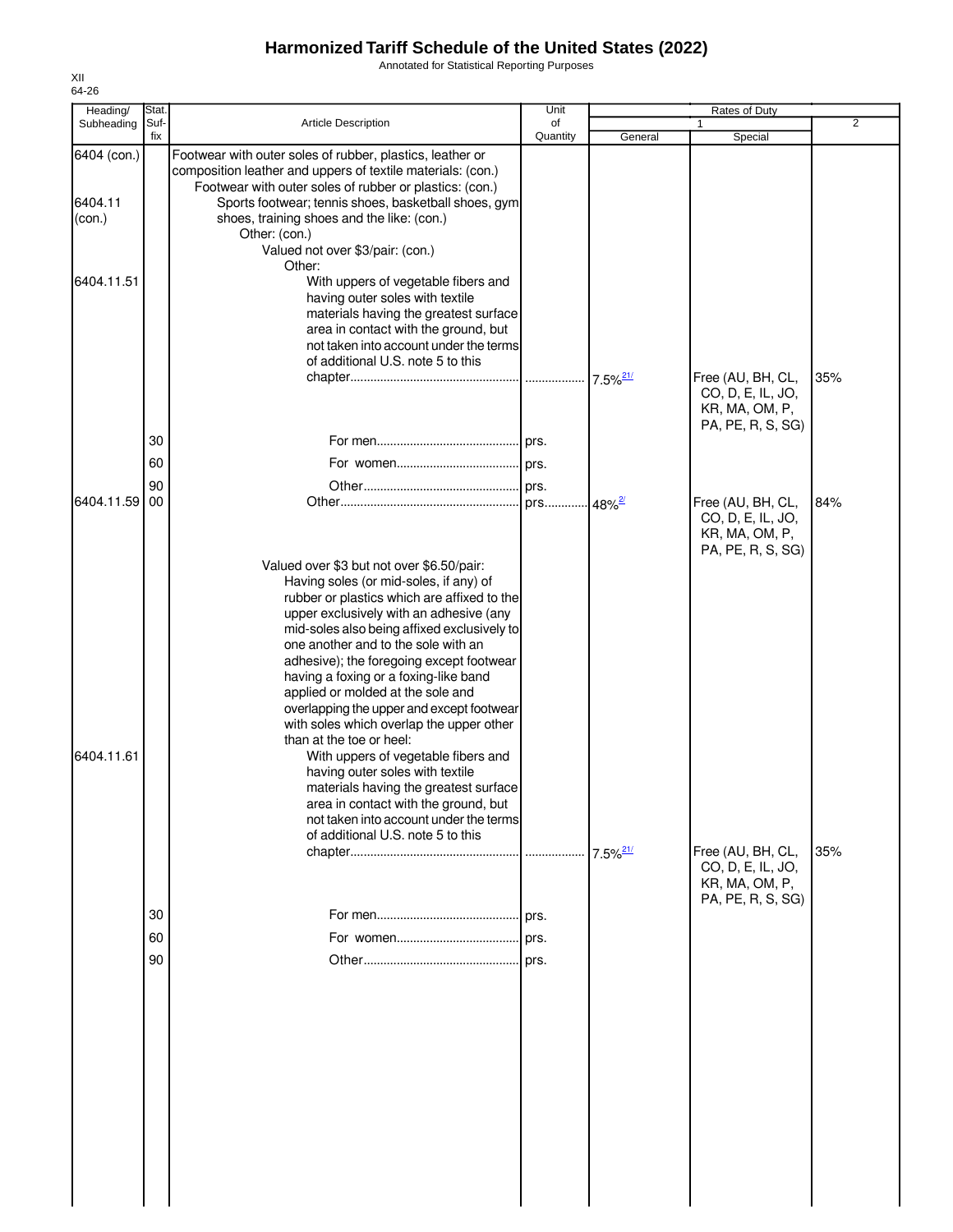Annotated for Statistical Reporting Purposes

| Heading/                         | Stat.       |                                                                                                                                                                                                                                                                                                                                                                                                                                                                                                                                                                                                                                                                                                                                                                                                                                                | Unit           |                      | Rates of Duty                                            |                |
|----------------------------------|-------------|------------------------------------------------------------------------------------------------------------------------------------------------------------------------------------------------------------------------------------------------------------------------------------------------------------------------------------------------------------------------------------------------------------------------------------------------------------------------------------------------------------------------------------------------------------------------------------------------------------------------------------------------------------------------------------------------------------------------------------------------------------------------------------------------------------------------------------------------|----------------|----------------------|----------------------------------------------------------|----------------|
| Subheading                       | Suf-<br>fix | Article Description                                                                                                                                                                                                                                                                                                                                                                                                                                                                                                                                                                                                                                                                                                                                                                                                                            | of<br>Quantity | General              | $\mathbf{1}$<br>Special                                  | $\overline{2}$ |
| 6404 (con.)<br>6404.11<br>(con.) |             | Footwear with outer soles of rubber, plastics, leather or<br>composition leather and uppers of textile materials: (con.)<br>Footwear with outer soles of rubber or plastics: (con.)<br>Sports footwear; tennis shoes, basketball shoes, gym<br>shoes, training shoes and the like: (con.)<br>Other: (con.)<br>Valued over \$3 but not over \$6.50/pair: (con.)<br>Having soles (or mid-soles, if any) of<br>rubber or plastics which are affixed to the<br>upper exclusively with an adhesive (any<br>mid-soles also being affixed exclusively to<br>one another and to the sole with an<br>adhesive); the foregoing except footwear<br>having a foxing or a foxing-like band<br>applied or molded at the sole and<br>overlapping the upper and except footwear<br>with soles which overlap the upper other<br>than at the toe or heel: (con.) |                |                      |                                                          |                |
| 6404.11.69                       |             |                                                                                                                                                                                                                                                                                                                                                                                                                                                                                                                                                                                                                                                                                                                                                                                                                                                |                | 37.5% <sup>22/</sup> | Free (AU, BH, CL,<br>CO, D, E, IL, JO,<br>KR, MA, OM, P, | 66%            |
|                                  | 30          |                                                                                                                                                                                                                                                                                                                                                                                                                                                                                                                                                                                                                                                                                                                                                                                                                                                |                |                      | PA, PE, R, S, SG)                                        |                |
|                                  | 60          |                                                                                                                                                                                                                                                                                                                                                                                                                                                                                                                                                                                                                                                                                                                                                                                                                                                |                |                      |                                                          |                |
|                                  | 90          |                                                                                                                                                                                                                                                                                                                                                                                                                                                                                                                                                                                                                                                                                                                                                                                                                                                |                |                      |                                                          |                |
|                                  |             |                                                                                                                                                                                                                                                                                                                                                                                                                                                                                                                                                                                                                                                                                                                                                                                                                                                |                |                      |                                                          |                |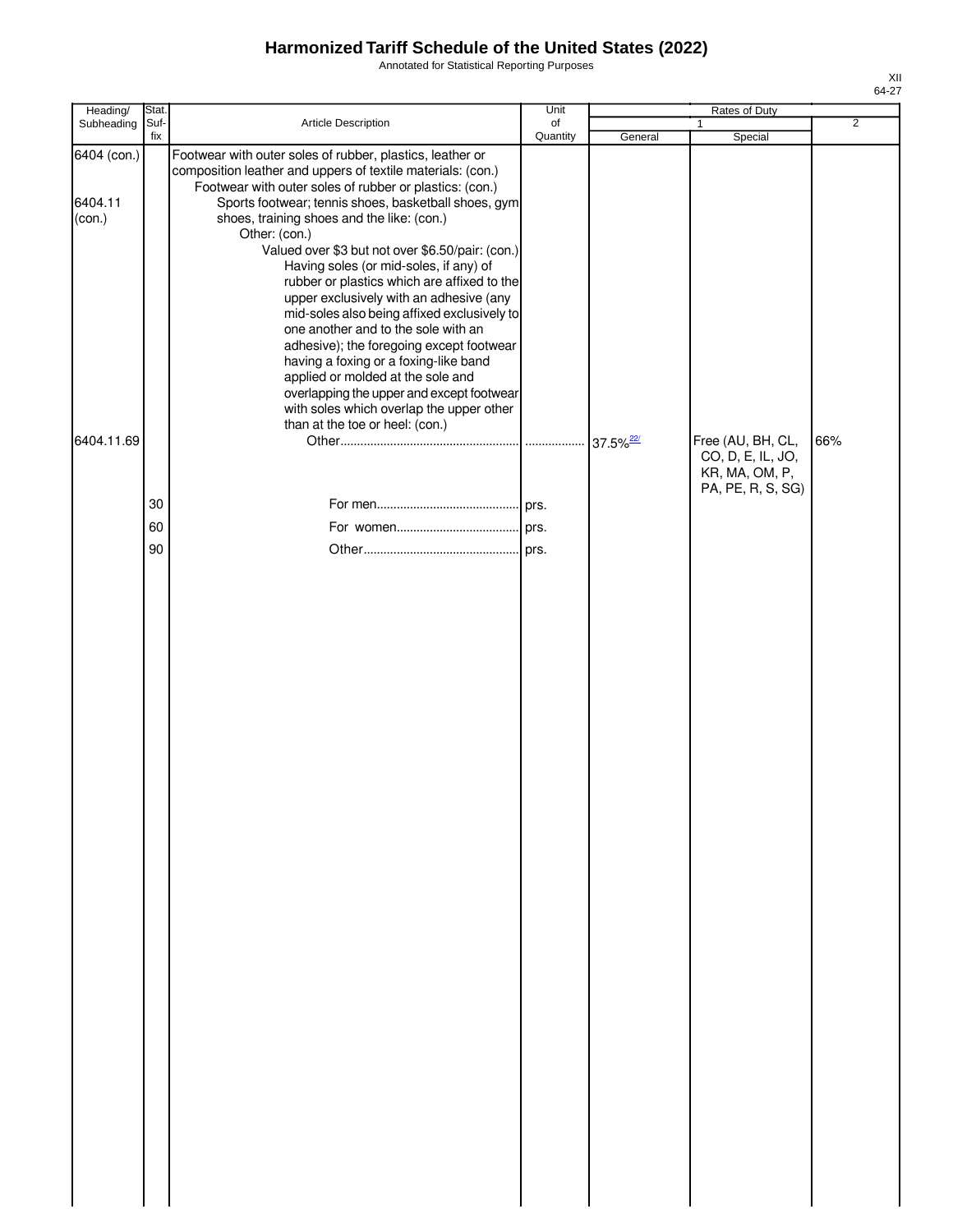Annotated for Statistical Reporting Purposes

| Heading/          | Stat.       |                                                                                                                                                                                                                                                           | Unit           |                        | Rates of Duty                                                                                               |                      |
|-------------------|-------------|-----------------------------------------------------------------------------------------------------------------------------------------------------------------------------------------------------------------------------------------------------------|----------------|------------------------|-------------------------------------------------------------------------------------------------------------|----------------------|
| Subheading        | Suf-<br>fix | <b>Article Description</b>                                                                                                                                                                                                                                | of<br>Quantity | General                | $\mathbf{1}$<br>Special                                                                                     | 2                    |
| 6404 (con.)       |             | Footwear with outer soles of rubber, plastics, leather or<br>composition leather and uppers of textile materials: (con.)<br>Footwear with outer soles of rubber or plastics: (con.)                                                                       |                |                        |                                                                                                             |                      |
| 6404.11<br>(con.) |             | Sports footwear; tennis shoes, basketball shoes, gym<br>shoes, training shoes and the like: (con.)<br>Other: (con.)<br>Valued over \$3 but not over \$6.50/pair: (con.)                                                                                   |                |                        |                                                                                                             |                      |
| 6404.11.71        |             | Other:<br>With uppers of vegetable fibers and<br>having outer soles with textile<br>materials having the greatest surface<br>area in contact with the ground, but<br>not taken into account under the terms<br>of additional U.S. note 5 to this          |                |                        | Free (AU, BH, CL,<br>CO, D, E, IL, JO,<br>KR, MA, OM, P,                                                    | 35%                  |
|                   |             |                                                                                                                                                                                                                                                           |                |                        | PA, PE, R, S, SG)                                                                                           |                      |
|                   | 30          |                                                                                                                                                                                                                                                           |                |                        |                                                                                                             |                      |
|                   | 60          |                                                                                                                                                                                                                                                           |                |                        |                                                                                                             |                      |
| 6404.11.75        | 90          | With uppers of textile materials other<br>than vegetable fibers and having outer<br>soles with textile materials having the<br>greatest surface area in contact with<br>the ground, but not taken into account<br>under the terms of additional U.S. note |                |                        |                                                                                                             |                      |
|                   |             |                                                                                                                                                                                                                                                           |                | $12.5\%$ <sup>2/</sup> | Free (AU, BH, CL,<br>CO, D, E, IL, JO,<br>KR, MA, OM, P,<br>PA, PE, R, S, SG)                               | 35%                  |
|                   | 30          |                                                                                                                                                                                                                                                           |                |                        |                                                                                                             |                      |
|                   | 60          |                                                                                                                                                                                                                                                           |                |                        |                                                                                                             |                      |
|                   | 90          |                                                                                                                                                                                                                                                           |                |                        |                                                                                                             |                      |
| 6404.11.79        |             |                                                                                                                                                                                                                                                           |                |                        | 90¢/pr. + 37.5% <sup>1/</sup> Free (AU, BH, CL,<br>CO, D, E, IL, JO,<br>KR, MA, OM, P,<br>PA, PE, R, S, SG) | $$1.58/pr. +$<br>66% |
|                   | 30          |                                                                                                                                                                                                                                                           |                |                        |                                                                                                             |                      |
|                   | 60          |                                                                                                                                                                                                                                                           | prs.           |                        |                                                                                                             |                      |
|                   | 90          |                                                                                                                                                                                                                                                           | prs.           |                        |                                                                                                             |                      |
|                   |             |                                                                                                                                                                                                                                                           |                |                        |                                                                                                             |                      |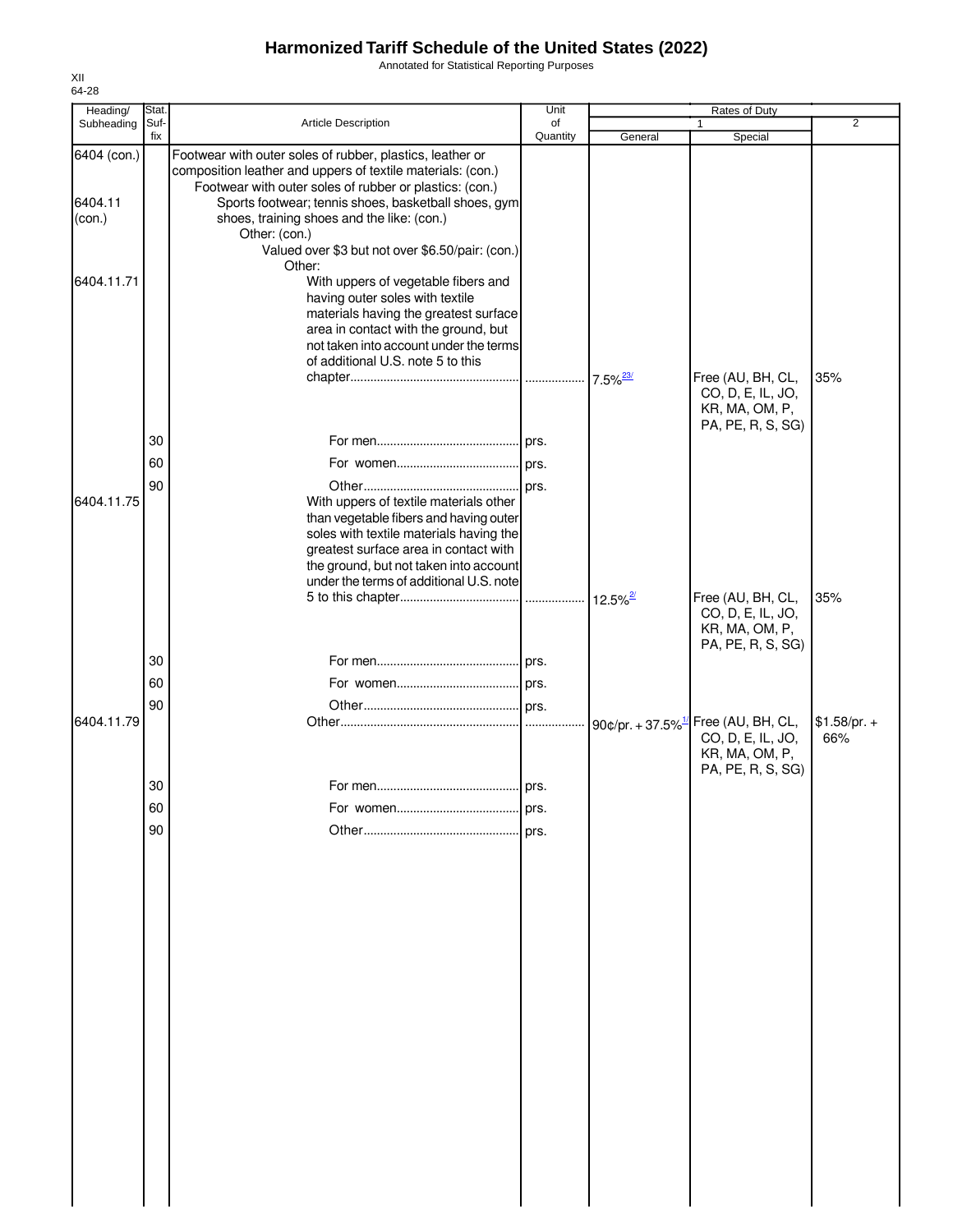Annotated for Statistical Reporting Purposes

| Heading/          | Stat        |                                                                                                                                                                                                                                                                           | Unit                |                                | Rates of Duty                                                                 |                      |
|-------------------|-------------|---------------------------------------------------------------------------------------------------------------------------------------------------------------------------------------------------------------------------------------------------------------------------|---------------------|--------------------------------|-------------------------------------------------------------------------------|----------------------|
| Subheading        | Suf-<br>fix | <b>Article Description</b>                                                                                                                                                                                                                                                | of<br>Quantity      | General                        | 1<br>Special                                                                  | $\overline{2}$       |
| 6404 (con.)       |             | Footwear with outer soles of rubber, plastics, leather or<br>composition leather and uppers of textile materials: (con.)<br>Footwear with outer soles of rubber or plastics: (con.)                                                                                       |                     |                                |                                                                               |                      |
| 6404.11<br>(con.) |             | Sports footwear; tennis shoes, basketball shoes, gym<br>shoes, training shoes and the like: (con.)<br>Other: (con.)                                                                                                                                                       |                     |                                |                                                                               |                      |
| 6404.11.81        |             | Valued over \$6.50 but not over \$12/pair:<br>With uppers of vegetable fibers and having<br>outer soles with textile materials having<br>the greatest surface area in contact with<br>the ground, but not taken into account<br>under the terms of additional U.S. note 5 |                     |                                |                                                                               |                      |
|                   |             |                                                                                                                                                                                                                                                                           |                     |                                | Free (AU, BH, CL,<br>CO, D, E, IL, JO,<br>KR, MA, OM, P,<br>PA, PE, R, S, SG) | 35%                  |
|                   | 30          |                                                                                                                                                                                                                                                                           |                     |                                |                                                                               |                      |
|                   | 60          |                                                                                                                                                                                                                                                                           |                     |                                |                                                                               |                      |
| 6404.11.85        | 90          | With uppers of textile material other than<br>vegetable fibers and having outer soles<br>with textile materials having the greatest<br>surface area in contact with the ground,                                                                                           |                     |                                |                                                                               |                      |
|                   |             | but not taken into account under the terms                                                                                                                                                                                                                                |                     |                                |                                                                               |                      |
|                   |             | of additional U.S. note 5 to this chapter                                                                                                                                                                                                                                 | 12.5% <sup>2/</sup> |                                | Free (AU, BH, CL,<br>CO, D, E, IL, JO,<br>KR, MA, OM, P,<br>PA, PE, R, S, SG) | 35%                  |
|                   | 30          |                                                                                                                                                                                                                                                                           |                     |                                |                                                                               |                      |
|                   | 60          |                                                                                                                                                                                                                                                                           |                     |                                |                                                                               |                      |
| 6404.11.89        | 90          |                                                                                                                                                                                                                                                                           |                     | 90¢/pr. + $20\%$ <sup>1/</sup> | Free (AU, BH, CL,<br>CO, D, E, IL, JO,<br>KR, MA, OM, P,<br>PA, PE, R, S, SG) | $$1.58/pr. +$<br>35% |
|                   | 30          |                                                                                                                                                                                                                                                                           |                     |                                |                                                                               |                      |
|                   | 60          |                                                                                                                                                                                                                                                                           |                     |                                |                                                                               |                      |
|                   | 90          |                                                                                                                                                                                                                                                                           |                     |                                |                                                                               |                      |
|                   |             |                                                                                                                                                                                                                                                                           |                     |                                |                                                                               |                      |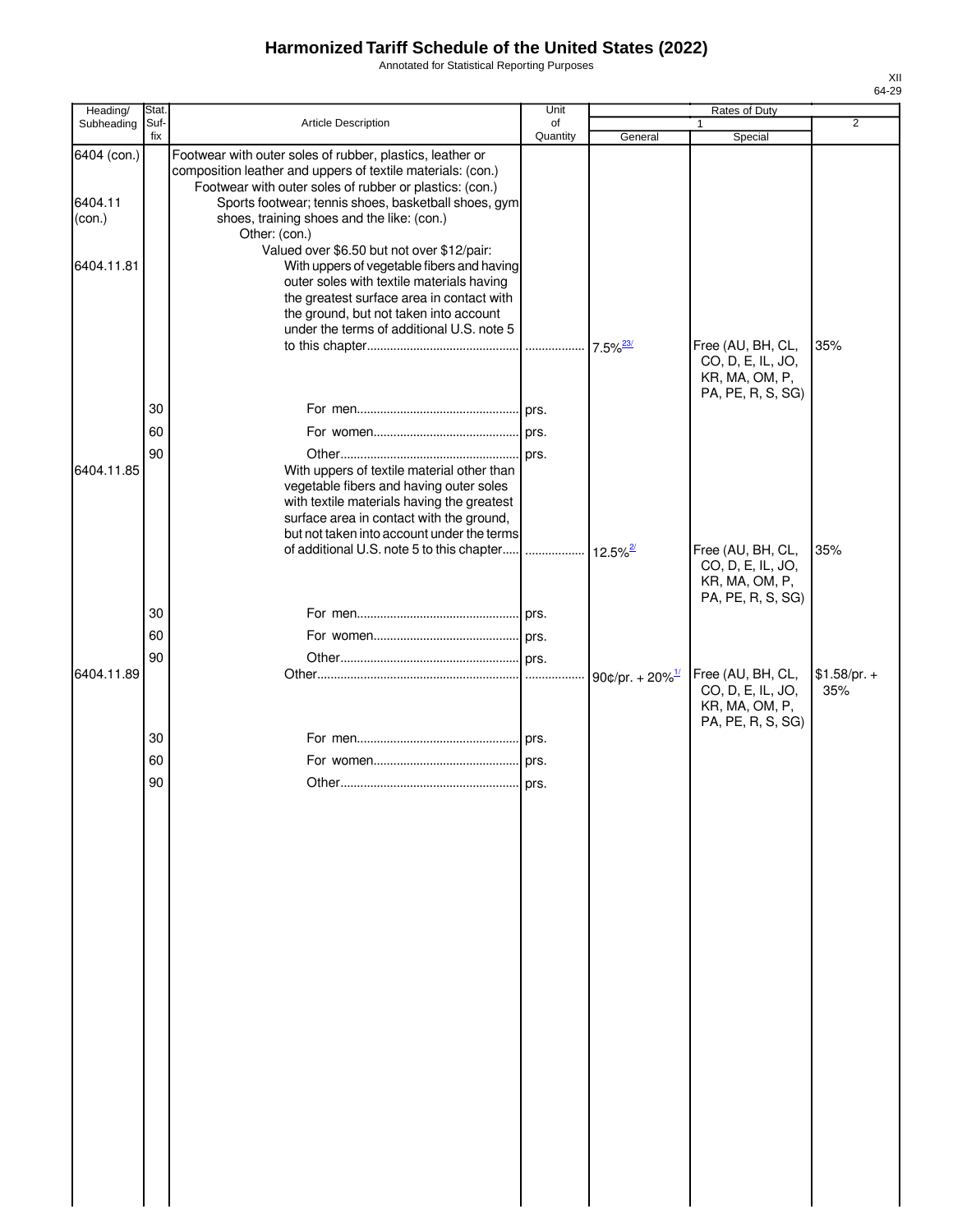Annotated for Statistical Reporting Purposes

| Heading/                         | Stat.       |                                                                                                                                                                                                                                                                                           | Unit           |         | Rates of Duty                                                                    |                |
|----------------------------------|-------------|-------------------------------------------------------------------------------------------------------------------------------------------------------------------------------------------------------------------------------------------------------------------------------------------|----------------|---------|----------------------------------------------------------------------------------|----------------|
| Subheading                       | Suf-<br>fix | <b>Article Description</b>                                                                                                                                                                                                                                                                | οf<br>Quantity | General | 1<br>Special                                                                     | $\overline{2}$ |
| 6404 (con.)<br>6404.11<br>(con.) |             | Footwear with outer soles of rubber, plastics, leather or<br>composition leather and uppers of textile materials: (con.)<br>Footwear with outer soles of rubber or plastics: (con.)<br>Sports footwear; tennis shoes, basketball shoes, gym<br>shoes, training shoes and the like: (con.) |                |         |                                                                                  |                |
| 6404.11.90                       |             | Other: (con.)                                                                                                                                                                                                                                                                             |                |         | Free (AU, BH, CL,<br>CO, D, IL, JO, MA,<br>OM, P, PA, PE, R,<br>S, SG<br>5% (KR) | 35%            |
|                                  | 10          | For men:<br>Ski boots, cross country ski footwear                                                                                                                                                                                                                                         |                |         |                                                                                  |                |
|                                  | 20          |                                                                                                                                                                                                                                                                                           |                |         |                                                                                  |                |
|                                  | 40          | For women:<br>Ski boots, cross country ski footwear                                                                                                                                                                                                                                       |                |         |                                                                                  |                |
|                                  |             |                                                                                                                                                                                                                                                                                           |                |         |                                                                                  |                |
|                                  | 50          |                                                                                                                                                                                                                                                                                           |                |         |                                                                                  |                |
|                                  | 70          | Other:<br>Ski boots, cross country ski footwear                                                                                                                                                                                                                                           |                |         |                                                                                  |                |
|                                  | 80          |                                                                                                                                                                                                                                                                                           |                |         |                                                                                  |                |
| 6404.19<br>6404.19.15            |             | Other:<br>Footwear having uppers of which over 50 percent<br>of the external surface area (including any leather<br>accessories or reinforcements such as those<br>mentioned in note 4(a) to this chapter) is leather                                                                     |                |         | Free (AU, BH, CL,<br>CO, D, E, IL, JO,<br>KR, MA, OM, P,                         | 35%            |
|                                  | 20          |                                                                                                                                                                                                                                                                                           |                |         | PA, PE, R, S, SG)                                                                |                |
|                                  |             |                                                                                                                                                                                                                                                                                           |                |         |                                                                                  |                |
|                                  | 60          |                                                                                                                                                                                                                                                                                           |                |         |                                                                                  |                |
| 6404.19.20                       | 81          | Footwear designed to be worn over, or in lieu of,<br>other footwear as a protection against water, oil,<br>grease or chemicals or cold or inclement                                                                                                                                       |                |         | Free (AU, BH, CL,                                                                | 66%            |
|                                  |             |                                                                                                                                                                                                                                                                                           |                |         | CO, D, IL, JO, MA,<br>OM, P, PA, PE, R,<br>S, SG<br>9.3% (KR)                    |                |
|                                  | 30          |                                                                                                                                                                                                                                                                                           | prs.           |         |                                                                                  |                |
|                                  | 60          |                                                                                                                                                                                                                                                                                           |                |         |                                                                                  |                |
|                                  | 90          |                                                                                                                                                                                                                                                                                           |                |         |                                                                                  |                |
|                                  |             |                                                                                                                                                                                                                                                                                           |                |         |                                                                                  |                |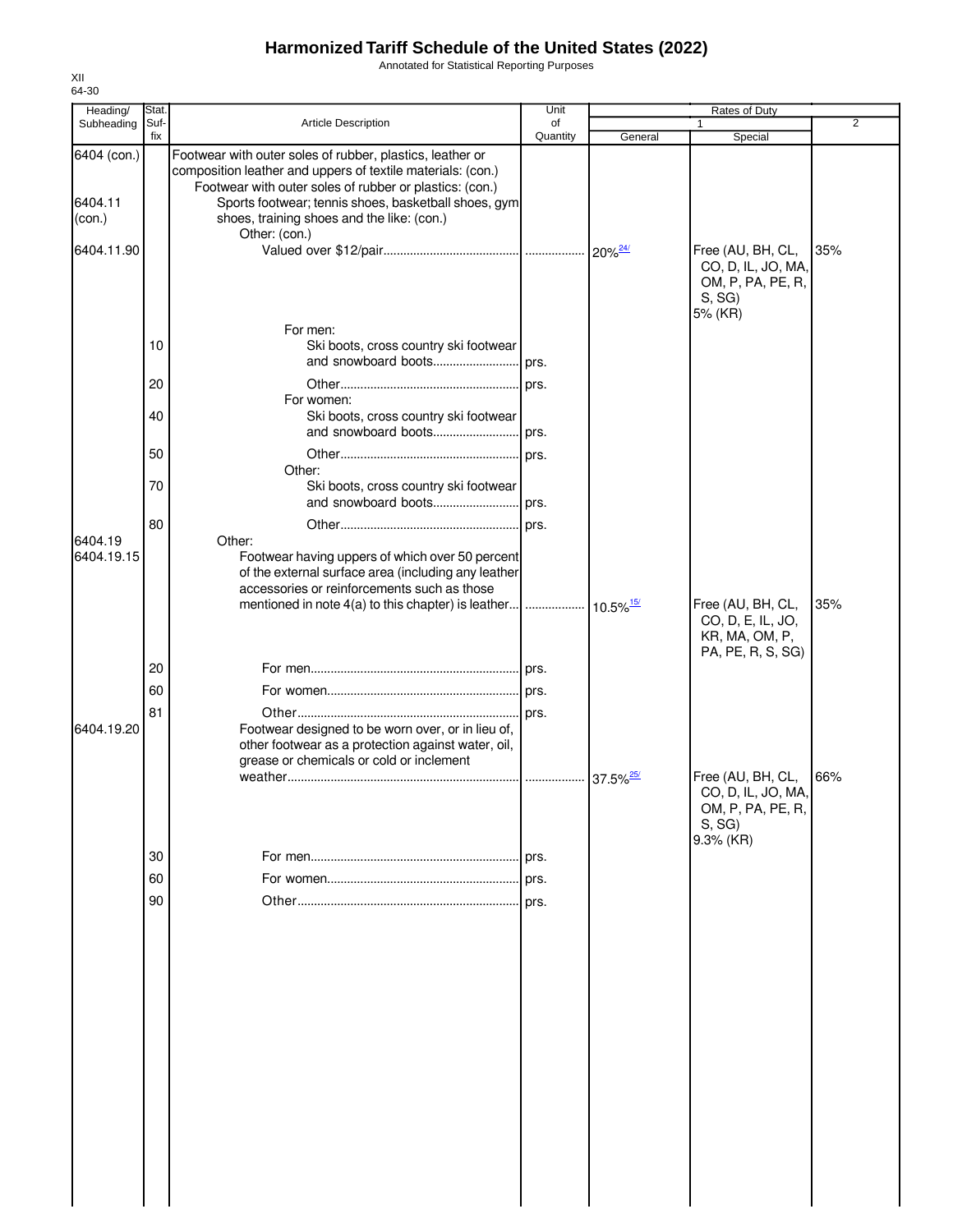Annotated for Statistical Reporting Purposes

| × |
|---|

| Heading/    | Stat.       |                                                                                                                                                                                                                                                                                                                                                                                                                                                              | Unit           |                        | Rates of Duty                                                                 |                |
|-------------|-------------|--------------------------------------------------------------------------------------------------------------------------------------------------------------------------------------------------------------------------------------------------------------------------------------------------------------------------------------------------------------------------------------------------------------------------------------------------------------|----------------|------------------------|-------------------------------------------------------------------------------|----------------|
| Subheading  | Suf-<br>fix | Article Description                                                                                                                                                                                                                                                                                                                                                                                                                                          | of<br>Quantity | General                | $\mathbf{1}$<br>Special                                                       | $\overline{2}$ |
| 6404 (con.) |             | Footwear with outer soles of rubber, plastics, leather or<br>composition leather and uppers of textile materials: (con.)<br>Footwear with outer soles of rubber or plastics: (con.)                                                                                                                                                                                                                                                                          |                |                        |                                                                               |                |
| 6404.19     |             | Other: (con.)                                                                                                                                                                                                                                                                                                                                                                                                                                                |                |                        |                                                                               |                |
| (con.)      |             | Footwear with open toes or open heels; footwear<br>of the slip-on type, that is held to the foot without<br>the use of laces or buckles or other fasteners, the<br>foregoing except footwear of subheading<br>6404.19.20 and except footwear having a foxing<br>or foxing-like band wholly or almost wholly of<br>rubber or plastics applied or molded at the sole<br>and overlapping the upper:<br>Less than 10 percent by weight of rubber or<br>plastics: |                |                        |                                                                               |                |
| 6404.19.25  |             |                                                                                                                                                                                                                                                                                                                                                                                                                                                              |                | $7.5\%$ <sup>1/</sup>  | Free (AU, BH, CL,<br>CO, D, E, IL, JO,<br>KR, MA, OM, P,<br>PA, PE, R, S, SG) | 35%            |
|             |             | House slippers:                                                                                                                                                                                                                                                                                                                                                                                                                                              |                |                        |                                                                               |                |
|             | 15          |                                                                                                                                                                                                                                                                                                                                                                                                                                                              |                |                        |                                                                               |                |
|             | 20          | Other:                                                                                                                                                                                                                                                                                                                                                                                                                                                       | prs.           |                        |                                                                               |                |
|             | 30          |                                                                                                                                                                                                                                                                                                                                                                                                                                                              |                |                        |                                                                               |                |
|             | 60          |                                                                                                                                                                                                                                                                                                                                                                                                                                                              |                |                        |                                                                               |                |
|             | 90          |                                                                                                                                                                                                                                                                                                                                                                                                                                                              |                |                        |                                                                               |                |
| 6404.19.30  |             |                                                                                                                                                                                                                                                                                                                                                                                                                                                              |                | $12.5\%$ <sup>2/</sup> | Free (AU, BH, CL,<br>CO, D, E, IL, JO,<br>KR, MA, OM, P,<br>PA, PE, R, S, SG) | 35%            |
|             |             | House slippers:                                                                                                                                                                                                                                                                                                                                                                                                                                              |                |                        |                                                                               |                |
|             | 15          |                                                                                                                                                                                                                                                                                                                                                                                                                                                              |                |                        |                                                                               |                |
|             | 20          | Other:                                                                                                                                                                                                                                                                                                                                                                                                                                                       |                |                        |                                                                               |                |
|             | 40          |                                                                                                                                                                                                                                                                                                                                                                                                                                                              |                |                        |                                                                               |                |
|             | 60          |                                                                                                                                                                                                                                                                                                                                                                                                                                                              |                |                        |                                                                               |                |
|             | 80          |                                                                                                                                                                                                                                                                                                                                                                                                                                                              |                |                        |                                                                               |                |
|             |             |                                                                                                                                                                                                                                                                                                                                                                                                                                                              |                |                        |                                                                               |                |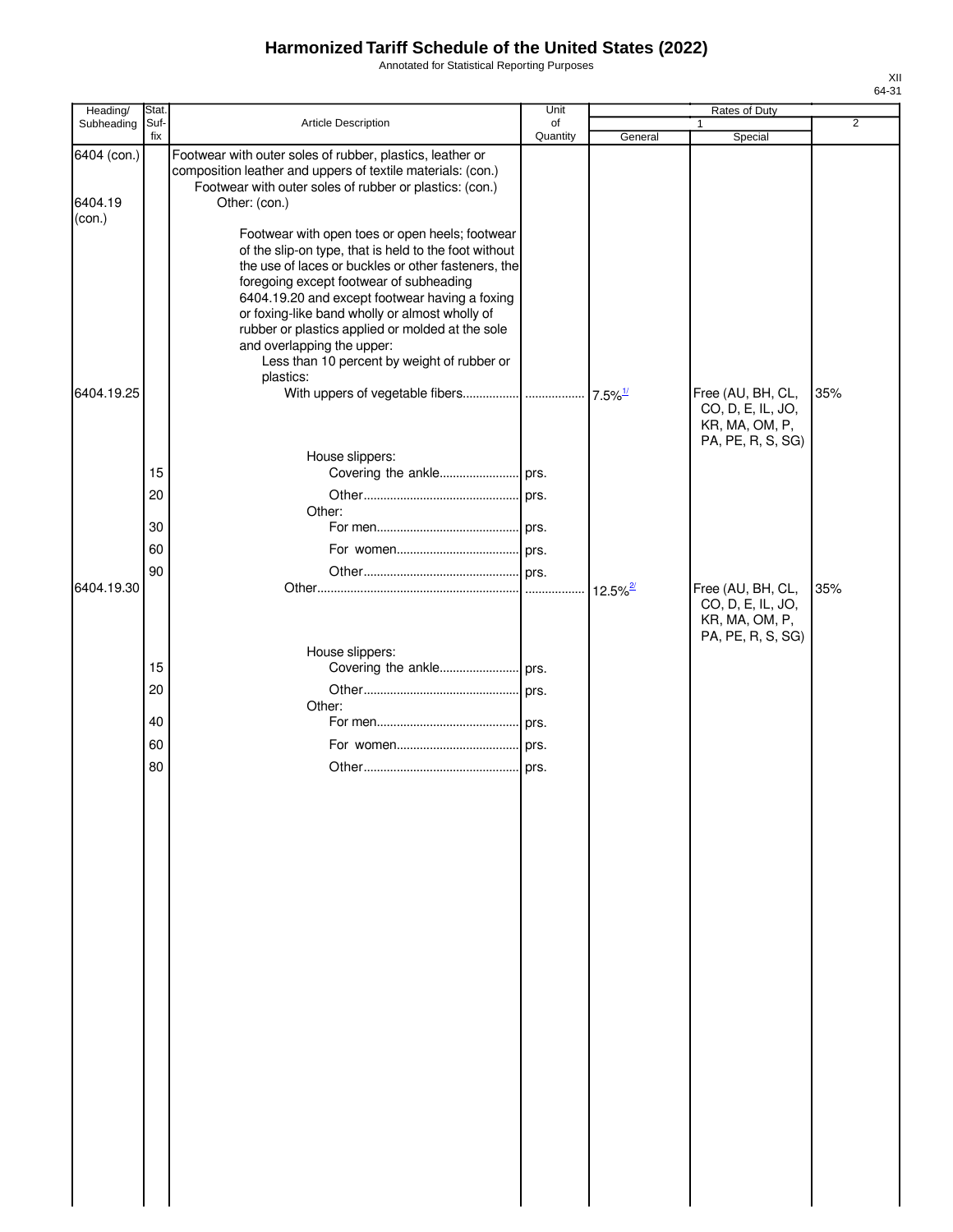Annotated for Statistical Reporting Purposes

|                           |                                                                                                                                                                                                                                                                                                                                                                                                                   | Unit             |                                                            | <b>Rates of Duty</b>                                         |                                                                                                                  |
|---------------------------|-------------------------------------------------------------------------------------------------------------------------------------------------------------------------------------------------------------------------------------------------------------------------------------------------------------------------------------------------------------------------------------------------------------------|------------------|------------------------------------------------------------|--------------------------------------------------------------|------------------------------------------------------------------------------------------------------------------|
| Suf-<br>fix               | <b>Article Description</b>                                                                                                                                                                                                                                                                                                                                                                                        | of<br>Quantity   |                                                            |                                                              | $\overline{2}$                                                                                                   |
|                           | Footwear with outer soles of rubber, plastics, leather or<br>composition leather and uppers of textile materials: (con.)<br>Footwear with outer soles of rubber or plastics: (con.)                                                                                                                                                                                                                               |                  |                                                            |                                                              |                                                                                                                  |
|                           | Other: (con.)                                                                                                                                                                                                                                                                                                                                                                                                     |                  |                                                            |                                                              |                                                                                                                  |
|                           | Footwear with open toes or open heels; footwear<br>of the slip-on type, that is held to the foot without<br>the use of laces or buckles or other fasteners, the<br>foregoing except footwear of subheading<br>6404.19.20 and except footwear having a foxing<br>or foxing-like band wholly or almost wholly of<br>rubber or plastics applied or molded at the sole<br>and overlapping the upper: (con.)<br>Other: |                  |                                                            |                                                              |                                                                                                                  |
|                           | With uppers of vegetable fibers and having<br>outer soles with textile materials having<br>the greatest surface area in contact with<br>the ground, but not taken into account<br>under the terms of additional U.S. note 5                                                                                                                                                                                       |                  |                                                            |                                                              |                                                                                                                  |
|                           |                                                                                                                                                                                                                                                                                                                                                                                                                   |                  |                                                            | CO, D, E, IL, JO,<br>KR, MA, OM, P,                          | 35%                                                                                                              |
| 30                        |                                                                                                                                                                                                                                                                                                                                                                                                                   |                  |                                                            |                                                              |                                                                                                                  |
| 60                        |                                                                                                                                                                                                                                                                                                                                                                                                                   |                  |                                                            |                                                              |                                                                                                                  |
| 90                        | With uppers of textile material other than<br>vegetable fibers and having outer soles<br>with textile materials having the greatest<br>surface area in contact with the ground,                                                                                                                                                                                                                                   |                  |                                                            |                                                              |                                                                                                                  |
|                           |                                                                                                                                                                                                                                                                                                                                                                                                                   |                  |                                                            | Free (AU, BH, CL,<br>CO, D, E, IL, JO,<br>KR, MA, OM, P,     | 35%                                                                                                              |
| 15                        |                                                                                                                                                                                                                                                                                                                                                                                                                   |                  |                                                            |                                                              |                                                                                                                  |
| 30                        |                                                                                                                                                                                                                                                                                                                                                                                                                   |                  |                                                            |                                                              |                                                                                                                  |
| 60                        |                                                                                                                                                                                                                                                                                                                                                                                                                   |                  |                                                            |                                                              |                                                                                                                  |
| 90                        |                                                                                                                                                                                                                                                                                                                                                                                                                   |                  |                                                            |                                                              |                                                                                                                  |
|                           |                                                                                                                                                                                                                                                                                                                                                                                                                   |                  |                                                            | CO, D, E, IL, JO,<br>KR, MA, OM, P,                          | 66%                                                                                                              |
| 15                        |                                                                                                                                                                                                                                                                                                                                                                                                                   |                  |                                                            |                                                              |                                                                                                                  |
| 40                        |                                                                                                                                                                                                                                                                                                                                                                                                                   |                  |                                                            |                                                              |                                                                                                                  |
| 60                        |                                                                                                                                                                                                                                                                                                                                                                                                                   |                  |                                                            |                                                              |                                                                                                                  |
| 80                        |                                                                                                                                                                                                                                                                                                                                                                                                                   |                  |                                                            |                                                              |                                                                                                                  |
|                           |                                                                                                                                                                                                                                                                                                                                                                                                                   |                  |                                                            |                                                              |                                                                                                                  |
| 6404 (con.)<br>6404.19.37 | 6404.19.36<br>6404.19.39                                                                                                                                                                                                                                                                                                                                                                                          | Other:<br>Other: | but not taken into account under the terms<br>prs.<br>prs. | General<br>$7.5\%$ <sup>26/</sup><br>$37.5\%$ <sup>28/</sup> | Special<br>Free (AU, BH, CL,<br>PA, PE, R, S, SG)<br>PA, PE, R, S, SG)<br>Free (AU, BH, CL,<br>PA, PE, R, S, SG) |

XII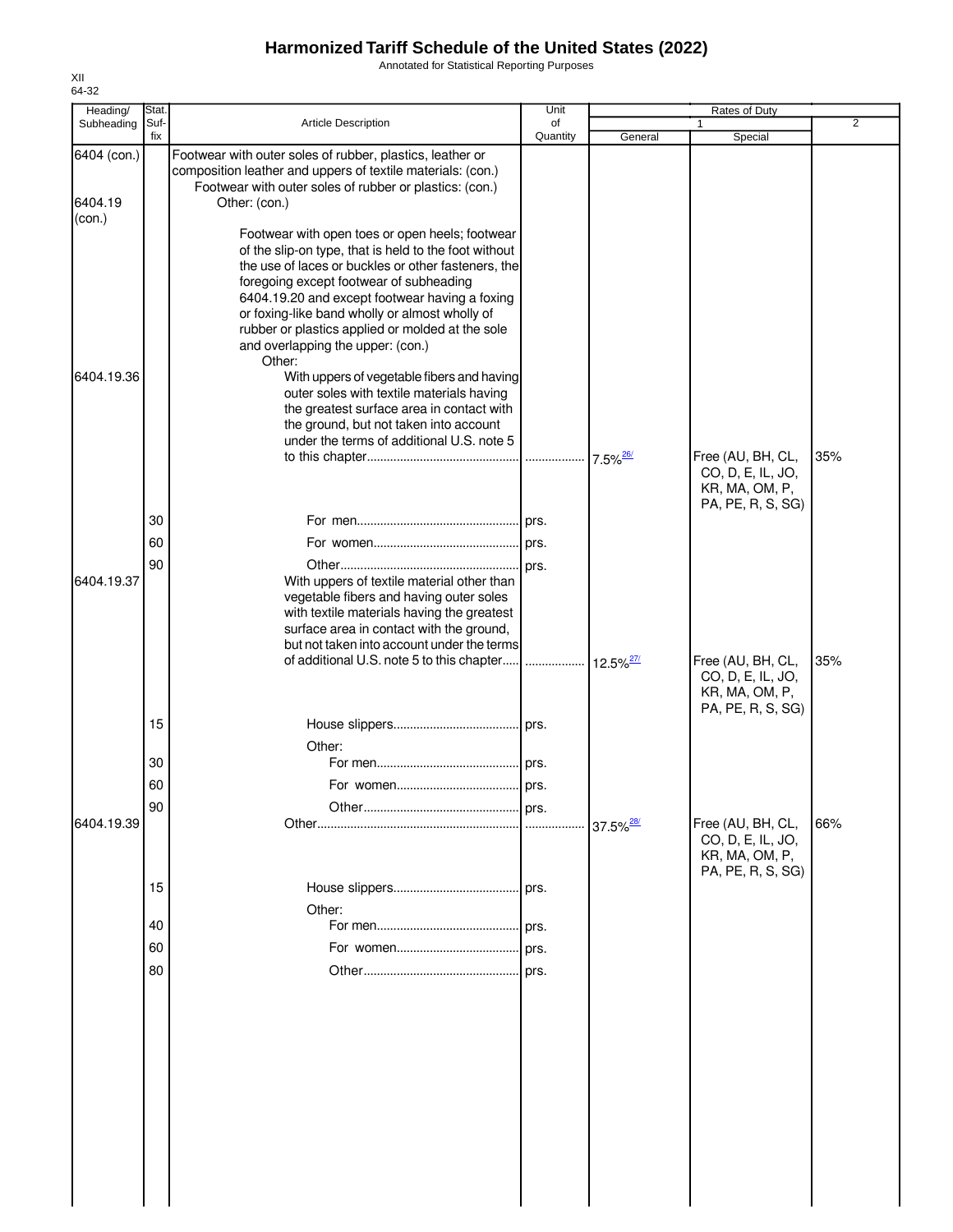Annotated for Statistical Reporting Purposes

| Heading/                         | <b>Stat</b> |                                                                                                                                                                                                                                                                                                                                                                                                                                                                        | Unit           |                        | Rates of Duty                                                                 |                |
|----------------------------------|-------------|------------------------------------------------------------------------------------------------------------------------------------------------------------------------------------------------------------------------------------------------------------------------------------------------------------------------------------------------------------------------------------------------------------------------------------------------------------------------|----------------|------------------------|-------------------------------------------------------------------------------|----------------|
| Subheading                       | Suf-<br>fix | <b>Article Description</b>                                                                                                                                                                                                                                                                                                                                                                                                                                             | of<br>Quantity | General                | Special                                                                       | $\overline{2}$ |
| 6404 (con.)<br>6404.19<br>(con.) |             | Footwear with outer soles of rubber, plastics, leather or<br>composition leather and uppers of textile materials: (con.)<br>Footwear with outer soles of rubber or plastics: (con.)<br>Other: (con.)                                                                                                                                                                                                                                                                   |                |                        |                                                                               |                |
|                                  |             | Other:                                                                                                                                                                                                                                                                                                                                                                                                                                                                 |                |                        |                                                                               |                |
|                                  |             | Valued not over \$3/pair:<br>Having soles (or mid-soles, if any) of<br>rubber or plastics which are affixed to the<br>upper exclusively with an adhesive (any<br>mid-soles also being affixed exclusively to<br>one another and to the sole with an<br>adhesive); the foregoing except footwear<br>having a foxing or a foxing-like band<br>applied or molded at the sole and<br>overlapping the upper and except footwear<br>with soles which overlap the upper other |                |                        |                                                                               |                |
| 6404.19.42                       |             | than at the toe or heel:<br>With uppers of vegetable fibers and<br>having outer soles with textile<br>materials having the greatest surface<br>area in contact with the ground, but<br>not taken into account under the terms<br>of additional U.S.note 5 to this                                                                                                                                                                                                      |                |                        |                                                                               |                |
|                                  |             |                                                                                                                                                                                                                                                                                                                                                                                                                                                                        |                | $7.5\%$ <sup>21/</sup> | Free (AU, BH, CL,<br>CO, D, E, IL, JO,<br>KR, MA, OM, P,<br>PA, PE, R, S, SG) | 35%            |
|                                  | 30<br>60    |                                                                                                                                                                                                                                                                                                                                                                                                                                                                        |                |                        |                                                                               |                |
|                                  | 90          |                                                                                                                                                                                                                                                                                                                                                                                                                                                                        |                |                        |                                                                               |                |
| 6404.19.47                       |             | With uppers of textile material other<br>than vegetable fibers and having outer<br>soles with textile materials having the<br>greatest surface area in contact with<br>the ground, but not taken into account<br>under the terms of additional U.S. note                                                                                                                                                                                                               |                |                        |                                                                               |                |
|                                  |             |                                                                                                                                                                                                                                                                                                                                                                                                                                                                        |                | $12.5\%$ <sup>27</sup> | Free (AU, BH, CL,<br>CO, D, E, IL, JO,<br>KR, MA, OM, P,<br>PA, PE, R, S, SG) | 35%            |
|                                  | 15          | Other:                                                                                                                                                                                                                                                                                                                                                                                                                                                                 |                |                        |                                                                               |                |
|                                  | 30          |                                                                                                                                                                                                                                                                                                                                                                                                                                                                        | prs.           |                        |                                                                               |                |
|                                  | 60          |                                                                                                                                                                                                                                                                                                                                                                                                                                                                        |                |                        |                                                                               |                |
| 6404.19.49                       | 90          |                                                                                                                                                                                                                                                                                                                                                                                                                                                                        | .              | $37.5\%$ <sup>2</sup>  | Free (AU, BH, CL,<br>CO, D, E, IL, JO,<br>KR, MA, OM, P,<br>PA, PE, R, S, SG) | 66%            |
|                                  | 30          |                                                                                                                                                                                                                                                                                                                                                                                                                                                                        |                |                        |                                                                               |                |
|                                  | 60          |                                                                                                                                                                                                                                                                                                                                                                                                                                                                        |                |                        |                                                                               |                |
|                                  | 90          |                                                                                                                                                                                                                                                                                                                                                                                                                                                                        |                |                        |                                                                               |                |
|                                  |             |                                                                                                                                                                                                                                                                                                                                                                                                                                                                        |                |                        |                                                                               |                |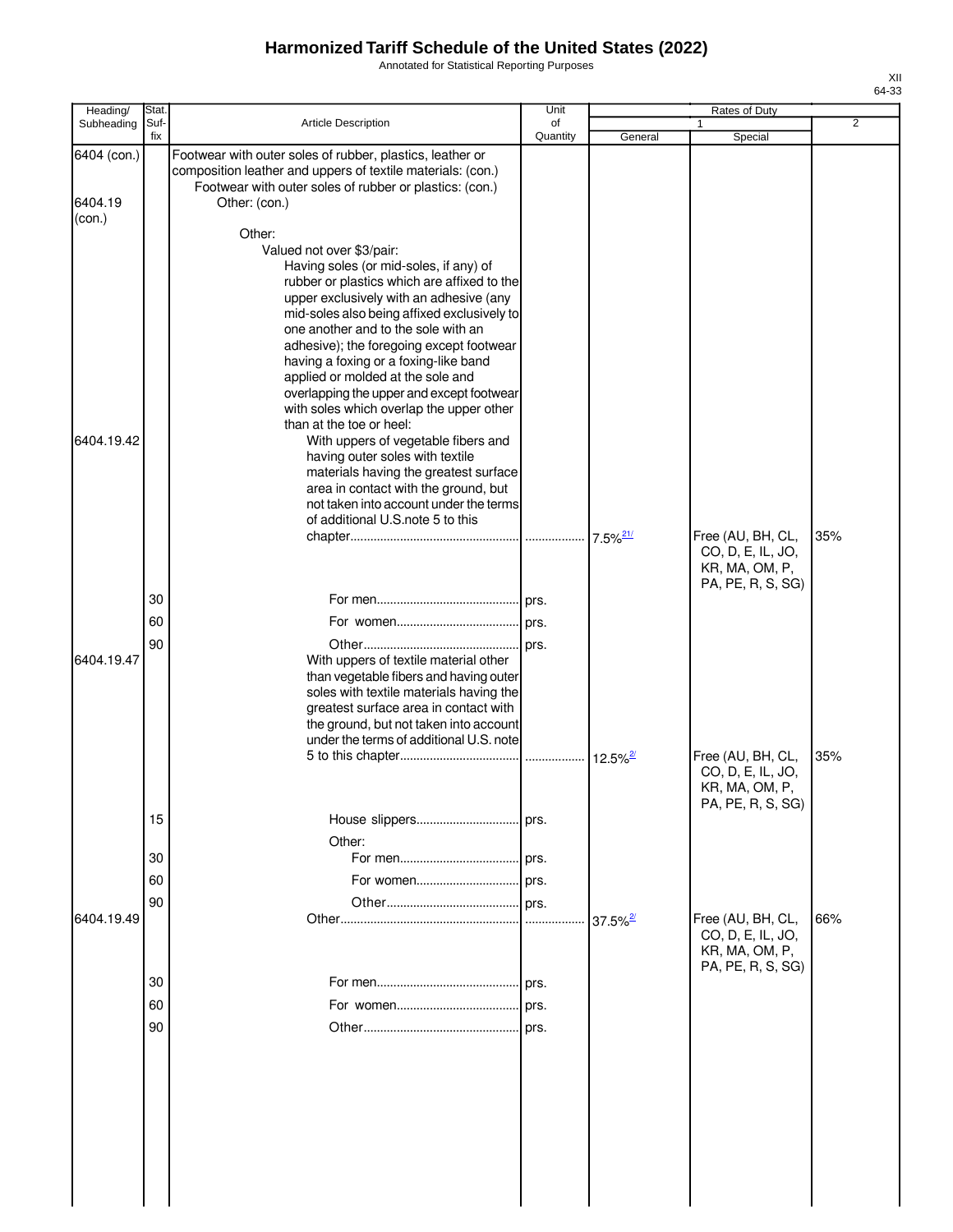Annotated for Statistical Reporting Purposes

| Heading/          | Stat.       |                                                                                                                                                                                                                                                | Unit           |                        | Rates of Duty                                                                 |                |
|-------------------|-------------|------------------------------------------------------------------------------------------------------------------------------------------------------------------------------------------------------------------------------------------------|----------------|------------------------|-------------------------------------------------------------------------------|----------------|
| Subheading        | Suf-<br>fix | Article Description                                                                                                                                                                                                                            | of<br>Quantity | General                | 1<br>Special                                                                  | $\overline{2}$ |
| 6404 (con.)       |             | Footwear with outer soles of rubber, plastics, leather or<br>composition leather and uppers of textile materials: (con.)<br>Footwear with outer soles of rubber or plastics: (con.)                                                            |                |                        |                                                                               |                |
| 6404.19<br>(con.) |             | Other: (con.)                                                                                                                                                                                                                                  |                |                        |                                                                               |                |
|                   |             | Other: (con.)<br>Valued not over \$3/pair: (con.)<br>Other:                                                                                                                                                                                    |                |                        |                                                                               |                |
| 6404.19.52        |             | With uppers of vegetable fibers and<br>having outer soles with textile textile<br>materials having the greatest surface<br>area in contact with the ground, but<br>not taken into account under the terms<br>of additional U.S. note 5 to this |                | $7.5\%$ <sup>21/</sup> | Free (AU, BH, CL,                                                             | 35%            |
|                   |             |                                                                                                                                                                                                                                                |                |                        | CO, D, E, IL, JO,<br>KR, MA, OM, P,                                           |                |
|                   | 30          |                                                                                                                                                                                                                                                |                |                        | PA, PE, R, S, SG)                                                             |                |
|                   | 60          |                                                                                                                                                                                                                                                |                |                        |                                                                               |                |
| 6404.19.57        | 90          | With uppers of textile material other<br>than vegetable fibers and having outer<br>soles with textile materials having the<br>greatest surface area in contact with<br>the ground, but not taken into account                                  |                |                        |                                                                               |                |
|                   |             | under the terms of additional U.S. note                                                                                                                                                                                                        |                |                        | Free (AU, BH, CL,                                                             | 35%            |
|                   |             |                                                                                                                                                                                                                                                |                |                        | CO, D, E, IL, JO,<br>KR, MA, OM, P,<br>PA, PE, R, S, SG)                      |                |
|                   | 15          |                                                                                                                                                                                                                                                |                |                        |                                                                               |                |
|                   | 30          | Other:                                                                                                                                                                                                                                         |                |                        |                                                                               |                |
|                   | 60          |                                                                                                                                                                                                                                                |                |                        |                                                                               |                |
|                   | 90          |                                                                                                                                                                                                                                                |                |                        |                                                                               |                |
| 6404.19.59        |             |                                                                                                                                                                                                                                                |                | $48\%$ <sup>2/</sup>   | Free (AU, BH, CL,<br>CO, D, E, IL, JO,<br>KR, MA, OM, P,<br>PA, PE, R, S, SG) | 84%            |
|                   | 15          |                                                                                                                                                                                                                                                |                |                        |                                                                               |                |
|                   | 30          | Other:                                                                                                                                                                                                                                         |                |                        |                                                                               |                |
|                   | 60          |                                                                                                                                                                                                                                                |                |                        |                                                                               |                |
|                   | 90          |                                                                                                                                                                                                                                                |                |                        |                                                                               |                |
|                   |             |                                                                                                                                                                                                                                                |                |                        |                                                                               |                |
|                   |             |                                                                                                                                                                                                                                                |                |                        |                                                                               |                |
|                   |             |                                                                                                                                                                                                                                                |                |                        |                                                                               |                |
|                   |             |                                                                                                                                                                                                                                                |                |                        |                                                                               |                |
|                   |             |                                                                                                                                                                                                                                                |                |                        |                                                                               |                |
|                   |             |                                                                                                                                                                                                                                                |                |                        |                                                                               |                |
|                   |             |                                                                                                                                                                                                                                                |                |                        |                                                                               |                |
|                   |             |                                                                                                                                                                                                                                                |                |                        |                                                                               |                |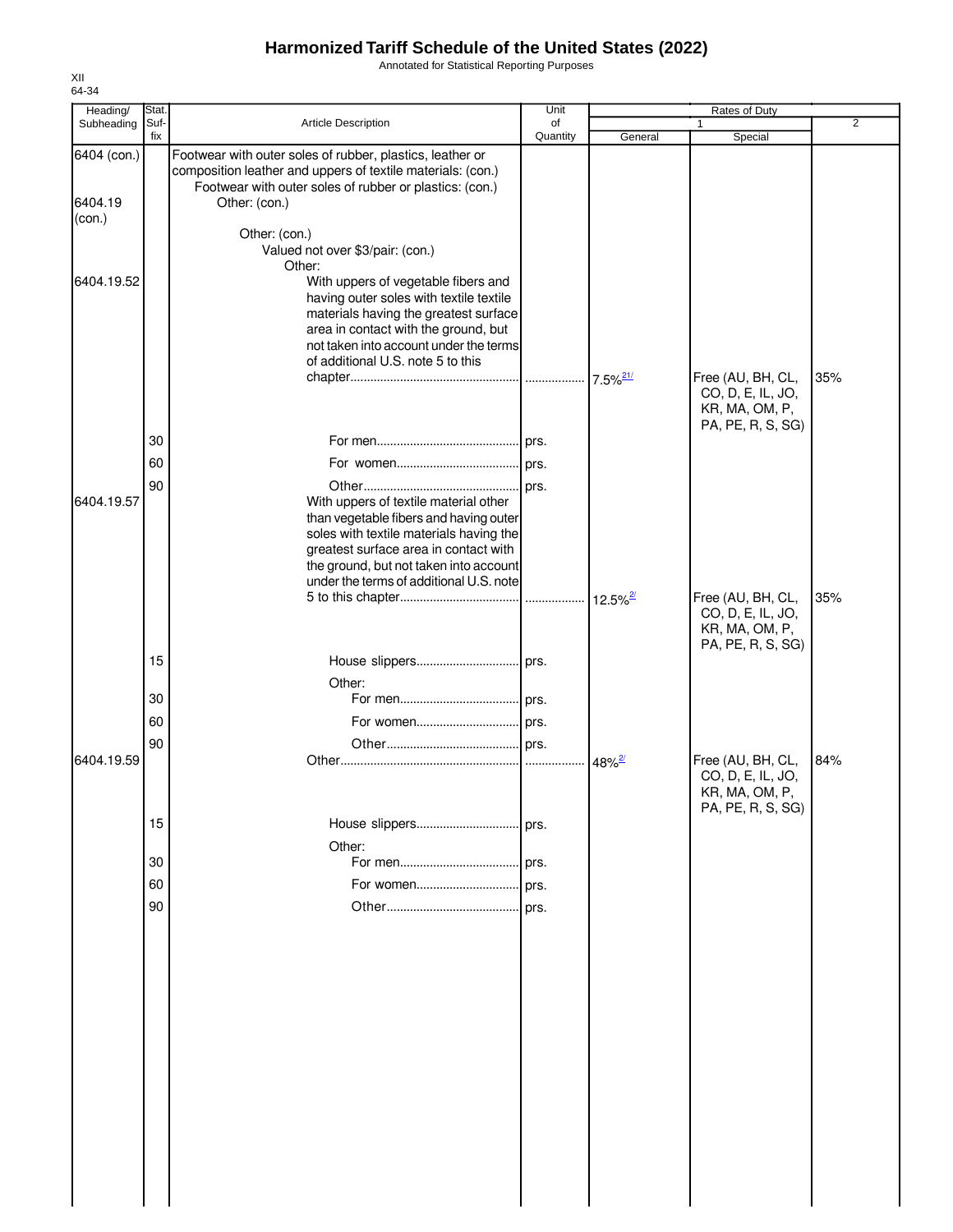Annotated for Statistical Reporting Purposes

| Heading/                         | Stat.       |                                                                                                                                                                                                                                                                                                                                                                                                                                                                                                                                                                                                                                                                                                                                                                                                 | Unit           |                        | Rates of Duty                                                                 |                |
|----------------------------------|-------------|-------------------------------------------------------------------------------------------------------------------------------------------------------------------------------------------------------------------------------------------------------------------------------------------------------------------------------------------------------------------------------------------------------------------------------------------------------------------------------------------------------------------------------------------------------------------------------------------------------------------------------------------------------------------------------------------------------------------------------------------------------------------------------------------------|----------------|------------------------|-------------------------------------------------------------------------------|----------------|
| Subheading                       | Suf-<br>fix | Article Description                                                                                                                                                                                                                                                                                                                                                                                                                                                                                                                                                                                                                                                                                                                                                                             | of<br>Quantity | General                | Special                                                                       | $\overline{2}$ |
| 6404 (con.)<br>6404.19<br>(con.) |             | Footwear with outer soles of rubber, plastics, leather or<br>composition leather and uppers of textile materials: (con.)<br>Footwear with outer soles of rubber or plastics: (con.)<br>Other: (con.)                                                                                                                                                                                                                                                                                                                                                                                                                                                                                                                                                                                            |                |                        |                                                                               |                |
| 6404.19.61                       |             | Other: (con.)<br>Valued over \$3 but not over \$6.50/pair:<br>Having soles (or mid-soles, if any) of<br>rubber or plastics which are affixed to the<br>upper exclusively with an adhesive (any<br>mid-soles also being affixed exclusively to<br>one another and to the sole with an<br>adhesive); the foregoing except footwear<br>having a foxing or a foxing-like band<br>applied or molded at the sole and<br>overlapping the upper and except footwear<br>with soles which overlap the upper other<br>than at the toe or heel:<br>With uppers of textile material other<br>than vegetable fibers and having outer<br>soles with textile materials having the<br>greatest surface area in contact with<br>the ground, but not taken into account<br>under the terms of additional U.S. note |                |                        | Free (AU, BH, CL,<br>CO, D, E, IL, JO,<br>KR, MA, OM, P,                      | 35%            |
|                                  | 15          |                                                                                                                                                                                                                                                                                                                                                                                                                                                                                                                                                                                                                                                                                                                                                                                                 |                |                        | PA, PE, R, S, SG)                                                             |                |
|                                  |             | Other:                                                                                                                                                                                                                                                                                                                                                                                                                                                                                                                                                                                                                                                                                                                                                                                          |                |                        |                                                                               |                |
|                                  | 30          |                                                                                                                                                                                                                                                                                                                                                                                                                                                                                                                                                                                                                                                                                                                                                                                                 |                |                        |                                                                               |                |
|                                  | 60          |                                                                                                                                                                                                                                                                                                                                                                                                                                                                                                                                                                                                                                                                                                                                                                                                 |                |                        |                                                                               |                |
|                                  | 90          |                                                                                                                                                                                                                                                                                                                                                                                                                                                                                                                                                                                                                                                                                                                                                                                                 |                |                        |                                                                               |                |
| 6404.19.69                       |             |                                                                                                                                                                                                                                                                                                                                                                                                                                                                                                                                                                                                                                                                                                                                                                                                 |                | $37.5\%$ <sup>2/</sup> | Free (AU, BH, CL,<br>CO, D, E, IL, JO,<br>KR, MA, OM, P,<br>PA, PE, R, S, SG) | 66%            |
|                                  | 30          |                                                                                                                                                                                                                                                                                                                                                                                                                                                                                                                                                                                                                                                                                                                                                                                                 |                |                        |                                                                               |                |
|                                  | 60          |                                                                                                                                                                                                                                                                                                                                                                                                                                                                                                                                                                                                                                                                                                                                                                                                 |                |                        |                                                                               |                |
|                                  | 90          |                                                                                                                                                                                                                                                                                                                                                                                                                                                                                                                                                                                                                                                                                                                                                                                                 | prs.           |                        |                                                                               |                |
|                                  |             |                                                                                                                                                                                                                                                                                                                                                                                                                                                                                                                                                                                                                                                                                                                                                                                                 |                |                        |                                                                               |                |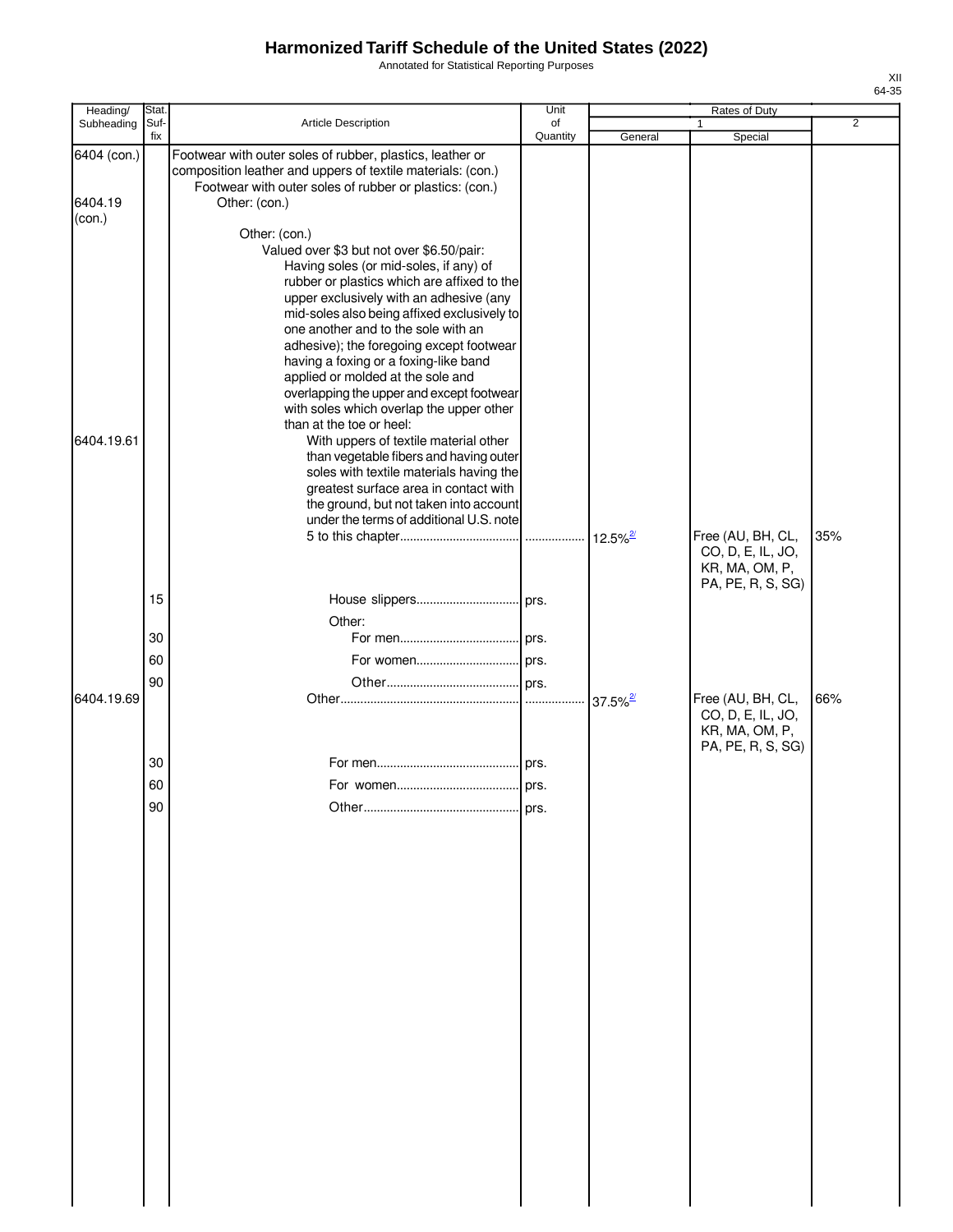Annotated for Statistical Reporting Purposes

| Heading/          | Stat.       |                                                                                                                                                                                                                                        | Unit           |                        | Rates of Duty                                                                                               |                      |
|-------------------|-------------|----------------------------------------------------------------------------------------------------------------------------------------------------------------------------------------------------------------------------------------|----------------|------------------------|-------------------------------------------------------------------------------------------------------------|----------------------|
| Subheading        | Suf-<br>fix | Article Description                                                                                                                                                                                                                    | of<br>Quantity | General                | 1<br>Special                                                                                                | $\overline{2}$       |
| 6404 (con.)       |             | Footwear with outer soles of rubber, plastics, leather or<br>composition leather and uppers of textile materials: (con.)<br>Footwear with outer soles of rubber or plastics: (con.)                                                    |                |                        |                                                                                                             |                      |
| 6404.19<br>(con.) |             | Other: (con.)                                                                                                                                                                                                                          |                |                        |                                                                                                             |                      |
|                   |             | Other: (con.)<br>Valued over \$3 but not over \$6.50/pair: (con.)<br>Other:                                                                                                                                                            |                |                        |                                                                                                             |                      |
| 6404.19.72        |             | With uppers of vegetable fibers and<br>having outer soles with textile<br>materials having the greatest surface<br>area in contact with the ground, but<br>not taken into account under the terms<br>of additional U.S. note 5 to this |                | $7.5\%$ <sup>21/</sup> | Free (AU, BH, CL,                                                                                           | 35%                  |
|                   |             |                                                                                                                                                                                                                                        |                |                        | CO, D, E, IL, JO,<br>KR, MA, OM, P,<br>PA, PE, R, S, SG)                                                    |                      |
|                   | 30          |                                                                                                                                                                                                                                        |                |                        |                                                                                                             |                      |
|                   | 60          |                                                                                                                                                                                                                                        |                |                        |                                                                                                             |                      |
| 6404.19.77        | 90          | With uppers of textile material other<br>than vegetable fibers and having outer<br>soles with textile materials having the<br>greatest surface area in contact with<br>the ground, but not taken into account                          |                |                        |                                                                                                             |                      |
|                   |             | under the terms of additional U.S. note                                                                                                                                                                                                |                |                        | Free (AU, BH, CL,                                                                                           | 35%                  |
|                   |             |                                                                                                                                                                                                                                        |                |                        | CO, D, E, IL, JO,<br>KR, MA, OM, P,<br>PA, PE, R, S, SG)                                                    |                      |
|                   | 15          |                                                                                                                                                                                                                                        |                |                        |                                                                                                             |                      |
|                   | 30          | Other:                                                                                                                                                                                                                                 |                |                        |                                                                                                             |                      |
|                   | 60          |                                                                                                                                                                                                                                        |                |                        |                                                                                                             |                      |
|                   | 90          |                                                                                                                                                                                                                                        |                |                        |                                                                                                             |                      |
| 6404.19.79        |             |                                                                                                                                                                                                                                        |                |                        | 90¢/pr. + 37.5% <sup>1/</sup> Free (AU, BH, CL,<br>CO, D, E, IL, JO,<br>KR, MA, OM, P,<br>PA, PE, R, S, SG) | $$1.58/pr. +$<br>66% |
|                   | 15          | Other:                                                                                                                                                                                                                                 |                |                        |                                                                                                             |                      |
|                   | 30          |                                                                                                                                                                                                                                        | . ors.         |                        |                                                                                                             |                      |
|                   | 60          |                                                                                                                                                                                                                                        |                |                        |                                                                                                             |                      |
|                   | 90          |                                                                                                                                                                                                                                        |                |                        |                                                                                                             |                      |
|                   |             |                                                                                                                                                                                                                                        |                |                        |                                                                                                             |                      |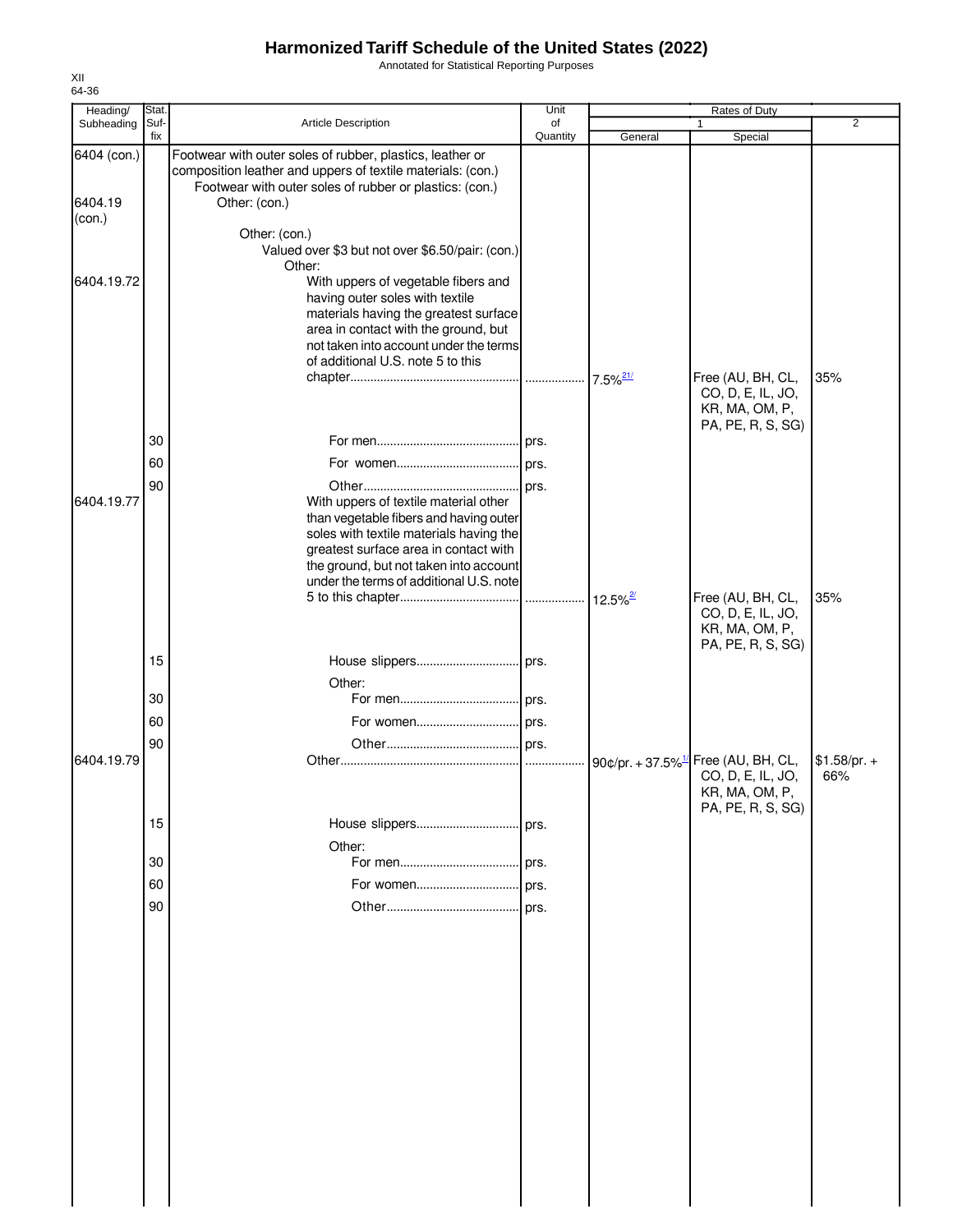Annotated for Statistical Reporting Purposes

| Heading/          | Stat.       |                                                                                                                                                                                                                                                                             | Unit           |                      | Rates of Duty                                                                 |                      |
|-------------------|-------------|-----------------------------------------------------------------------------------------------------------------------------------------------------------------------------------------------------------------------------------------------------------------------------|----------------|----------------------|-------------------------------------------------------------------------------|----------------------|
| Subheading        | Suf-<br>fix | <b>Article Description</b>                                                                                                                                                                                                                                                  | of<br>Quantity | General              | 1<br>Special                                                                  | $\overline{2}$       |
| 6404 (con.)       |             | Footwear with outer soles of rubber, plastics, leather or<br>composition leather and uppers of textile materials: (con.)<br>Footwear with outer soles of rubber or plastics: (con.)                                                                                         |                |                      |                                                                               |                      |
| 6404.19<br>(con.) |             | Other: (con.)<br>Other: (con.)                                                                                                                                                                                                                                              |                |                      |                                                                               |                      |
| 6404.19.82        |             | Valued over \$6.50 but not over \$12/pair:<br>Wither uppers of vegetable fibers and<br>having outer soles with textile materials<br>having the greatest surface area in contact<br>with the ground, but not taken into account<br>under the terms of additional U.S. note 5 |                |                      |                                                                               |                      |
|                   |             |                                                                                                                                                                                                                                                                             |                |                      | Free (AU, BH, CL,<br>CO, D, E, IL, JO,<br>KR, MA, OM, P,<br>PA, PE, R, S, SG) | 35%                  |
|                   | 30          |                                                                                                                                                                                                                                                                             |                |                      |                                                                               |                      |
|                   | 60          |                                                                                                                                                                                                                                                                             |                |                      |                                                                               |                      |
| 6404.19.87        | 90          | With uppers of textile material other than<br>vegetable fibers and having outer soles<br>with textile materials having the greatest<br>surface area in contact with the ground,<br>but not taken into account under the terms                                               |                |                      |                                                                               |                      |
|                   |             |                                                                                                                                                                                                                                                                             |                |                      | Free (AU, BH, CL,<br>CO, D, E, IL, JO,<br>KR, MA, OM, P,<br>PA, PE, R, S, SG) | 35%                  |
|                   | 15          |                                                                                                                                                                                                                                                                             |                |                      |                                                                               |                      |
|                   | 30          | Other:                                                                                                                                                                                                                                                                      |                |                      |                                                                               |                      |
|                   | 60          |                                                                                                                                                                                                                                                                             |                |                      |                                                                               |                      |
|                   | 90          |                                                                                                                                                                                                                                                                             |                |                      |                                                                               |                      |
| 6404.19.89        |             |                                                                                                                                                                                                                                                                             |                |                      | Free (AU, BH, CL,<br>CO, D, E, IL, JO,<br>KR, MA, OM, P,<br>PA, PE, R, S, SG) | $$1.58/pr. +$<br>35% |
|                   | 30          |                                                                                                                                                                                                                                                                             |                |                      |                                                                               |                      |
|                   | 60          |                                                                                                                                                                                                                                                                             | prs.           |                      |                                                                               |                      |
| 6404.19.90        | 90          |                                                                                                                                                                                                                                                                             |                | $9\%$ <sup>30/</sup> | Free (AU, BH, CL,<br>CO, D, E, IL, JO,<br>KR, MA, OM, P,                      | 35%                  |
|                   |             |                                                                                                                                                                                                                                                                             |                |                      | PA, PE, R, S, SG)                                                             |                      |
|                   | 30          |                                                                                                                                                                                                                                                                             |                |                      |                                                                               |                      |
|                   | 60          |                                                                                                                                                                                                                                                                             |                |                      |                                                                               |                      |
|                   | 90          |                                                                                                                                                                                                                                                                             |                |                      |                                                                               |                      |
|                   |             |                                                                                                                                                                                                                                                                             |                |                      |                                                                               |                      |
|                   |             |                                                                                                                                                                                                                                                                             |                |                      |                                                                               |                      |
|                   |             |                                                                                                                                                                                                                                                                             |                |                      |                                                                               |                      |
|                   |             |                                                                                                                                                                                                                                                                             |                |                      |                                                                               |                      |
|                   |             |                                                                                                                                                                                                                                                                             |                |                      |                                                                               |                      |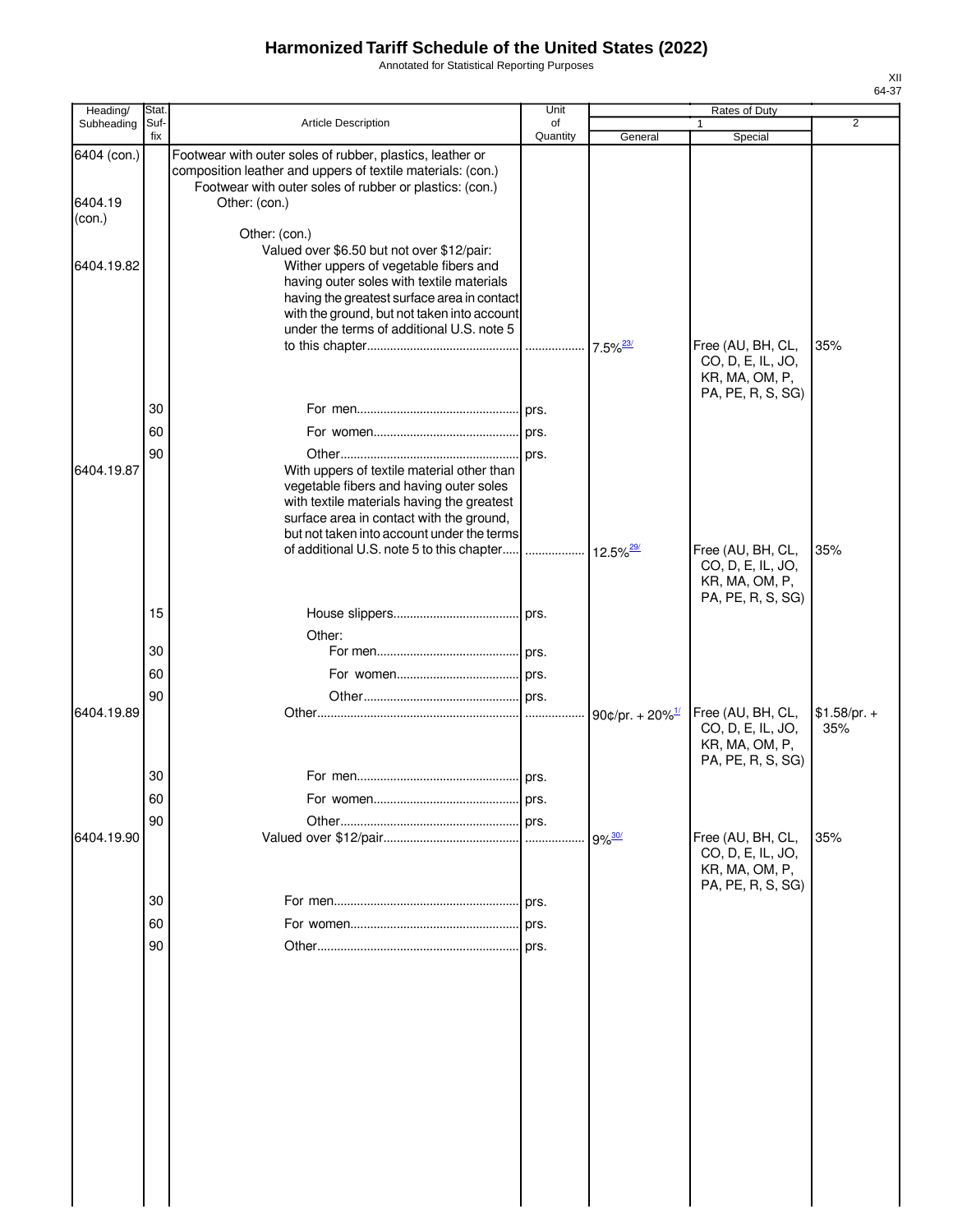Annotated for Statistical Reporting Purposes

| Heading/               | Stat.       |                                                                                                                                                                                                                                                                                                                                                                                                     | Unit           | Rates of Duty           |                                                                               |     |  |
|------------------------|-------------|-----------------------------------------------------------------------------------------------------------------------------------------------------------------------------------------------------------------------------------------------------------------------------------------------------------------------------------------------------------------------------------------------------|----------------|-------------------------|-------------------------------------------------------------------------------|-----|--|
| Subheading             | Suf-<br>fix | Article Description                                                                                                                                                                                                                                                                                                                                                                                 | of<br>Quantity | General                 | Special                                                                       | 2   |  |
| 6404 (con.)<br>6404.20 |             | Footwear with outer soles of rubber, plastics, leather or<br>composition leather and uppers of textile materials: (con.)<br>Footwear with outer soles of leather or composition leather:<br>Not over 50 percent by weight of rubber or plastics<br>and not over 50 percent by weight of textile materials<br>and rubber or plastics with at least 10 percent by<br>weight being rubber or plastics: |                |                         |                                                                               |     |  |
| 6404.20.20             | 30          |                                                                                                                                                                                                                                                                                                                                                                                                     |                | $15\%$ <sup>1/</sup>    | Free (AU, BH, CL,<br>CO, D, E, IL, JO,<br>KR, MA, OM, P,<br>PA, PE, R, S, SG) | 35% |  |
|                        | 60          |                                                                                                                                                                                                                                                                                                                                                                                                     |                |                         |                                                                               |     |  |
|                        | 90          |                                                                                                                                                                                                                                                                                                                                                                                                     |                |                         |                                                                               |     |  |
| 6404.20.40             |             |                                                                                                                                                                                                                                                                                                                                                                                                     |                | $10\%$ <sup>1/</sup>    | Free (AU, BH, CL,<br>CO, D, E, IL, JO,<br>KR, MA, OM, P,<br>PA, PE, R, S, SG) | 35% |  |
|                        | 30          |                                                                                                                                                                                                                                                                                                                                                                                                     |                |                         |                                                                               |     |  |
|                        | 60          |                                                                                                                                                                                                                                                                                                                                                                                                     |                |                         |                                                                               |     |  |
|                        | 90          |                                                                                                                                                                                                                                                                                                                                                                                                     |                |                         |                                                                               |     |  |
| 6404.20.60             |             |                                                                                                                                                                                                                                                                                                                                                                                                     |                | $37.5\%$ <sup>31/</sup> | Free (AU, BH, CL,<br>CO, D, E, IL, JO,<br>KR, MA, OM, P,<br>PA, PE, R, S, SG) | 66% |  |
|                        | 40          |                                                                                                                                                                                                                                                                                                                                                                                                     |                |                         |                                                                               |     |  |
|                        | 60          |                                                                                                                                                                                                                                                                                                                                                                                                     |                |                         |                                                                               |     |  |
|                        | 80          |                                                                                                                                                                                                                                                                                                                                                                                                     |                |                         |                                                                               |     |  |
|                        |             |                                                                                                                                                                                                                                                                                                                                                                                                     |                |                         |                                                                               |     |  |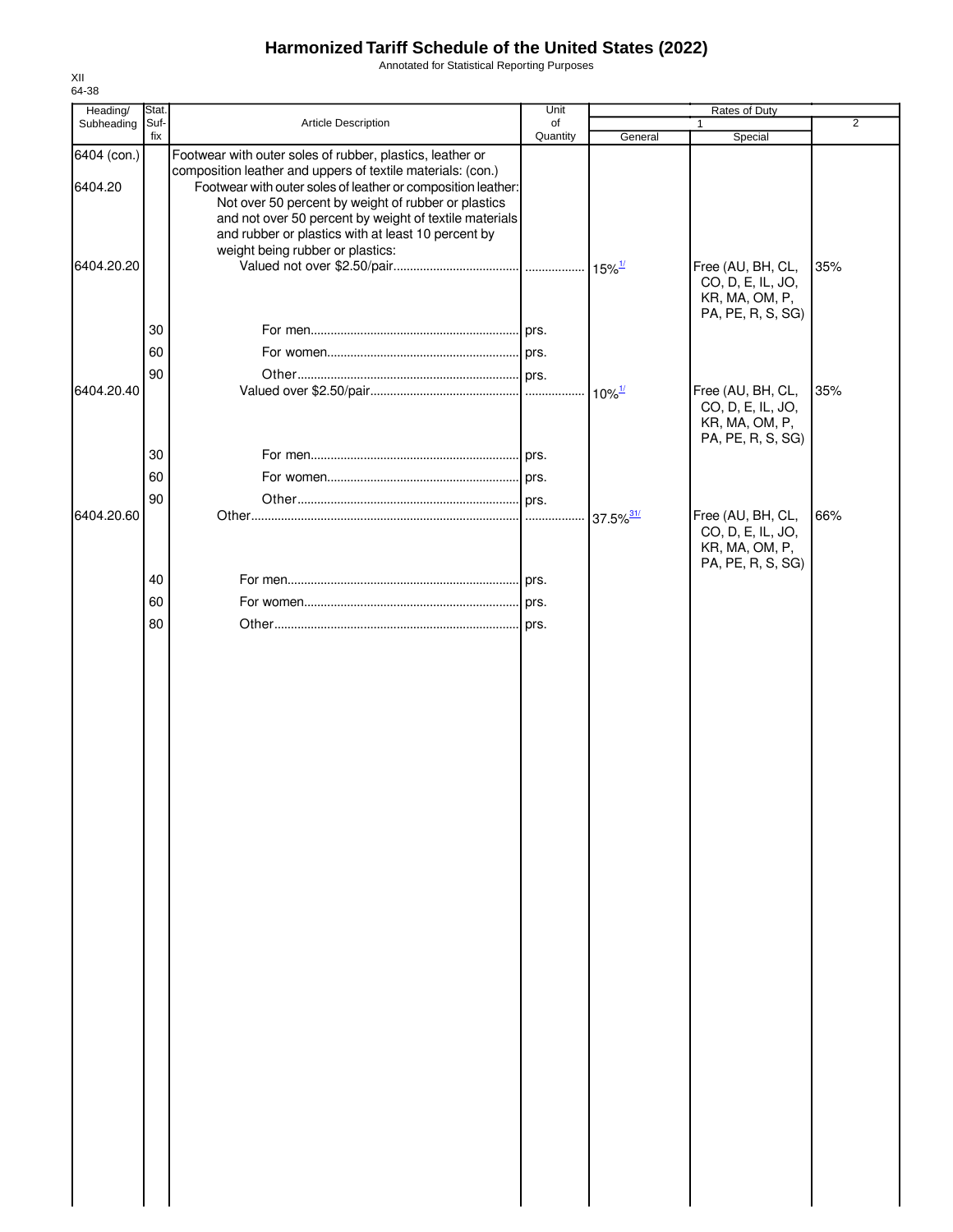Annotated for Statistical Reporting Purposes

| Heading/              | <b>Stat</b> |                                                              | Unit           |                         | Rates of Duty                                                                  |     |
|-----------------------|-------------|--------------------------------------------------------------|----------------|-------------------------|--------------------------------------------------------------------------------|-----|
| Subheading            | Suf-<br>fix | <b>Article Description</b>                                   | of<br>Quantity | General                 | Special                                                                        | 2   |
| 6405<br>6405.10.00    |             | Other footwear:                                              |                | $10\%$ <sup>1/</sup>    | Free (AU, BH, CL,<br>CO, D, E, IL, JO,<br>KR, MA, OM, P,<br>PA, PE, R, S, SG)  | 20% |
|                       | 30          |                                                              |                |                         |                                                                                |     |
|                       | 60          |                                                              |                |                         |                                                                                |     |
| 6405.20<br>6405.20.30 | 90          | With uppers of textile materials:                            |                | $7.5\%$ <sup>21/</sup>  | Free (AU, BH, CL,<br>CO, D, E, IL, JO,<br>KR, MA, OM, P,                       | 35% |
|                       |             |                                                              |                |                         | PA, PE, R, S, SG)                                                              |     |
|                       | 30          |                                                              |                |                         |                                                                                |     |
|                       | 60          |                                                              |                |                         |                                                                                |     |
|                       | 70          | For infants, as described in statistical note 2 to this      |                |                         |                                                                                |     |
|                       | 80          |                                                              |                |                         |                                                                                |     |
| 6405.20.60            |             |                                                              |                | $2.5\%$ <sup>1/</sup>   | Free (AU, BH, CL,<br>CO, E, IL, JO, KR,<br>MA, OM, P, PA,<br>PE, S, SG)        | 35% |
|                       | 30          |                                                              | prs.<br>kg     |                         |                                                                                |     |
|                       | 60          |                                                              | prs.<br>kg     |                         |                                                                                |     |
|                       | 90          |                                                              | . prs.<br>kg   |                         |                                                                                |     |
| 6405.20.90            |             |                                                              | .              | $12.5\%$ <sup>32/</sup> | Free (AU, BH, CL,<br>CO, D, E, IL, JO,<br>KR, MA, OM, P,                       | 35% |
|                       | 15          |                                                              |                |                         | PA, PE, R, S, SG)                                                              |     |
|                       |             | Other:                                                       |                |                         |                                                                                |     |
|                       | 30          |                                                              |                |                         |                                                                                |     |
|                       | 60          |                                                              |                |                         |                                                                                |     |
|                       | 70          | For infants, as described in statistical note 2              |                |                         |                                                                                |     |
|                       | 80          |                                                              |                |                         |                                                                                |     |
| 6405.90<br>6405.90.20 | 00          | Other:<br>Disposable footwear, designed for one-time use prs |                | $3.8\%$ <sup>1/</sup>   | Free (A*, AU, BH,<br>CL, CO, D, E, IL,<br>JO, KR, MA, OM,<br>P, PA, PE, S, SG) | 35% |
| 6405.90.90            |             |                                                              |                | $12.5\%$ <sup>33/</sup> | Free (AU, BH, CL,<br>CO, D, E, IL, JO,<br>KR, MA, OM, P,<br>PA, PE, R, S, SG)  | 35% |
|                       | 30          | For infants, as described in statistical note 2 to this      |                |                         |                                                                                |     |
|                       | 60          |                                                              |                |                         |                                                                                |     |
|                       |             |                                                              |                |                         |                                                                                |     |
|                       |             |                                                              |                |                         |                                                                                |     |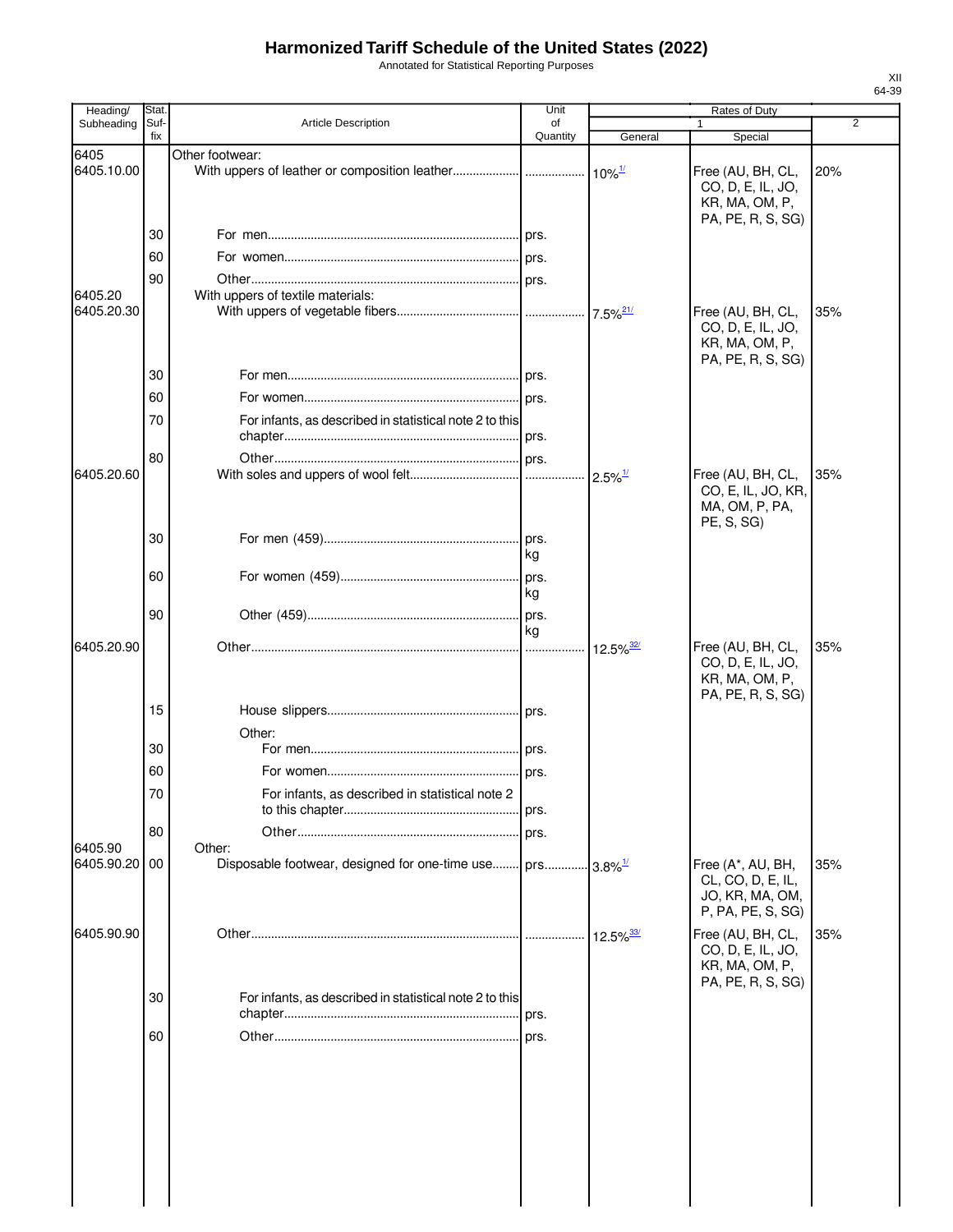Annotated for Statistical Reporting Purposes

| Heading/        | Stat.       |                                                                                                                                                                                                                                                                              | Unit           |         | Rates of Duty                                                              |                      |
|-----------------|-------------|------------------------------------------------------------------------------------------------------------------------------------------------------------------------------------------------------------------------------------------------------------------------------|----------------|---------|----------------------------------------------------------------------------|----------------------|
| Subheading      | Suf-<br>fix | <b>Article Description</b>                                                                                                                                                                                                                                                   | of<br>Quantity | General | 1<br>Special                                                               | $\overline{2}$       |
| 6406<br>6406.10 |             | Parts of footwear (including uppers whether or not attached<br>to soles other than outer soles); removable insoles, heel<br>cushions and similar articles; gaiters, leggings and similar<br>articles, and parts thereof:<br>Uppers and parts thereof, other than stiffeners: |                |         |                                                                            |                      |
| 6406.10.05 00   |             | Formed uppers:<br>Of leather or composition leather:                                                                                                                                                                                                                         |                |         | Free (AU, BH, CL,                                                          | 20%                  |
|                 |             |                                                                                                                                                                                                                                                                              |                |         | CO, D, IL, JO, KR,<br>MA, OM, P, PA,<br>PE, R, S, SG)                      |                      |
| 6406.10.10 00   |             |                                                                                                                                                                                                                                                                              |                |         | Free (AU, BH, CL,<br>CO, D, IL, JO, KR,<br>MA, OM, P, PA,<br>PE, R, S, SG) | 20%                  |
| 6406.10.20      |             | Of textile materials:<br>Of which over 50 percent of the external<br>surface area (including any leather accessories<br>or reinforcements such as those mentioned in                                                                                                         |                |         |                                                                            |                      |
|                 |             |                                                                                                                                                                                                                                                                              |                |         | Free (AU, BH, CL,<br>CO, D, IL, JO, KR,<br>MA, OM, P, PA,<br>PE, R, S, SG) | 20%                  |
|                 | 31          |                                                                                                                                                                                                                                                                              |                |         |                                                                            |                      |
|                 | 61          |                                                                                                                                                                                                                                                                              |                |         |                                                                            |                      |
| 6406.10.25      | 00          | Other:                                                                                                                                                                                                                                                                       |                |         | Free (AU, BH, CL,<br>CO, D, IL, JO, KR,<br>MA, OM, P, PA,<br>PE, S, SG)    | 84%                  |
| 6406.10.30 00   |             | Valued over \$3 but not over \$6.50/pair prs $63¢/pr. + 26.2\%$ <sup>1/</sup> Free (AU, BH, CL,                                                                                                                                                                              |                |         | CO, D, IL, JO, KR,<br>MA, OM, P, PA,<br>PE, S, SG)                         | $$1.58/pr. +$<br>66% |
| 6406.10.35 00   |             | Valued over \$6.50 but not over \$12/pair prs 62¢/pr. + 13.7% <sup>1/</sup> Free (AU, BH, CL,                                                                                                                                                                                |                |         | CO, D, IL, JO, KR,<br>MA, OM, P, PA,<br>PE, S, SG)                         | $$1.58/pr. +$<br>35% |
| 6406.10.40 00   |             |                                                                                                                                                                                                                                                                              |                |         | Free (AU, BH, CL,<br>CO, D, IL, JO, KR,<br>MA, OM, P, PA,<br>PE, S, SG)    | 35%                  |
|                 |             |                                                                                                                                                                                                                                                                              |                |         |                                                                            |                      |
|                 |             |                                                                                                                                                                                                                                                                              |                |         |                                                                            |                      |
|                 |             |                                                                                                                                                                                                                                                                              |                |         |                                                                            |                      |
|                 |             |                                                                                                                                                                                                                                                                              |                |         |                                                                            |                      |
|                 |             |                                                                                                                                                                                                                                                                              |                |         |                                                                            |                      |
|                 |             |                                                                                                                                                                                                                                                                              |                |         |                                                                            |                      |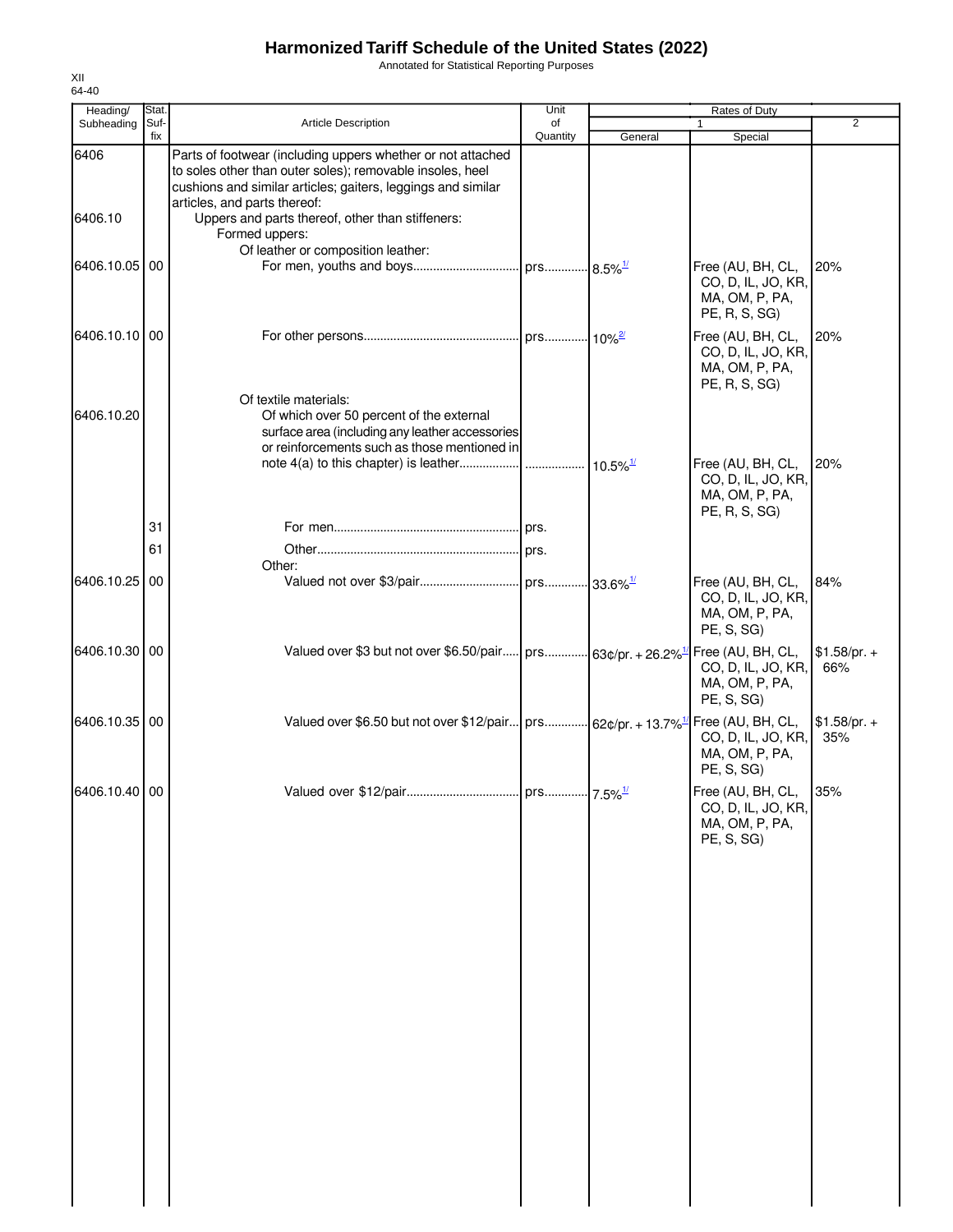Annotated for Statistical Reporting Purposes

| Heading/                         | Stat.       |                                                                                                                                                                                                                                                                                                                                                                                                                                                                                                      | Unit                 |         | Rates of Duty                                                                               |                |
|----------------------------------|-------------|------------------------------------------------------------------------------------------------------------------------------------------------------------------------------------------------------------------------------------------------------------------------------------------------------------------------------------------------------------------------------------------------------------------------------------------------------------------------------------------------------|----------------------|---------|---------------------------------------------------------------------------------------------|----------------|
| Subheading                       | Suf-<br>fix | Article Description                                                                                                                                                                                                                                                                                                                                                                                                                                                                                  | of<br>Quantity       | General | Special                                                                                     | $\overline{2}$ |
| 6406 (con.)<br>6406.10<br>(con.) |             | Parts of footwear (including uppers whether or not attached<br>to soles other than outer soles); removable insoles, heel<br>cushions and similar articles; gaiters, leggings and similar<br>articles, and parts thereof: (con.)<br>Uppers and parts thereof, other than stiffeners: (con.)<br>Formed uppers: (con.)                                                                                                                                                                                  |                      |         |                                                                                             |                |
| 6406.10.45 00                    |             | Other:<br>Of which over 90 percent of the external<br>surface area (including any accessories or<br>reinforcements such as those mentioned in<br>note 4(a) to this chapter) is rubber or plastics<br>and not suitable to be finished into footwear<br>(1) having foxing or a foxing-like band applied<br>or molded at the sole and overlapping the<br>upper, or (2) designed to be worn over, or in<br>lieu of, other footwear as a protection against<br>water, oil, grease or chemicals or cold or | prs 6% <sup>1/</sup> |         | Free (AU, BH, CL,<br>CO, D, IL, JO, KR,<br>MA, OM, P, PA,                                   | 35%            |
| 6406.10.50 00                    |             |                                                                                                                                                                                                                                                                                                                                                                                                                                                                                                      |                      |         | PE, R, S, SG)<br>Free (AU, BH, CL,<br>CO, D, IL, JO, KR,<br>MA, OM, P, PA,<br>PE, R, S, SG) | 66%            |
|                                  |             |                                                                                                                                                                                                                                                                                                                                                                                                                                                                                                      |                      |         |                                                                                             |                |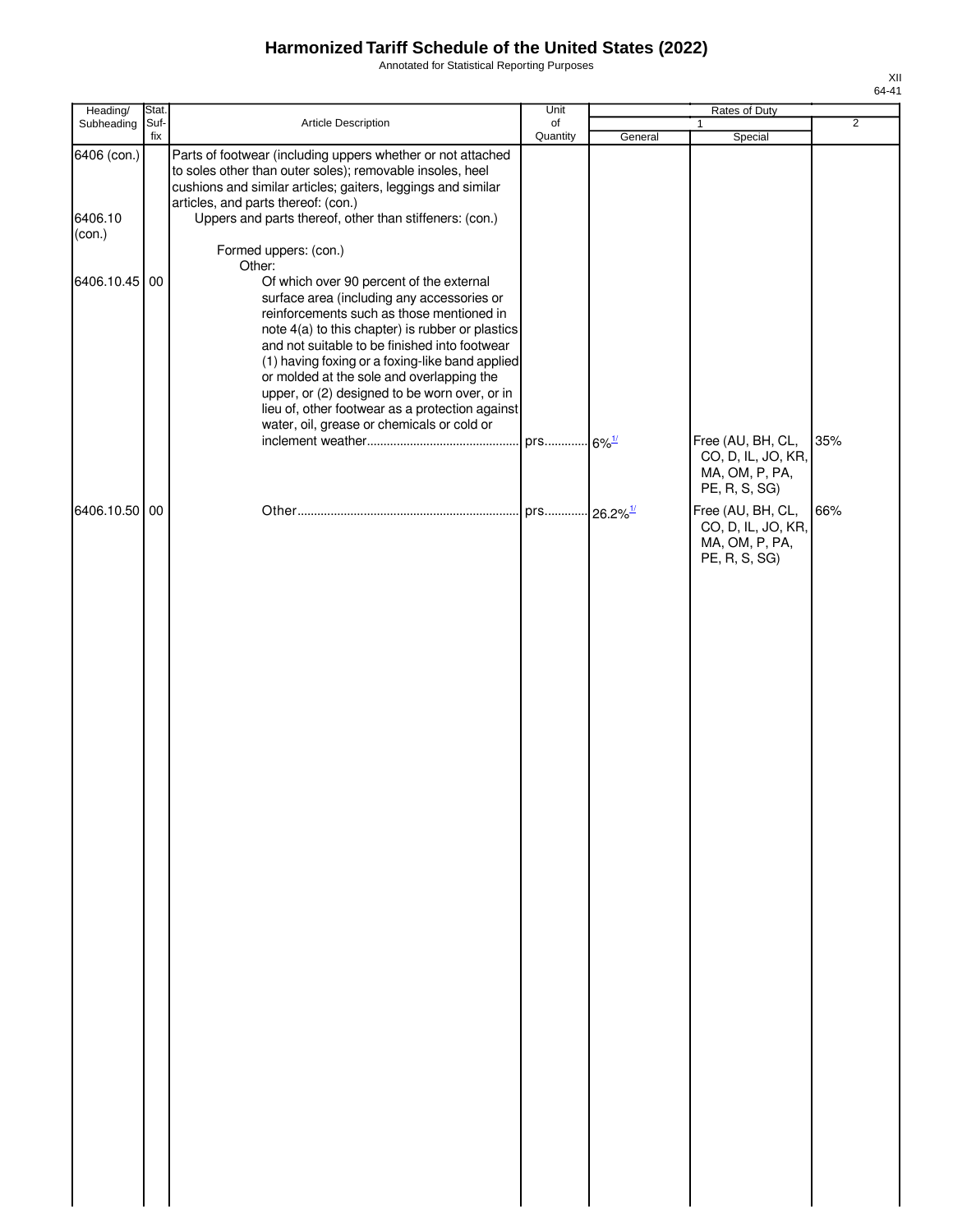Annotated for Statistical Reporting Purposes

| Heading/                         | Stat.       |                                                                                                                                                                                                                                                                                            | Unit                    |         | Rates of Duty                                                                         |                |
|----------------------------------|-------------|--------------------------------------------------------------------------------------------------------------------------------------------------------------------------------------------------------------------------------------------------------------------------------------------|-------------------------|---------|---------------------------------------------------------------------------------------|----------------|
| Subheading                       | Suf-<br>fix | Article Description                                                                                                                                                                                                                                                                        | of<br>Quantity          | General | 1<br>Special                                                                          | $\overline{2}$ |
| 6406 (con.)<br>6406.10<br>(con.) |             | Parts of footwear (including uppers whether or not attached<br>to soles other than outer soles); removable insoles, heel<br>cushions and similar articles; gaiters, leggings and similar<br>articles, and parts thereof: (con.)<br>Uppers and parts thereof, other than stiffeners: (con.) |                         |         |                                                                                       |                |
| 6406.10.60 00                    |             | Other:                                                                                                                                                                                                                                                                                     |                         |         |                                                                                       | 80%            |
| 6406.10.65                       | 00          |                                                                                                                                                                                                                                                                                            |                         |         |                                                                                       | 15%            |
| 6406.10.70 00                    |             | Of textile materials of which over 50 percent of the                                                                                                                                                                                                                                       |                         |         |                                                                                       |                |
|                                  |             | external surface area (including any leather<br>accessories or reinforcements such as those<br>mentioned in note 4(a) to this chapter) is leather                                                                                                                                          | prs Free <sup>1/</sup>  |         |                                                                                       | 35%            |
| 6406.10.72                       | 00          | Other:<br>Of cotton:<br>Uppers of which less than 50 percent of<br>the external surface area (including any<br>leather, rubber or plastics accessories or<br>reinforcements such as those mentioned<br>in note 4(a) to this chapter) is textile                                            |                         |         |                                                                                       |                |
|                                  |             |                                                                                                                                                                                                                                                                                            | prs 11.2% <sup>1/</sup> |         | Free (A, AU, BH, CL, 62.9%<br>CO, D, E, IL, JO,<br>KR, MA, OM, P,<br>PA, PE, S, SG)   |                |
| 6406.10.77                       | 00          |                                                                                                                                                                                                                                                                                            | kg                      |         | Free (AU, BH, CL,<br>CO, IL, JO, KR,<br>MA, OM, P, PA,<br>PE, S, SG)                  | 62.9%          |
| 6406.10.85 00                    |             | Other:<br>Uppers of which less than 50 percent of<br>the external surface area (including any<br>leather, rubber or plastics accessories or<br>reinforcements such as those mentioned<br>in note 4(a) to this chapter) is textile                                                          | prs 4.5% <sup>1/</sup>  |         | Free (A, AU, BH, CL, 78.5%                                                            |                |
|                                  |             |                                                                                                                                                                                                                                                                                            |                         |         | CO, D, E, IL, JO,<br>KR, MA, OM, P,<br>PA, PE, S, SG)                                 |                |
| 6406.10.90                       |             |                                                                                                                                                                                                                                                                                            |                         |         | Free (AU, BH, CL,<br>CO, E <sup>*</sup> , IL, JO, KR,<br>MA, OM, P, PA,<br>PE, S, SG) | 78.5%          |
|                                  | 20          | Of textile materials other than cotton:<br>Of wool or fine animal hair                                                                                                                                                                                                                     | prs.<br>kg              |         |                                                                                       |                |
|                                  | 40          | Of man-made fibers (669)                                                                                                                                                                                                                                                                   | prs.<br>kg              |         |                                                                                       |                |
|                                  | 60          |                                                                                                                                                                                                                                                                                            | prs.<br>kg              |         |                                                                                       |                |
|                                  | 90          |                                                                                                                                                                                                                                                                                            | prs.<br>kg              |         |                                                                                       |                |
|                                  |             |                                                                                                                                                                                                                                                                                            |                         |         |                                                                                       |                |
|                                  |             |                                                                                                                                                                                                                                                                                            |                         |         |                                                                                       |                |
|                                  |             |                                                                                                                                                                                                                                                                                            |                         |         |                                                                                       |                |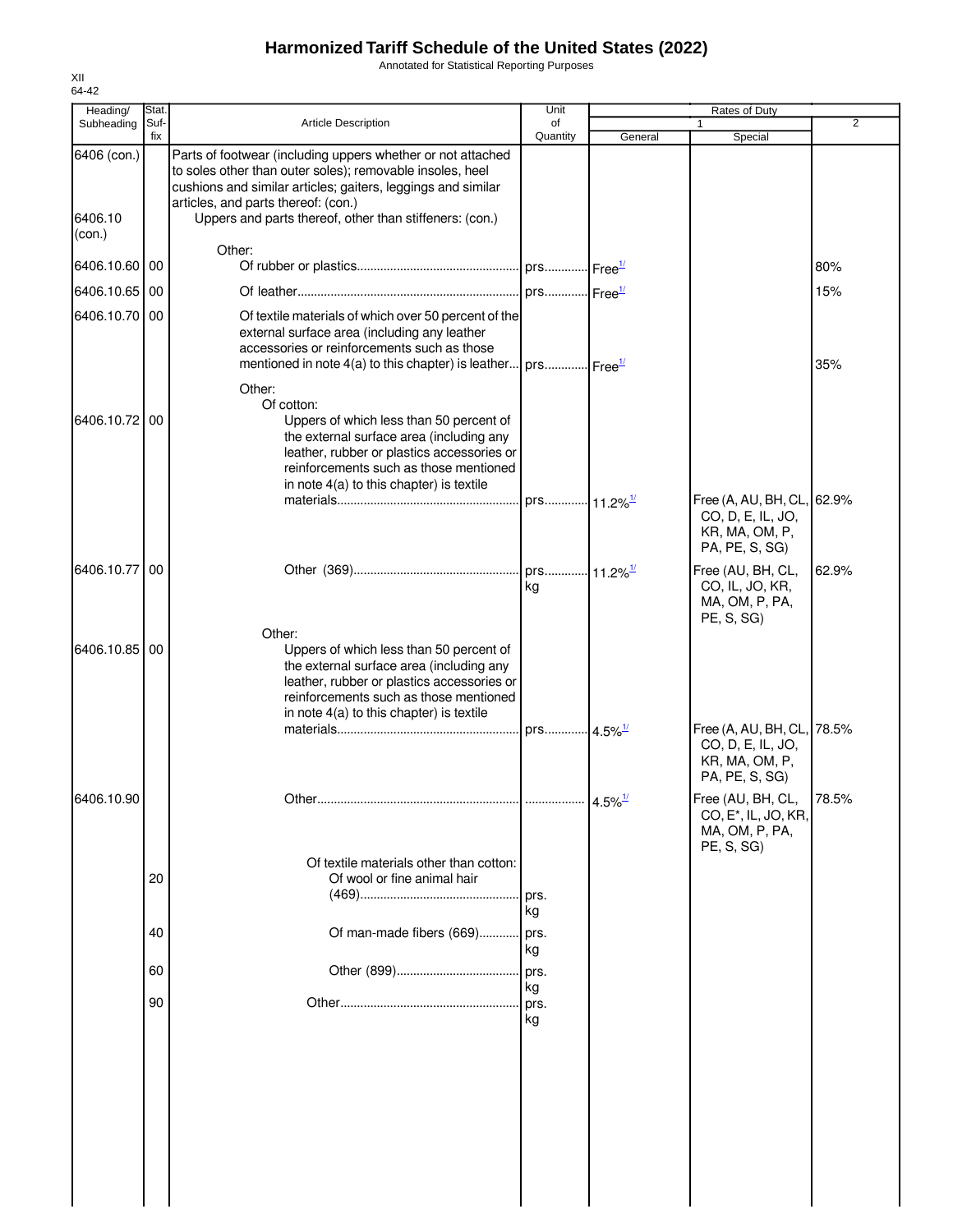Annotated for Statistical Reporting Purposes

| Heading/                     | Stat.       |                                                                                                                                                                                                                                 | Unit           |                         | Rates of Duty                                                                         |                |
|------------------------------|-------------|---------------------------------------------------------------------------------------------------------------------------------------------------------------------------------------------------------------------------------|----------------|-------------------------|---------------------------------------------------------------------------------------|----------------|
| Subheading                   | Suf-<br>fix | <b>Article Description</b>                                                                                                                                                                                                      | of<br>Quantity | General                 | 1<br>Special                                                                          | $\overline{2}$ |
| 6406 (con.)<br>6406.20.00 00 |             | Parts of footwear (including uppers whether or not attached<br>to soles other than outer soles); removable insoles, heel<br>cushions and similar articles; gaiters, leggings and similar<br>articles, and parts thereof: (con.) | kg             |                         | Free (A*, AU, BH,<br>CL, CO, D, E, IL,<br>JO, KR, MA, OM,<br>P, PA, PE, S, SG)        | 80%            |
| 6406.90<br>6406.90.10 00     |             | Other:                                                                                                                                                                                                                          |                |                         | Free (A, AU, BH, CL, 33 1/3%<br>CO, D, E, IL, JO,<br>KR, MA, OM, P,<br>PA, PE, S, SG) |                |
| 6406.90.15                   |             | Of other materials:<br>Of man-made fibers:<br>Leg-warmers:                                                                                                                                                                      |                | $14.9\%$ <sup>34/</sup> | Free (AU, BH, CL,<br>CO, E <sup>*</sup> , IL, JO, KR,<br>MA, OM, P, PA,<br>PE, S, SG) | 72%            |
|                              | 05          | Containing 23 percent or more by<br>weight of wool or fine animal hair                                                                                                                                                          | doz.<br>kg     |                         |                                                                                       |                |
|                              | 10          |                                                                                                                                                                                                                                 | doz.<br>kg     |                         |                                                                                       |                |
|                              | 40          | Other:                                                                                                                                                                                                                          | kg             |                         |                                                                                       |                |
|                              | 50          | Leg-warmers:                                                                                                                                                                                                                    | doz.<br>kg     |                         |                                                                                       |                |
|                              | 60          | Of wool or fine animal hair (459)                                                                                                                                                                                               | doz.<br>kg     |                         |                                                                                       |                |
|                              | 70          |                                                                                                                                                                                                                                 | kg             |                         |                                                                                       |                |
|                              | 80          |                                                                                                                                                                                                                                 | doz.<br>kg     |                         |                                                                                       |                |
| 6406.90.30                   |             |                                                                                                                                                                                                                                 |                | $5.3\%$ <sup>35/</sup>  | Free (A, AU, BH, CL, 80%<br>CO, D, E, IL, JO,<br>KR, MA, OM, P,<br>PA, PE, S, SG)     |                |
|                              | 30          |                                                                                                                                                                                                                                 | doz.<br>kg     |                         |                                                                                       |                |
|                              | 60          |                                                                                                                                                                                                                                 | doz.<br>kg     |                         |                                                                                       |                |
| 6406.90.60                   | 00          |                                                                                                                                                                                                                                 | kg             | Free <sup>1/</sup>      |                                                                                       | 15%            |
| 6406.90.90                   | 00          |                                                                                                                                                                                                                                 |                |                         |                                                                                       | 45%            |
|                              |             |                                                                                                                                                                                                                                 |                |                         |                                                                                       |                |